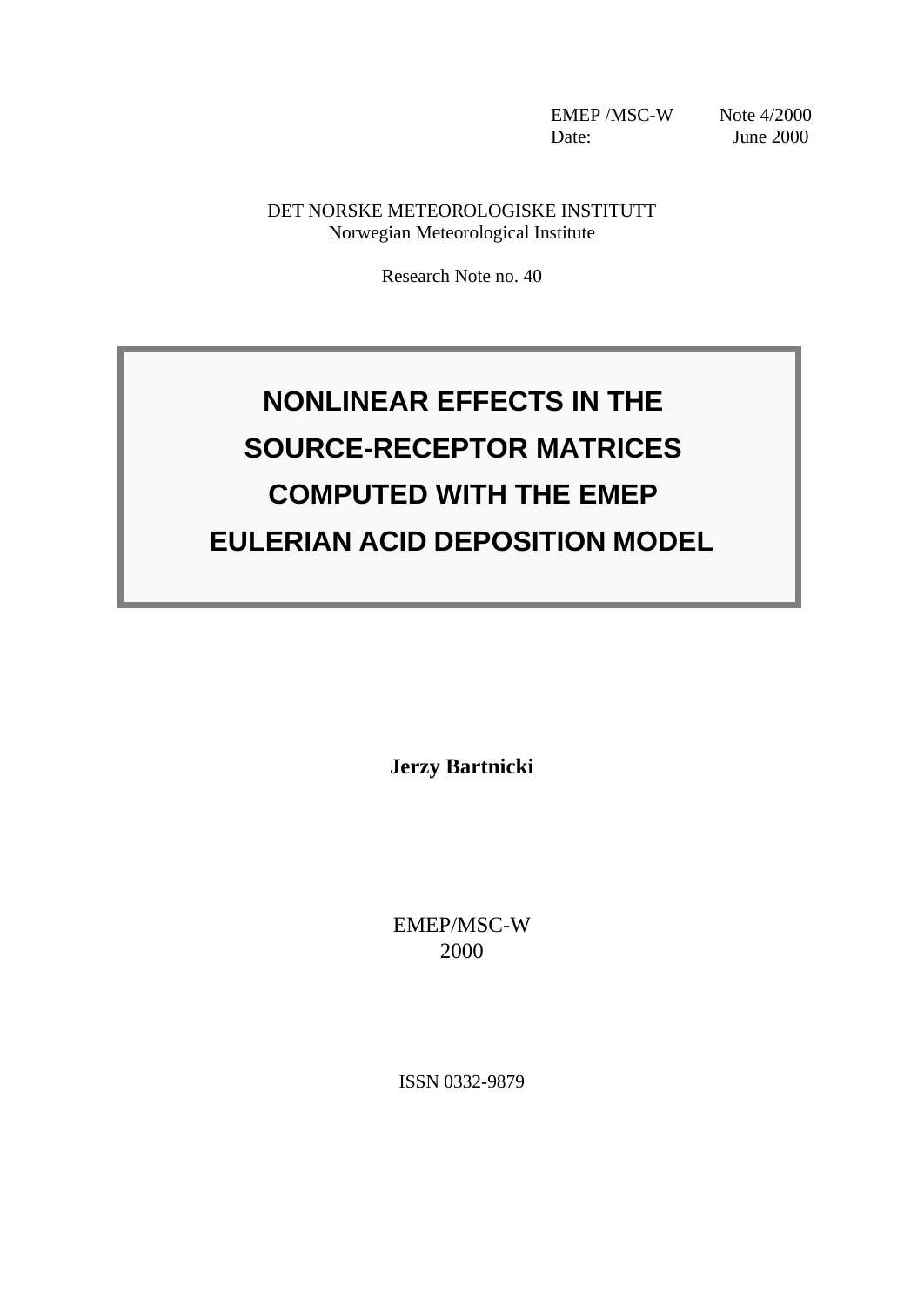# **Contents**

| 4.2 Comparison of Non-Linear Effects on Dry and Wet Deposition 11            |  |
|------------------------------------------------------------------------------|--|
|                                                                              |  |
| 5. Errors in the Deposition Projections Caused by the Non-Linear Effects  19 |  |
|                                                                              |  |
|                                                                              |  |
|                                                                              |  |
|                                                                              |  |
|                                                                              |  |
|                                                                              |  |
|                                                                              |  |
|                                                                              |  |
|                                                                              |  |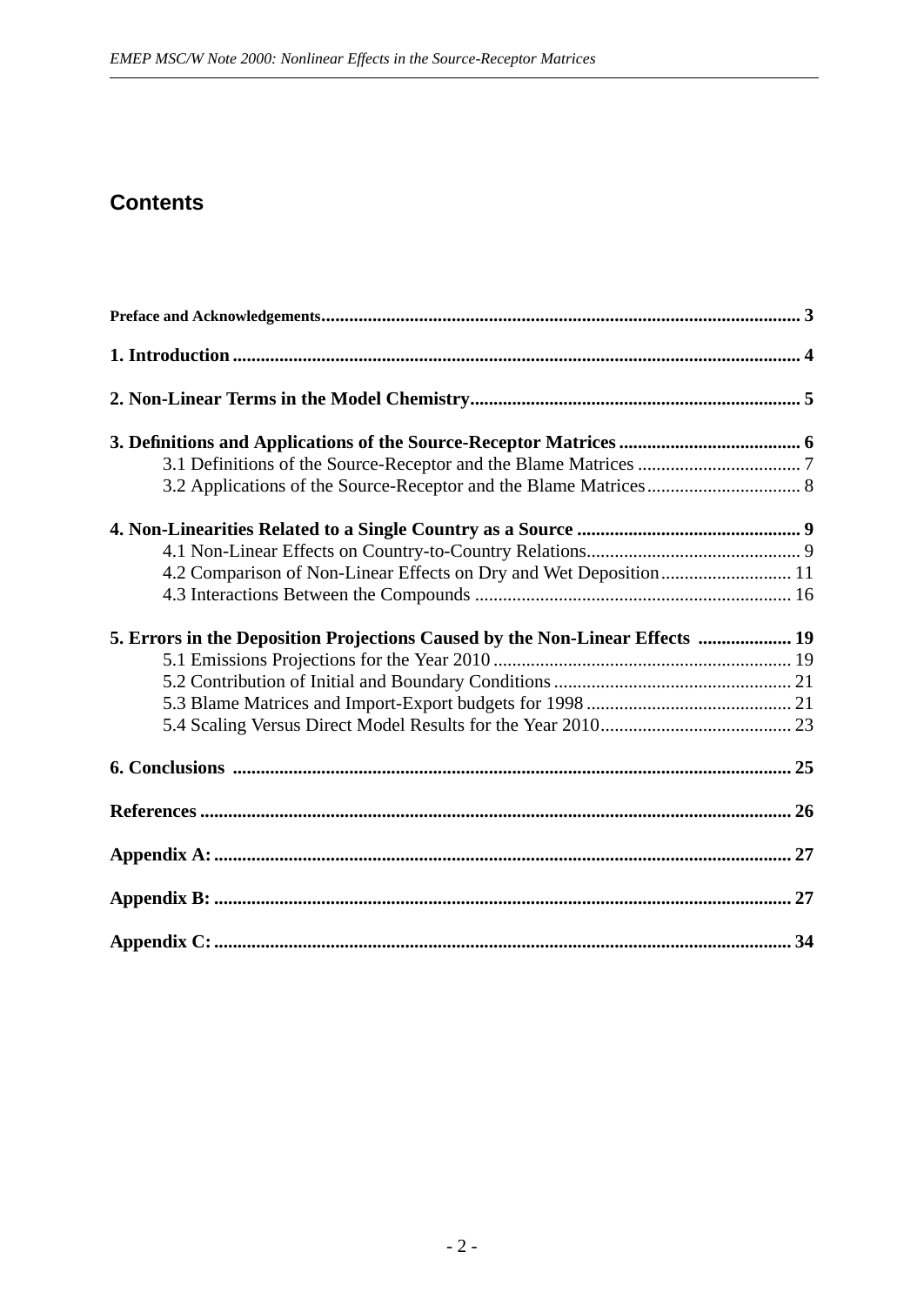# **Preface and acknowledgements**

This document was prepared for the twenty fourth Session of the Steering Body of EMEP (Cooperative programme for monitoring and evaluation of the long-range transmission of air pollutants in Europe). It presents the role of non-linear effects on computed source-receptor matrices with the EMEP Eulerian Acid Deposition model. Two different aspects are analysed. Firstly, nonlinear effects related to the transport from one single country-emitter to individual countries-receptors are presented and discussed. Secondly, the influence of nonlinear effects of the deposition projections for the year two 2010 are described. Both aspects illustrate the implications on non-linear effects in the EMEP model computations on the emission reduction strategies in Europe.

I would like to thank my colleagues from MSC-W of EMEP in Oslo for valuable discussions and suggestions on the presented results. Huge computational task, which required a 27 day model run on CRAY T3E, would not be possible without support from the Norwegian University of Science and Technology (NTNU) in Trondheim.

This work has been supported by the Norwegian Ministry of Environment.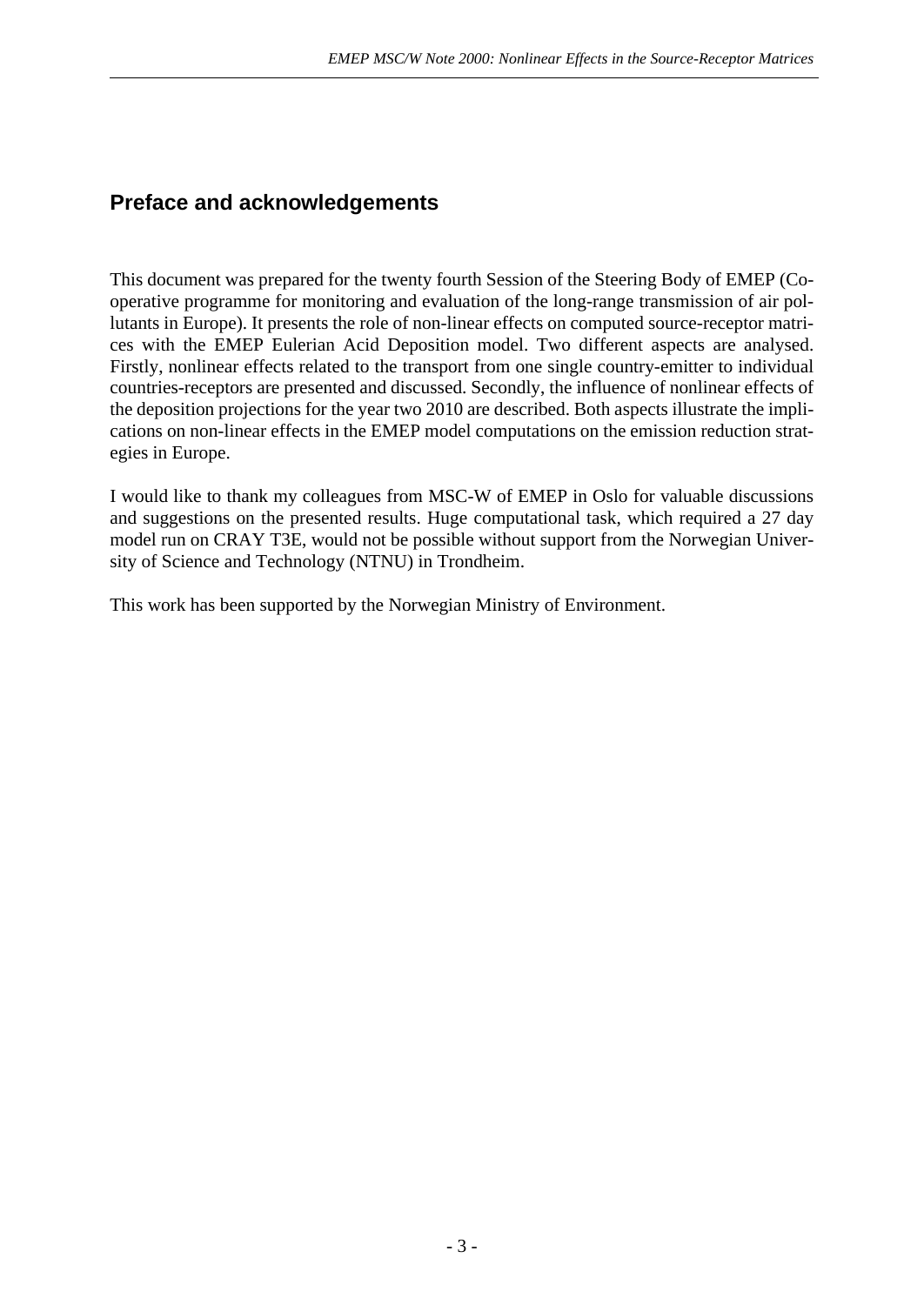# **1. Introduction**

The source-receptor matrices provide the important connection between the emissions and depositions of a pollutant over different time and spatial scales. They play a very important role in the air pollution policy, especially in developing strategies for the reduction of sulphur and nitrogen emissions in Europe. The country-to-grid and country-to-country source-receptor matrices for sulphur, oxidized nitrogen and reduced nitrogen are computed annually at the Meteorological Synthesizing Centre - West (MSC-W) in Oslo within the framework of EMEP (Co-operative programme for monitoring and evaluation of the long-range transmission of air pollutants in Europe).

The source-receptor matrices for sulphur, oxidized nitrogen and reduced nitrogen are presently computed with the Eulerian Acid Deposition model developed at MSC-W. In 1999 this model was applied for the first time for routine computations of the concentrations, depositions, source-receptor matrices and country budgets for Europe in the 50 km grid. A description of the latest model version and comparison of the model results with the measurements for 1998 can be found in Olendrzynski (2000). A description of the model application for computing country budgets and source-receptor matrices for Europe is given by Bartnicki (1999). The most recent information about the Eulerian Acid Deposition model and its results can be found on the internet at: **www.emep.int**.

The country-to-grid source-receptor matrices serve as a crucial input to the Regional Acidification INformation and Simulation (RAINS) model (Alcamo *et al.*, 1990), which operates in the EMEP Centre for Integrating Assessment Modelling (CIAM) located in the International Institute for Applied Systems Analysis (IIASA) in Laxenburg, Austria. The RAINS model is used for analysing different emission reduction scenarios for Europe and for the analysis of the cost related to each scenario. Optimal emission reduction scenarios are the main products of the analysis. More information on the RAINS model and CIAM activities can be found on internet at: **www.iiasa.ac.at/~rains**.

In general there exist two major problems when computing source-receptor matrices with the Eulerian model. The first one is caused by nonlinearities in the model chemistry. The second is created by nonlinearities imposed by the numerical methods and especially by the numerical algorithm used for the advection equation. In addition, these nonlinearities can interact amplifying the unwanted effects. In practical applications these problems arise during the computations of depositions resulting from the emissions in European countries, when the sum of individual contributions is not necessary equal to the total deposition from all the European sources (Bartnicki, 1999). Another effect of the non-linearities can be observed in the process called scaling, when depositions are computed not directly from the model but as a product of modified emissions and source-receptor matrices. The second one is especially important when computing future depositions based on the projected emissions.

Non-linear effects can create errors in the computed depositions related to the emissions from individual countries, and in general, in the source-receptor matrices. Presentation and analysis of such effects and the errors created by them is the main subject of this note.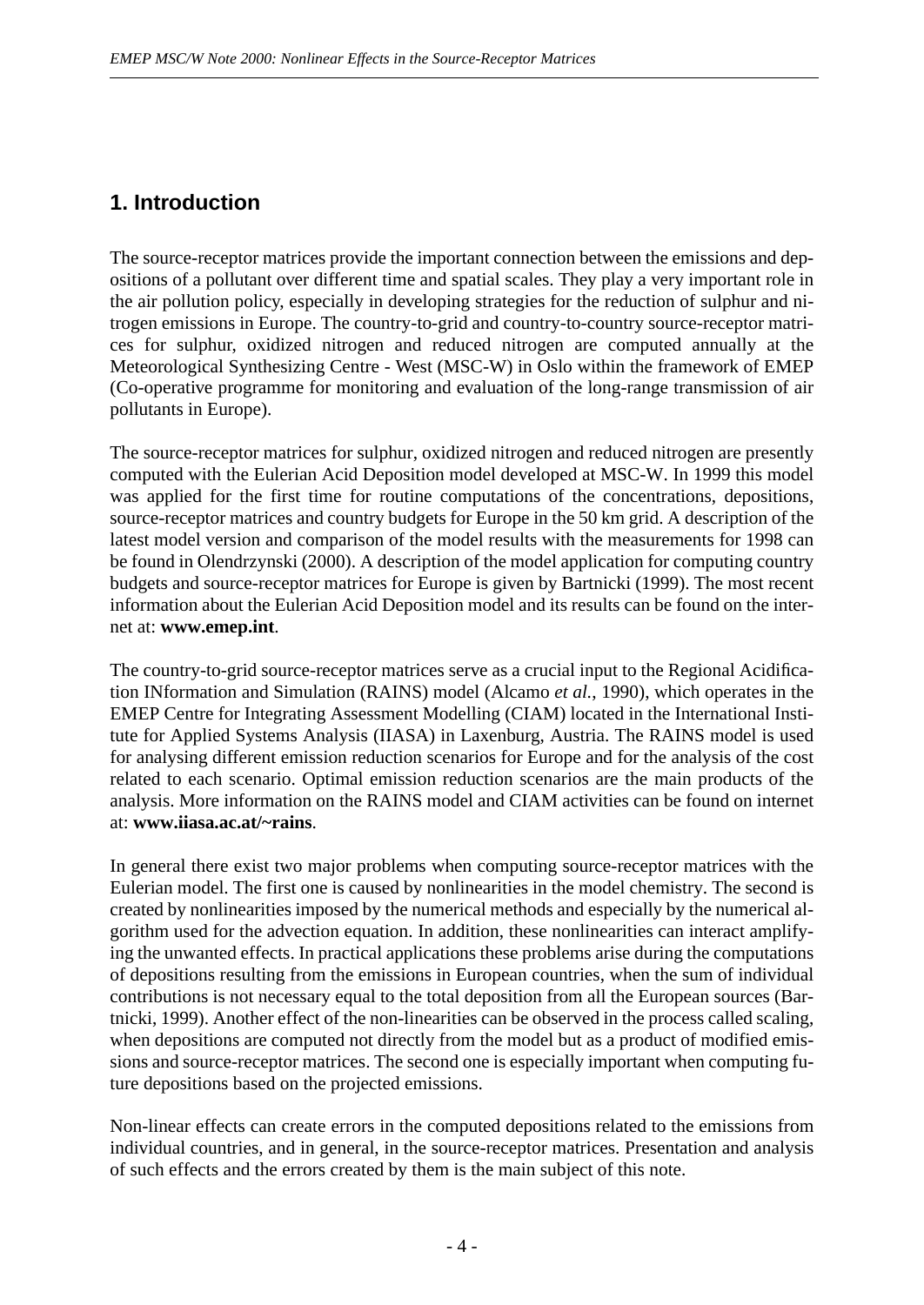The presented here study of non-linear effects is organized in two major parts. In the first part, non-linear effects related to a single country as the emitter-source are analysed based on the model results for 1997. The main questions to be answered in this part are:

- What is the departure from a linear relationship between emissions and depositions of sulphur, oxidized nitrogen and reduced nitrogen?
- How strong is the interaction between different compounds in the source-receptor relationships?
- Is the non-linear effect stronger in dry or wet deposition?
- Is there any geographical pattern in nonlinear effects on total (dry+wet) deposition?
- What are the nonlinear effects on the depositions computed for individual countries-receptors?

The second part of the study deals with an important practical problem of estimating non-linear effects in the future deposition projections. In this part, depositions computed directly from the model using 1998 meteorology and projected 2010 emission data are compared with the depositions obtained from the linear scaling (product of the 1998 source-receptor matrices and projected 2010 emission data). The differences in the results are used for the estimation of errors caused by the non-linear effects in the projected depositions.

# **2. Non-Linear Terms in the Model Chemistry**

The first source of the non-linear effects in the model computations is the algorithm applied for the numerical solution of the advection terms in the model equations. As an example let us consider, the transport of pollutant, without any chemistry involved, from the two different emission sources A and B. We run the model, first with the emissions from source A only, then with the emissions from source B only, and finally with the emissions from both sources A and B. For a linear model, the sum of computed depositions from the first two runs should be exactly equal to the depositions computed from the last run. This is not true for the EMEP Eulerian Acid Deposition model, because of the artificial nonlinear effects introduced by the advection algorithm. In practical applications, these effects are relatively small differences (below 3%) and occur mainly on the borders between the source areas.

The second source of the of the non-linear effects is related to the model chemistry. An illustration of the chemical scheme of the EMEP Eulerian Acid Deposition model is shown in Figure 1. The major source of non-linear effects in the model chemistry is in the production of ammonium nitrate from nitric acid and ammonia, because this production depends on the actual air concentrations of nitric acid and ammonia, as well as on temperature and relative humidity (details in Bartnicki *et al.*, 1998). Following the example with two emission sources A and B, the sum of the depositions computed in the runs with single sources will be again different from the deposition computed in the run with sources A and B. This applies to both, oxidized nitrogen and reduced nitrogen depositions (sulphur deposition is also affected). The differences in the depositions are caused by different proportions of the concentrations of nitric acid, ammonia and ammonium nitrate. For example, the dry deposition of ammonium nitrate, which is in the aerosol form, is lower then the dry depositions of nitric acid and ammonia which occur as gases. On the other hand, wet deposition of ammonium nitrate is more efficient than wet depositions of nitric acid and ammonia.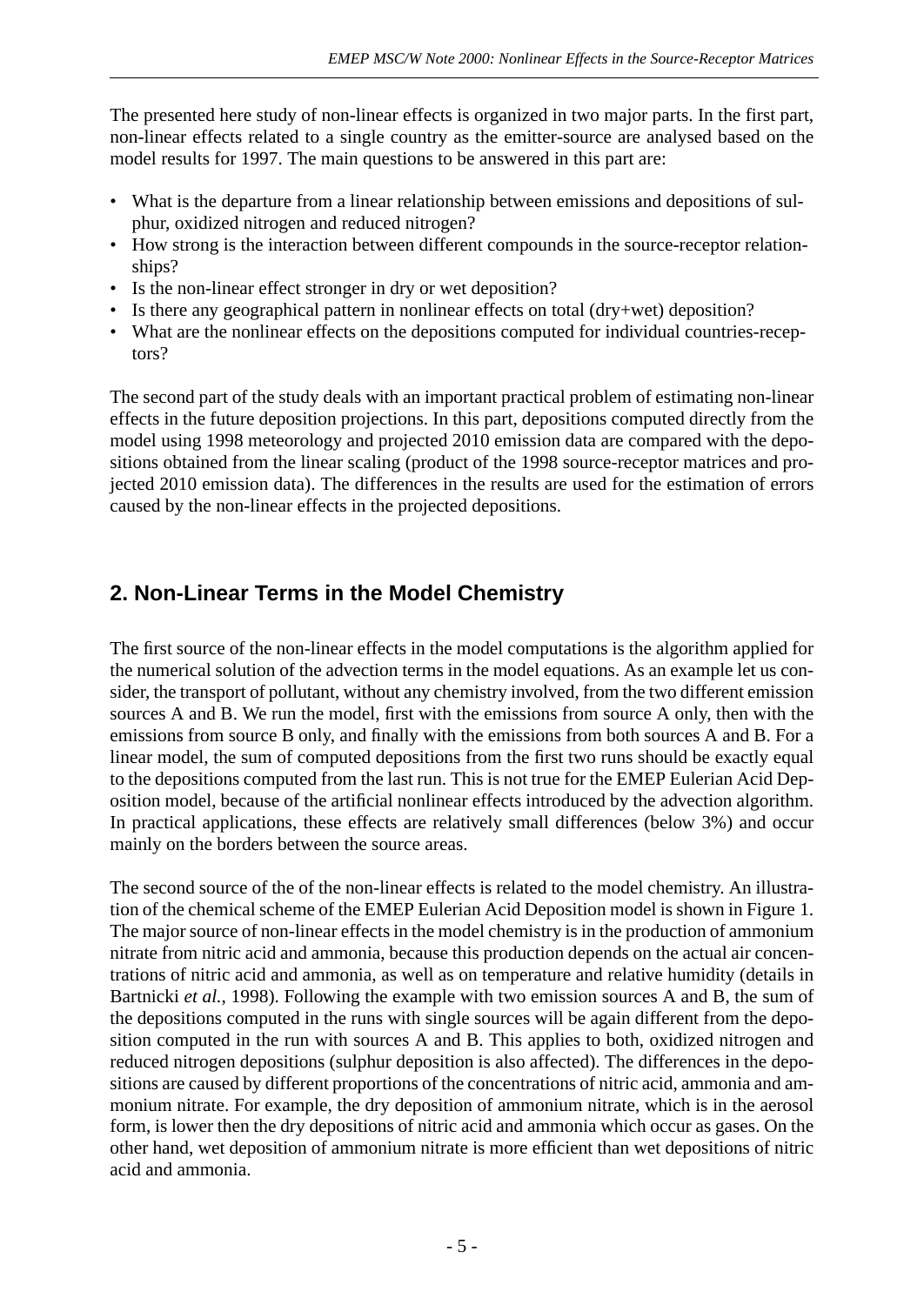

*Figure 1*: Illustration of the chemical scheme of the EMEP Eulerian Acid Deposition model. Dashed boxes denote nitrate and sulphate particles occurring in two forms. Solid and dashed thick arrows represent dry and wet deposition, respectively.

The non-linear effects have to be taken into account when computing depositions resulting from individual EMEP countries as emitters. In order to reduce them, the depositions resulting from one emitter country are calculated using so called "reverse method" (Bartnicki, 1999). In this method, depositions from all sources are calculated first. Then depositions are calculated with the emissions from all sources, except for the emissions from the country of interest. Finally, the deposition from the emitter country is calculated as a difference between depositions obtained in step one and two. In this way, the level of nitric acid and ammonia air concentrations are more realistic than in the computations with only one country as an emitter.

The combined non-linear effects created by the numerical algorithm applied to advection term and the model chemistry has some influence on the computed source-receptor matrices and depositions. Before estimating and discussing these effects, the definitions of the source-receptor matrices are given in the next Chapter.

### **3. Definitions and Applications of the Source-Receptor and the Blame Matrices**

Different types of the source-receptor matrices are useful for the purpose of policy. At present the most general, grid-to-grid source-receptor matrix can not be computed with the three-dimensional Eulerian model because of the excessive demands for computer resources and problems with the artificial numerical diffusion. Therefore, only country-to-grid and countryto-country source-receptor matrices are computed routinely at MSC-W of EMEP with the EMEP Eulerian Acid Deposition model.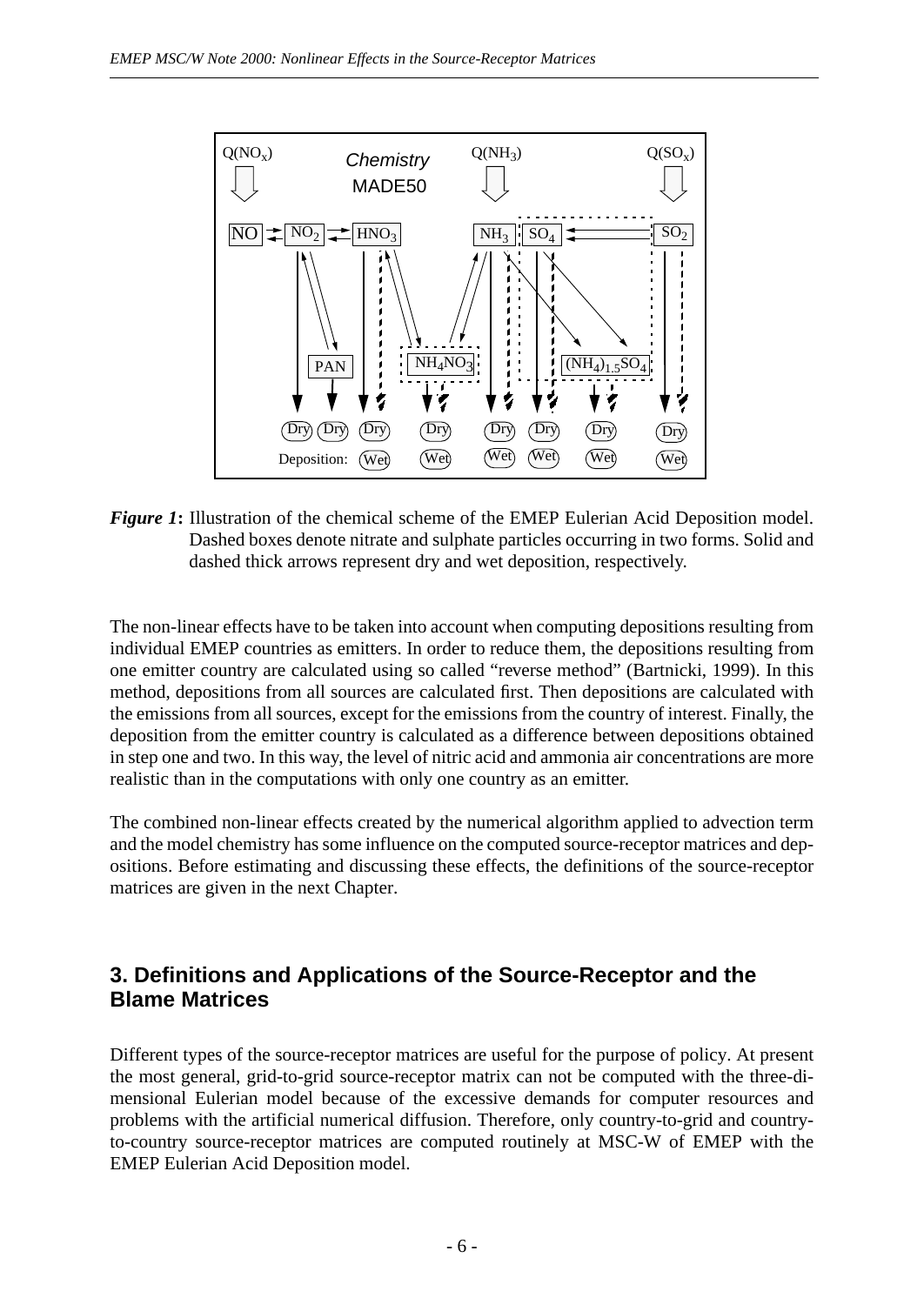#### **3.1 Definitions of the Source Receptor Matrices and the Blame Matrices**

Different types of the source-receptor, and the so called, blame matrices are calculated at MSC-W based on the results of the EMEP Eulerian Acid Deposition Model. Concerning the time scale, it is possible to calculate monthly and even daily matrices. However, the annual matrices are most often used for scientific and policy applications and the annual matrices will be the ones analysed in this study.

In terms of spatial resolution, it is theoretically possible to achieve grid-to-grid resolution, but here we will focus on the country-to-country matrices, which are calculated from the countryto-grid matrices. Finally, source-receptor matrices can be calculated for the concentrations and dry, wet and total deposition. For practical applications the most important are source-receptor matrices for total (dry+wet) deposition. The annual country-to-grid source-receptor matrices are defined in the following way:

$$
SR_{ijk}^{SOX} = \left[S_{ox}\right]_{ijk} / \left[SO_2\right]_k
$$
  
\n
$$
SR_{ijk}^{nox} = \left[N_{ox}\right]_{ijk} / \left[NO_2\right]_k
$$
  
\n
$$
SR_{ijk}^{nrd} = \left[N_{rd}\right]_{ijk} / \left[NH_3\right]_k
$$
 (1)

where:  $SR_{ijk}^{s\alpha}$ ,  $SR_{ijk}^{n\alpha}$ ,  $SR_{ijk}^{n\alpha}$  are the source-receptor matrices from country *k* to the grid *(i,j)* for sulphur, oxidized nitrogen and reduced nitrogen, respectively; [*Sox*] *ijk*, [*Nox*] *ijk*, [*Nrd*] *ijk* are annual depositions of sulphur, oxidized nitrogen and reduced nitrogen, respectively to the grid (*i,j*);  $[SO_2]_k$   $[NO_2]_k$   $[NH_3]_k$  are annual total emissions of  $SO_2$ ,  $NO_2$  and  $NH_3$  from country k.

The country-to-grid source-receptor matrices are calculated by computing, in the first step, annual depositions (dry  $+$  wet) in the model domain resulting from the emissions in each individual country or another emission source (e.g. ship traffic, volcanoes etc.). In the second step, the deposition fields are divided by the total annual emissions from a given source. At MSC-W, only the first step of this process is performed producing country-to-grid deposition matrices  $[S_{ox}]_{ijk}$ ,  $[N_{ox}]_{ijk}$ ,  $[N_{rd}]_{ijk}$ . The second step is performed, at CIAM, where the country-to-grid source-receptor matrices are directly used in the RAINS model for analysing different emission reduction scenarios. Based on the country-to-grid source-receptor matrices, the so called country-to-country blame matrices are computed each year by the MSC-W of EMEP. The countryto-country blame matrices  $BL_{ie,ir}^{s\alpha}$ ,  $BL_{ie,ir}^{n\alpha}$ ,  $BL_{ie,ir}^{nrd}$ , for sulphur, oxidized nitrogen and reduced nitrogen, respectively, give the deposition in country *ir* due to emissions in country *ie* and are calculated in the following way: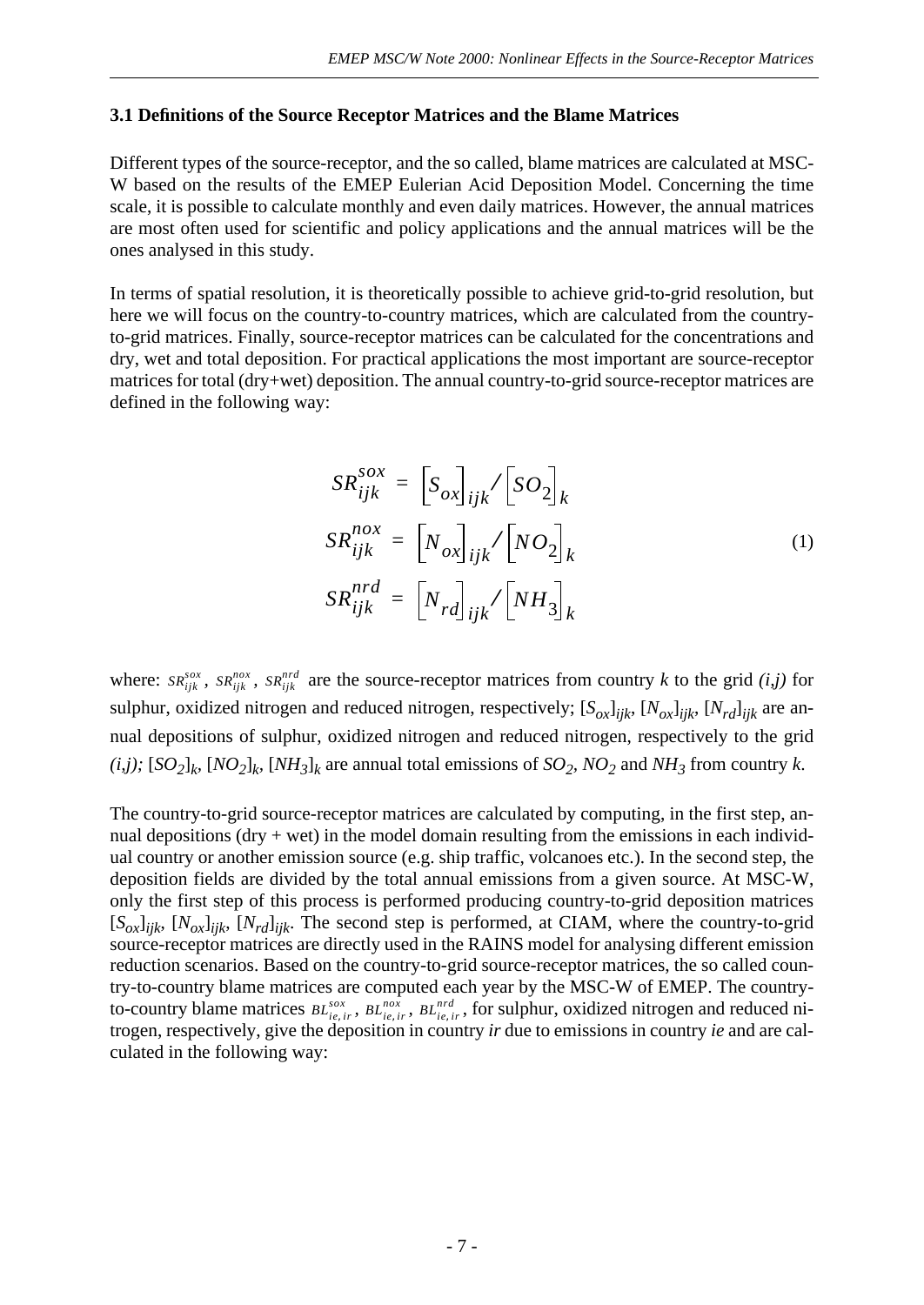$$
BL_{ie,ir}^{sox} = \sum_{ij \subset R_{ir}} \left[ S_{ox} \right]_{ij,ie}
$$
  
\n
$$
BL_{ie,ir}^{nox} = \sum_{ij \subset R_{ir}} \left[ N_{ox} \right]_{ij,ie}
$$
  
\n
$$
BL_{ie,ir}^{nrd} = \sum_{ij \subset R_{ir}} \left[ N_{rd} \right]_{ij,ie}
$$
  
\n(2)

where *ie* is the emitters index, *ir* is the receptor index;  $\left[s_{\alpha_1}, \ldots, \left[s_{\alpha_r}\right], \ldots, \left[s_{\alpha_r}\right], \ldots\right]$  are depositions of sulphur, oxidized nitrogen and reduced nitrogen, respectively, in the grid  $(i,j)$  due to emissions in the country *ie*. The summation is done over all grids *(i,j)* belonging to the receptor *R<sub>ir</sub>*. The country-to-country blame matrices are also often called transfer matrices, or simply source-receptor matrices, and the blame matrices are routinely reported to the Steering Body of EMEP every year.  $\sum_{i,j,i,e}$ ,  $\left[N_{ox}\right]_{ij,ie}$  and  $\left[N_{rd}\right]_{ij,ie}$ 

#### **3.2 Applications of the Source Receptor and the Blame Matrices**

An important assumption in calculating source receptor matrices is the linearity of the model equations. This assumption is not entirely fulfilled in the EMEP Eulerian Acid Deposition model because of the non-linear chemical reactions. Although departure from the linear relationship is relatively small in the model, it creates a problem when computing source-receptor matrices.

An important additional assumption in calculations and applications of the source-receptor matrices states that there is no interaction between different compounds. It means that, for example, reduction of the nitrogen oxides emissions effects only the deposition of oxidized nitrogen, and has no effect on the deposition of sulphur and reduced nitrogen. This assumption is also not entirely fulfilled and the implications of this fact will be further discussed in the paper.

With the above assumptions, the source-receptor matrices can be used for analysing different emissions scenarios. For given emission scenario with the new total emissions  $[SO_2]_k^{new}$ ,  $[NO_2]_k^{new}$ ,  $[NH_3]_k^{new}$  from the emitter k, new depositions  $[S_{ox}]_{ijk}^{new}$ ,  $[N_{ox}]_{ijk}^{new}$ ,  $[N_{rd}]_{ijk}^{new}$  in the model grid can be calculated as:

$$
\begin{aligned}\n\left[S_{ox}\right]_{ijk}^{new} &= SR_{ijk}^{sox} \cdot \left[ SO_2 \right]_k^{new} \\
\left[N_{ox}\right]_{ijk}^{new} &= SR_{ijk}^{nox} \cdot \left[ NO_2 \right]_k^{new} \\
\left[N_{rd}\right]_{ijk}^{new} &= SR_{ijk}^{nrd} \cdot \left[ NH_3 \right]_k^{new}\n\end{aligned} \tag{3}
$$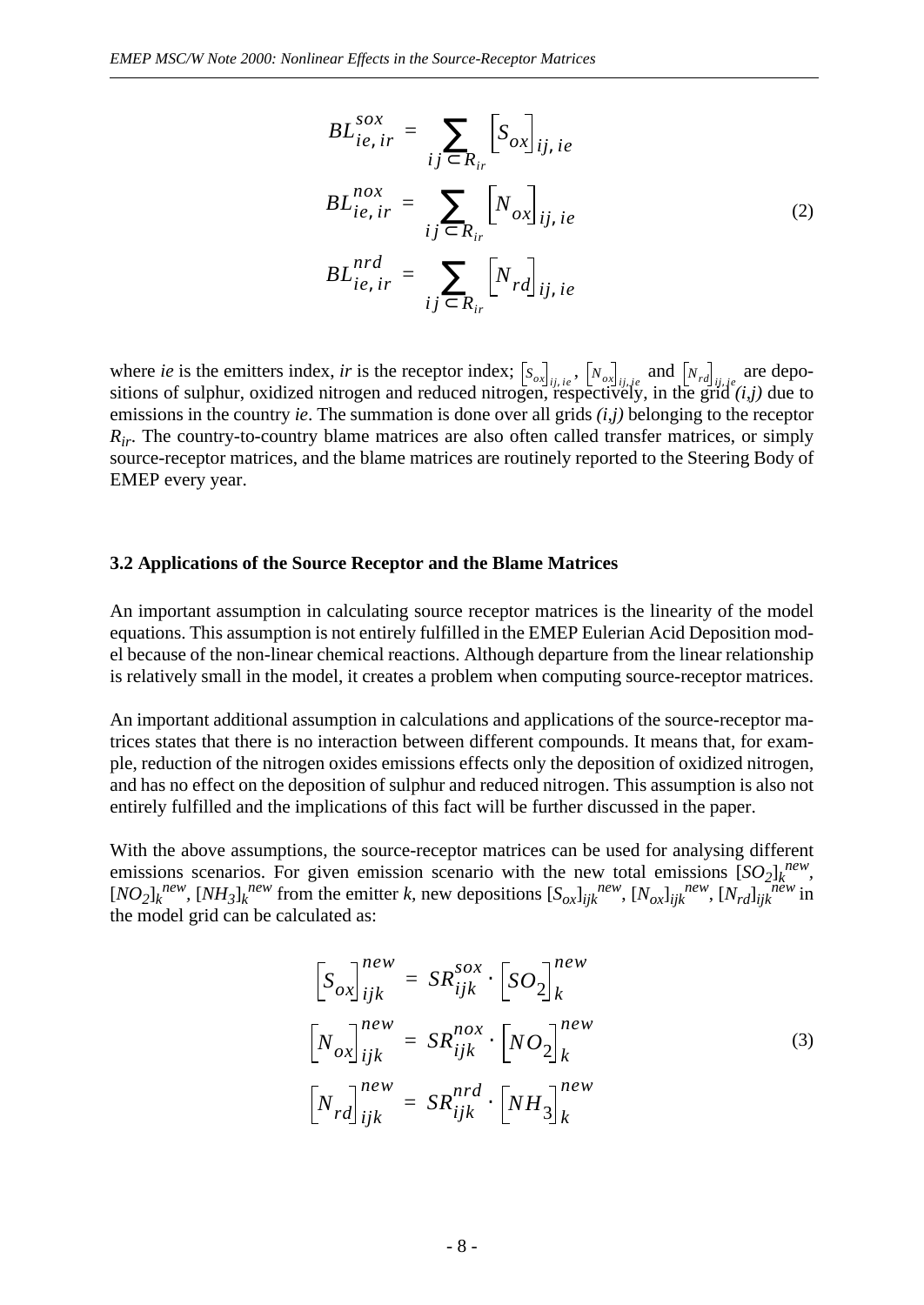Following Equation (3), the source-receptor matrices computed with the EMEP Eulerian Deposition model are used in the integrated model RAINS (Regional Acidification INtegration and Simulation Model) developed at IIASA (International Institute for Applied Systems Analysis) in Vienna, Austria (Alcamo *et al.*, 1989) for calculating costs of different emission reduction scenarios and also for developing the optimal emission reduction scenarios for Europe.

The blame matrices are used routinely at MSC-W for scaling the depositions to individual receptors following updated emissions from the EMEP countries and other sources. The linear scaling is done according to the following equations:

$$
\begin{aligned}\n\left[S_{ox}\right]_{ir}^{new} &= \sum_{ie} BL_{ie, ir}^{sox} \cdot \left[ SO_2 \right]_{ie}^{new} / \left[ SO_2 \right]_{ie}^{old} \\
\left[N_{ox}\right]_{ir}^{new} &= \sum_{ie} BL_{ie, ir}^{sox} \cdot \left[ NO_2 \right]_{ie}^{new} / \left[ NO_2 \right]_{ie}^{old} \\
\left[N_{rd}\right]_{ir}^{new} &= \sum_{ie} BL_{ie, ir}^{sox} \cdot \left[ NH_3 \right]_{ie}^{new} / \left[ NH_3 \right]_{ie}^{old}\n\end{aligned} \tag{4}
$$

where  $\left[ s_{\alpha} \right]^{new}$ ,  $\left[ N_{\alpha} \right]^{new}$ ,  $\left[ N_{\alpha} \right]^{new}$  are the new total depositions in the receptor country *ir*, "*new*" means new emissions, and "*old*" means old emissions.  $S_{ox}$   $\begin{bmatrix} n e^{i\omega} \\ i r \end{bmatrix}$   $\begin{bmatrix} N_{ox} \end{bmatrix}^{new}_{ir}$ ,  $\begin{bmatrix} N_{rd} \\ i r_{dr} \end{bmatrix}^{new}_{ir}$ 

### **4. Non-Linearities Related to a Single Country as a Source**

Although departure from the linear relationship is relatively small in the model, it creates a problem when computing source-receptor matrices. In order to estimate the departure from the linear relationship in practical applications, a simple numerical test was performed (Bartnicki, 2000).

In the numerical experiment, Germany was chosen as an emitter of  $SO_2$ ,  $NO_2$  and  $NH_3$  for the entire year 1997. For each compound the latest version of the EMEP Eulerian Acid Deposition model was run, first with the complete emissions and then 10 times with German total emission reduced by 10%, from 90% to 0% of the initial value. Reductions were applied to each model grid cell belonging to Germany. Annual 1997 depositions of oxidized sulphur, oxidized nitrogen and reduced nitrogen to all individual EMEP countries and other receptors, were computed for each run. For each run and for each receptor, the departure from linearity was computed in percent of the deposition to the receptor.

#### **4.1 Non-Linear Effects on Country-to-Country Relations**

Computed deposition reduction in the receptor country can be presented as a function of emission reduction in Germany. Examples for Germany, Poland and Portugal as receptors are shown in Figure 2. The dotted lines in Figure 2 represent the model results and straight lines represent a perfect linear relationships between emissions and depositions.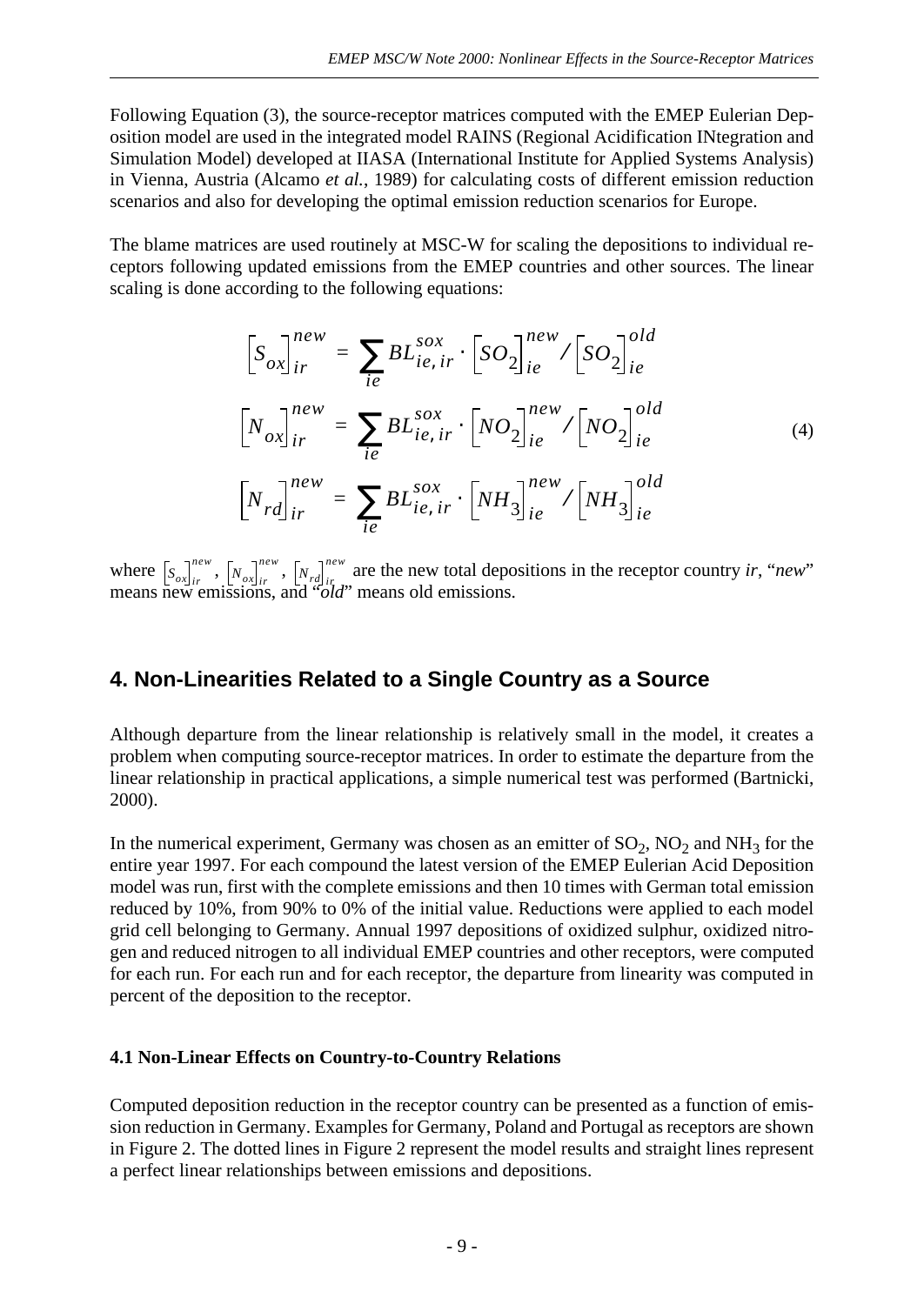

*Figure 2*: Departure from the linear relationship between emissions in Germany and depositions of oxidized sulphur, oxidized nitrogen and reduced nitrogen in the three receptor countries: Germany, Poland and Portugal (from the top).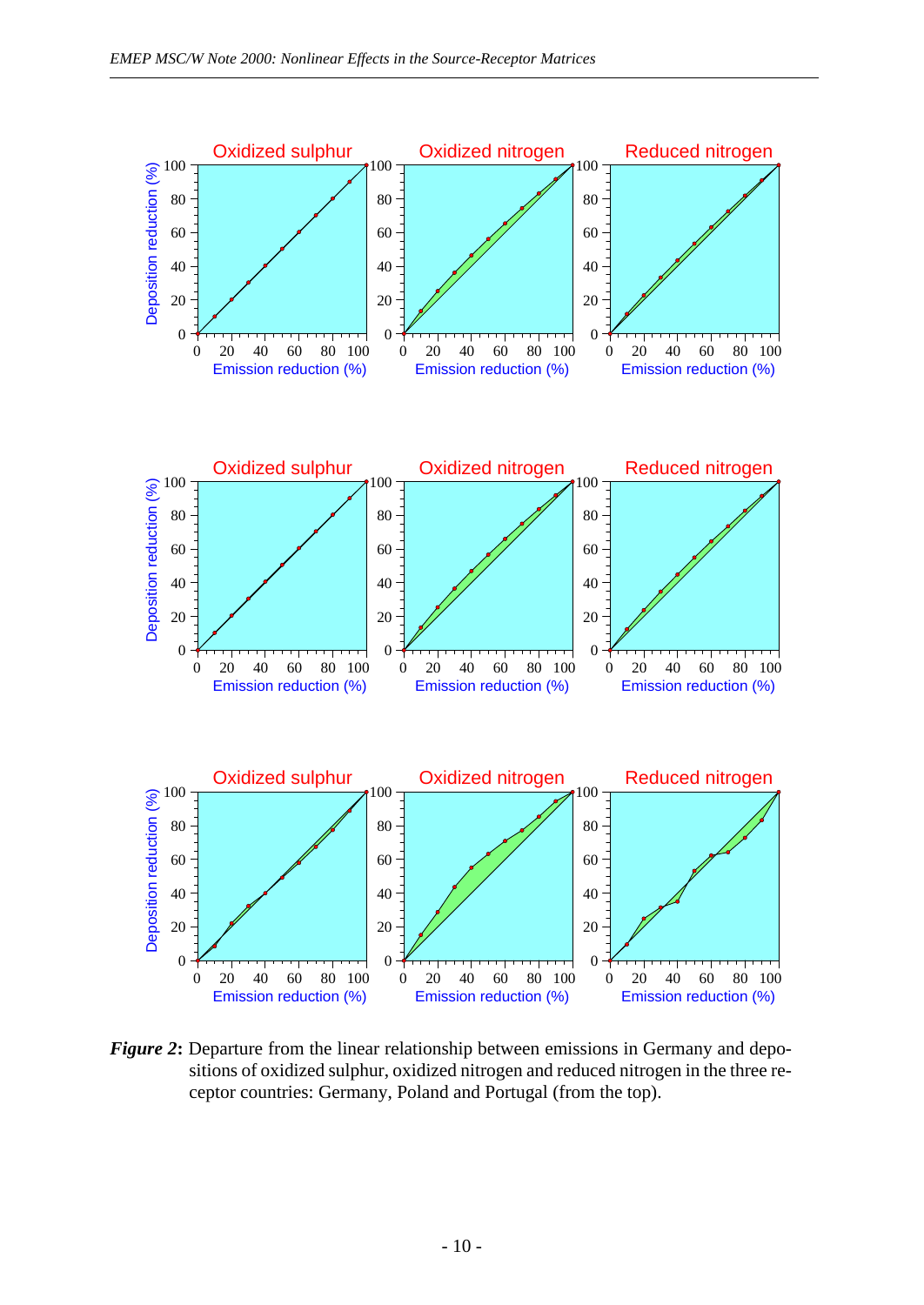In case of Portugal as a receptor, the departure from linearity is largest (in absolute terms) for oxidized nitrogen (maximum 15.1%) and smallest for oxidized sulphur (maximum 2.5%). Also for Germany and Poland as receptors, the departure from linearity is largest (in absolute terms) for oxidized nitrogen (maximum 6.4% and 7.0%, respectively) and smallest for oxidized sulphur (maximum 0.4% and 0.7%, respectively).

Similar results to those presented in Figure 2 have been examined for all other European countries as receptors, and the results are shown in Table 1. For oxidized sulphur the largest (in absolute terms) departure (8%) can be noticed for Cyprus as a receptor. For oxidized nitrogen and reduced nitrogen maximum departures, 48.7% and 123.8%, occur for Italy as a receptor. For all European countries as receptors, large departures from the linear relationship between deposition and emission can be noticed for oxidized nitrogen (on average 11.7% in absolute terms) and for reduced nitrogen (on average 11.3% in absolute terms). For oxidized sulphur, departures are relatively small, on average 1.1% in absolute terms. For all compounds, the departure from linearity increases with the distance between the emitter and receptor. It is also larger for receptors with relatively small depositions.

The maxima of the departure from linearity, marked in Bold-Italics font in Table 1, can be misleading, because they occur in the receptor countries where contribution from Germany is low or very low, in all cases less then 2%. Therefore, in Table 2 only those countries were included to which contribution from Germany to total deposition was at least 5%. This table shows clearly that the non-linear effects are the most important for oxidized nitrogen, less important for reduced nitrogen, and practically not important for oxidized sulphur.

### **4.2 Comparison of Non-Linear Effects on Dry and Wet Deposition**

The departures from the linear behaviour were examined separately for the wet and dry deposition. The results are presented only for the countries to which the contribution from Germany to the total deposition was at least 5%. The departures from linearity for these countries are shown in Table 3 and Table 4, for the dry and wet deposition, respectively.

The comparison of average non-linear effects on the dry, wet and total depositions of three compounds in the EMEP countries is given in Figure 3. Wet deposition shows clearly a more nonlinear behaviour than dry in the case of oxidized nitrogen and slightly more in the case of sulphur. Non-linear effects in the dry deposition are slightly more visible than in the wet deposition in case of reduced nitrogen.

For all types of the deposition, the non-linear effects are most pronounced in the case of oxidized nitrogen, because of the non-linearities involved in the production of ammonium nitrate, as explained in Chapter 2. Since the wet deposition of aerosol, compared to the dry deposition, is very rapid and it prevails farther away from the source, non-linear effects are more significant for the wet deposition of oxidized nitrogen, than for the dry deposition.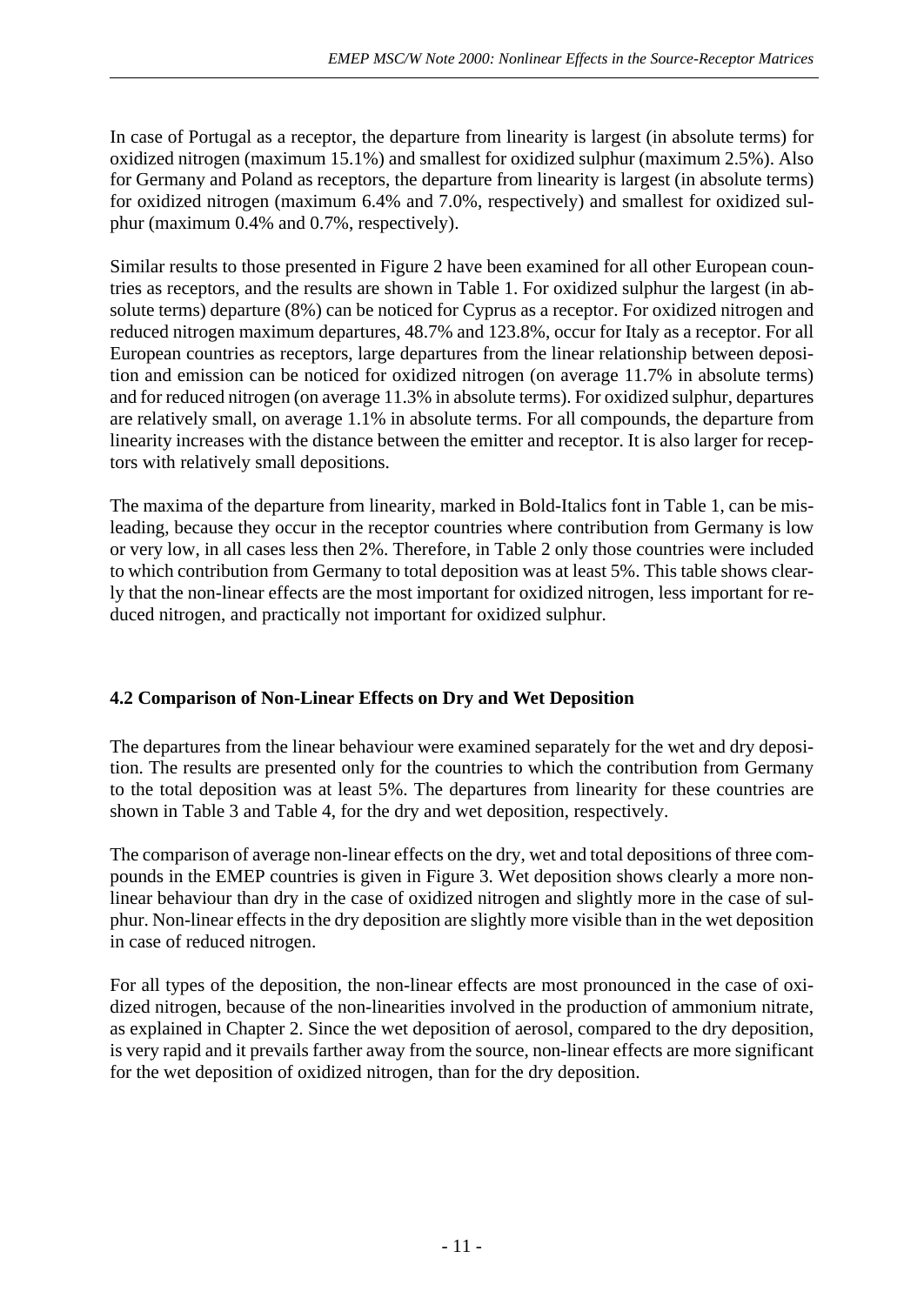| <b>Receptor country</b><br><b>Oxidized N</b><br><b>Sulphur</b><br><b>Reduced N</b><br>$\overline{1.0}$<br>12.4<br>6.3<br>Austria<br>0.6<br>8.3<br>4.9<br>Belgium<br>0.9<br>9.9<br>6.2<br><b>Bulgaria</b><br>Denmark<br>0.8<br>8.2<br>8.3<br>Finland<br>0.5<br>15.2<br>5.5<br>0.3<br>6.0<br>2.3<br>France<br>0.4<br>6.4<br>3.5<br>Germany<br>1.5<br>11.7<br>49.9<br>Greece<br>0.2<br>13.0<br>0.5<br>Hungary<br>Iceland<br>2.3<br>6.8<br>16.5<br>1.7<br>5.2<br>Ireland<br>4.5<br>123.8<br>1.4<br>48.7<br><b>Italy</b><br>0.4<br>7.9<br>5.3<br>Luxembourg<br><b>Netherlands</b><br>0.2<br>6.9<br>10.1<br>0.8<br>9.5<br>5.0<br>Norway<br>0.7<br>7.0<br>5.0<br>Poland<br>2.5<br>7.2<br>Portugal<br>15.1<br>Romania<br>0.5<br>6.2<br>9.4<br>1.4<br>15.6<br>5.8<br>Spain<br>Sweden<br>1.1<br>11.1<br>3.9<br>Switzerland<br>13.7<br>8.4<br>1.0<br>1.6<br>3.3<br>Turkey<br>11.8<br>United Kingdom<br>0.6<br>7.9<br>8.3<br><b>Remaining Land Areas</b><br>1.9<br>9.3<br>1.9<br><b>Baltic Sea</b><br>0.7<br>15.5<br>6.7<br>North Sea<br>0.1<br>13.1<br>8.8<br>1.2<br>4.6<br>4.3<br>Remaining NE Atlantic Ocean<br>Mediterranean Sea<br>1.7<br>9.9<br>13.1<br><b>Black Sea</b><br>1.2<br>10.4<br>4.0<br><b>Russian Federation</b><br>5.3<br>3.0<br>0.8<br>0.2<br><b>Belarus</b><br>37.8<br>9.9<br>Ukraine<br>0.2<br>1.6<br>10.9 |
|---------------------------------------------------------------------------------------------------------------------------------------------------------------------------------------------------------------------------------------------------------------------------------------------------------------------------------------------------------------------------------------------------------------------------------------------------------------------------------------------------------------------------------------------------------------------------------------------------------------------------------------------------------------------------------------------------------------------------------------------------------------------------------------------------------------------------------------------------------------------------------------------------------------------------------------------------------------------------------------------------------------------------------------------------------------------------------------------------------------------------------------------------------------------------------------------------------------------------------------------------------------------------------------------------------------------|
|                                                                                                                                                                                                                                                                                                                                                                                                                                                                                                                                                                                                                                                                                                                                                                                                                                                                                                                                                                                                                                                                                                                                                                                                                                                                                                                     |
|                                                                                                                                                                                                                                                                                                                                                                                                                                                                                                                                                                                                                                                                                                                                                                                                                                                                                                                                                                                                                                                                                                                                                                                                                                                                                                                     |
|                                                                                                                                                                                                                                                                                                                                                                                                                                                                                                                                                                                                                                                                                                                                                                                                                                                                                                                                                                                                                                                                                                                                                                                                                                                                                                                     |
|                                                                                                                                                                                                                                                                                                                                                                                                                                                                                                                                                                                                                                                                                                                                                                                                                                                                                                                                                                                                                                                                                                                                                                                                                                                                                                                     |
|                                                                                                                                                                                                                                                                                                                                                                                                                                                                                                                                                                                                                                                                                                                                                                                                                                                                                                                                                                                                                                                                                                                                                                                                                                                                                                                     |
|                                                                                                                                                                                                                                                                                                                                                                                                                                                                                                                                                                                                                                                                                                                                                                                                                                                                                                                                                                                                                                                                                                                                                                                                                                                                                                                     |
|                                                                                                                                                                                                                                                                                                                                                                                                                                                                                                                                                                                                                                                                                                                                                                                                                                                                                                                                                                                                                                                                                                                                                                                                                                                                                                                     |
|                                                                                                                                                                                                                                                                                                                                                                                                                                                                                                                                                                                                                                                                                                                                                                                                                                                                                                                                                                                                                                                                                                                                                                                                                                                                                                                     |
|                                                                                                                                                                                                                                                                                                                                                                                                                                                                                                                                                                                                                                                                                                                                                                                                                                                                                                                                                                                                                                                                                                                                                                                                                                                                                                                     |
|                                                                                                                                                                                                                                                                                                                                                                                                                                                                                                                                                                                                                                                                                                                                                                                                                                                                                                                                                                                                                                                                                                                                                                                                                                                                                                                     |
|                                                                                                                                                                                                                                                                                                                                                                                                                                                                                                                                                                                                                                                                                                                                                                                                                                                                                                                                                                                                                                                                                                                                                                                                                                                                                                                     |
|                                                                                                                                                                                                                                                                                                                                                                                                                                                                                                                                                                                                                                                                                                                                                                                                                                                                                                                                                                                                                                                                                                                                                                                                                                                                                                                     |
|                                                                                                                                                                                                                                                                                                                                                                                                                                                                                                                                                                                                                                                                                                                                                                                                                                                                                                                                                                                                                                                                                                                                                                                                                                                                                                                     |
|                                                                                                                                                                                                                                                                                                                                                                                                                                                                                                                                                                                                                                                                                                                                                                                                                                                                                                                                                                                                                                                                                                                                                                                                                                                                                                                     |
|                                                                                                                                                                                                                                                                                                                                                                                                                                                                                                                                                                                                                                                                                                                                                                                                                                                                                                                                                                                                                                                                                                                                                                                                                                                                                                                     |
|                                                                                                                                                                                                                                                                                                                                                                                                                                                                                                                                                                                                                                                                                                                                                                                                                                                                                                                                                                                                                                                                                                                                                                                                                                                                                                                     |
|                                                                                                                                                                                                                                                                                                                                                                                                                                                                                                                                                                                                                                                                                                                                                                                                                                                                                                                                                                                                                                                                                                                                                                                                                                                                                                                     |
|                                                                                                                                                                                                                                                                                                                                                                                                                                                                                                                                                                                                                                                                                                                                                                                                                                                                                                                                                                                                                                                                                                                                                                                                                                                                                                                     |
|                                                                                                                                                                                                                                                                                                                                                                                                                                                                                                                                                                                                                                                                                                                                                                                                                                                                                                                                                                                                                                                                                                                                                                                                                                                                                                                     |
|                                                                                                                                                                                                                                                                                                                                                                                                                                                                                                                                                                                                                                                                                                                                                                                                                                                                                                                                                                                                                                                                                                                                                                                                                                                                                                                     |
|                                                                                                                                                                                                                                                                                                                                                                                                                                                                                                                                                                                                                                                                                                                                                                                                                                                                                                                                                                                                                                                                                                                                                                                                                                                                                                                     |
|                                                                                                                                                                                                                                                                                                                                                                                                                                                                                                                                                                                                                                                                                                                                                                                                                                                                                                                                                                                                                                                                                                                                                                                                                                                                                                                     |
|                                                                                                                                                                                                                                                                                                                                                                                                                                                                                                                                                                                                                                                                                                                                                                                                                                                                                                                                                                                                                                                                                                                                                                                                                                                                                                                     |
|                                                                                                                                                                                                                                                                                                                                                                                                                                                                                                                                                                                                                                                                                                                                                                                                                                                                                                                                                                                                                                                                                                                                                                                                                                                                                                                     |
|                                                                                                                                                                                                                                                                                                                                                                                                                                                                                                                                                                                                                                                                                                                                                                                                                                                                                                                                                                                                                                                                                                                                                                                                                                                                                                                     |
|                                                                                                                                                                                                                                                                                                                                                                                                                                                                                                                                                                                                                                                                                                                                                                                                                                                                                                                                                                                                                                                                                                                                                                                                                                                                                                                     |
|                                                                                                                                                                                                                                                                                                                                                                                                                                                                                                                                                                                                                                                                                                                                                                                                                                                                                                                                                                                                                                                                                                                                                                                                                                                                                                                     |
|                                                                                                                                                                                                                                                                                                                                                                                                                                                                                                                                                                                                                                                                                                                                                                                                                                                                                                                                                                                                                                                                                                                                                                                                                                                                                                                     |
|                                                                                                                                                                                                                                                                                                                                                                                                                                                                                                                                                                                                                                                                                                                                                                                                                                                                                                                                                                                                                                                                                                                                                                                                                                                                                                                     |
|                                                                                                                                                                                                                                                                                                                                                                                                                                                                                                                                                                                                                                                                                                                                                                                                                                                                                                                                                                                                                                                                                                                                                                                                                                                                                                                     |
|                                                                                                                                                                                                                                                                                                                                                                                                                                                                                                                                                                                                                                                                                                                                                                                                                                                                                                                                                                                                                                                                                                                                                                                                                                                                                                                     |
|                                                                                                                                                                                                                                                                                                                                                                                                                                                                                                                                                                                                                                                                                                                                                                                                                                                                                                                                                                                                                                                                                                                                                                                                                                                                                                                     |
|                                                                                                                                                                                                                                                                                                                                                                                                                                                                                                                                                                                                                                                                                                                                                                                                                                                                                                                                                                                                                                                                                                                                                                                                                                                                                                                     |
| 1.3<br>45.5<br>Republic of Moldova<br>8.2                                                                                                                                                                                                                                                                                                                                                                                                                                                                                                                                                                                                                                                                                                                                                                                                                                                                                                                                                                                                                                                                                                                                                                                                                                                                           |
| Estonia<br>0.4<br>16.4<br>6.8                                                                                                                                                                                                                                                                                                                                                                                                                                                                                                                                                                                                                                                                                                                                                                                                                                                                                                                                                                                                                                                                                                                                                                                                                                                                                       |
| 5.2<br>Latvia<br>0.9<br>14.4                                                                                                                                                                                                                                                                                                                                                                                                                                                                                                                                                                                                                                                                                                                                                                                                                                                                                                                                                                                                                                                                                                                                                                                                                                                                                        |
| Lithuania<br>15.0<br>5.6<br>0.6                                                                                                                                                                                                                                                                                                                                                                                                                                                                                                                                                                                                                                                                                                                                                                                                                                                                                                                                                                                                                                                                                                                                                                                                                                                                                     |
| 1.7<br>7.4<br>5.1<br><b>Czech Republic</b>                                                                                                                                                                                                                                                                                                                                                                                                                                                                                                                                                                                                                                                                                                                                                                                                                                                                                                                                                                                                                                                                                                                                                                                                                                                                          |
| 0.4<br>16.4<br>7.4<br>Slovakia                                                                                                                                                                                                                                                                                                                                                                                                                                                                                                                                                                                                                                                                                                                                                                                                                                                                                                                                                                                                                                                                                                                                                                                                                                                                                      |
| Slovenia<br>0.6<br>6.3<br>3.8                                                                                                                                                                                                                                                                                                                                                                                                                                                                                                                                                                                                                                                                                                                                                                                                                                                                                                                                                                                                                                                                                                                                                                                                                                                                                       |
| 0.6<br>1.2<br>3.3<br>Croatia                                                                                                                                                                                                                                                                                                                                                                                                                                                                                                                                                                                                                                                                                                                                                                                                                                                                                                                                                                                                                                                                                                                                                                                                                                                                                        |
| 0.1<br>5.2<br>Bosnia and Hercegovina<br>13.3                                                                                                                                                                                                                                                                                                                                                                                                                                                                                                                                                                                                                                                                                                                                                                                                                                                                                                                                                                                                                                                                                                                                                                                                                                                                        |
| 0.3<br>9.1<br>5.5                                                                                                                                                                                                                                                                                                                                                                                                                                                                                                                                                                                                                                                                                                                                                                                                                                                                                                                                                                                                                                                                                                                                                                                                                                                                                                   |
| Yugoslavia                                                                                                                                                                                                                                                                                                                                                                                                                                                                                                                                                                                                                                                                                                                                                                                                                                                                                                                                                                                                                                                                                                                                                                                                                                                                                                          |
| The Former Yugoslav Republic of Macedonia<br>10.5<br>9.0<br>1.0                                                                                                                                                                                                                                                                                                                                                                                                                                                                                                                                                                                                                                                                                                                                                                                                                                                                                                                                                                                                                                                                                                                                                                                                                                                     |
| 23.9<br>8.0<br>15.7<br><b>Cyprus</b>                                                                                                                                                                                                                                                                                                                                                                                                                                                                                                                                                                                                                                                                                                                                                                                                                                                                                                                                                                                                                                                                                                                                                                                                                                                                                |
| 22.4<br>Armenia<br>3.3<br>10.6<br><b>EMEP Average</b><br>$1.1$<br>11.7<br>11.3                                                                                                                                                                                                                                                                                                                                                                                                                                                                                                                                                                                                                                                                                                                                                                                                                                                                                                                                                                                                                                                                                                                                                                                                                                      |

*Table 1:* Maximum absolute departure (in %) from the linear relationship between the 1997 emissions in Germany and the annual 1997 depositions in the receptor countries.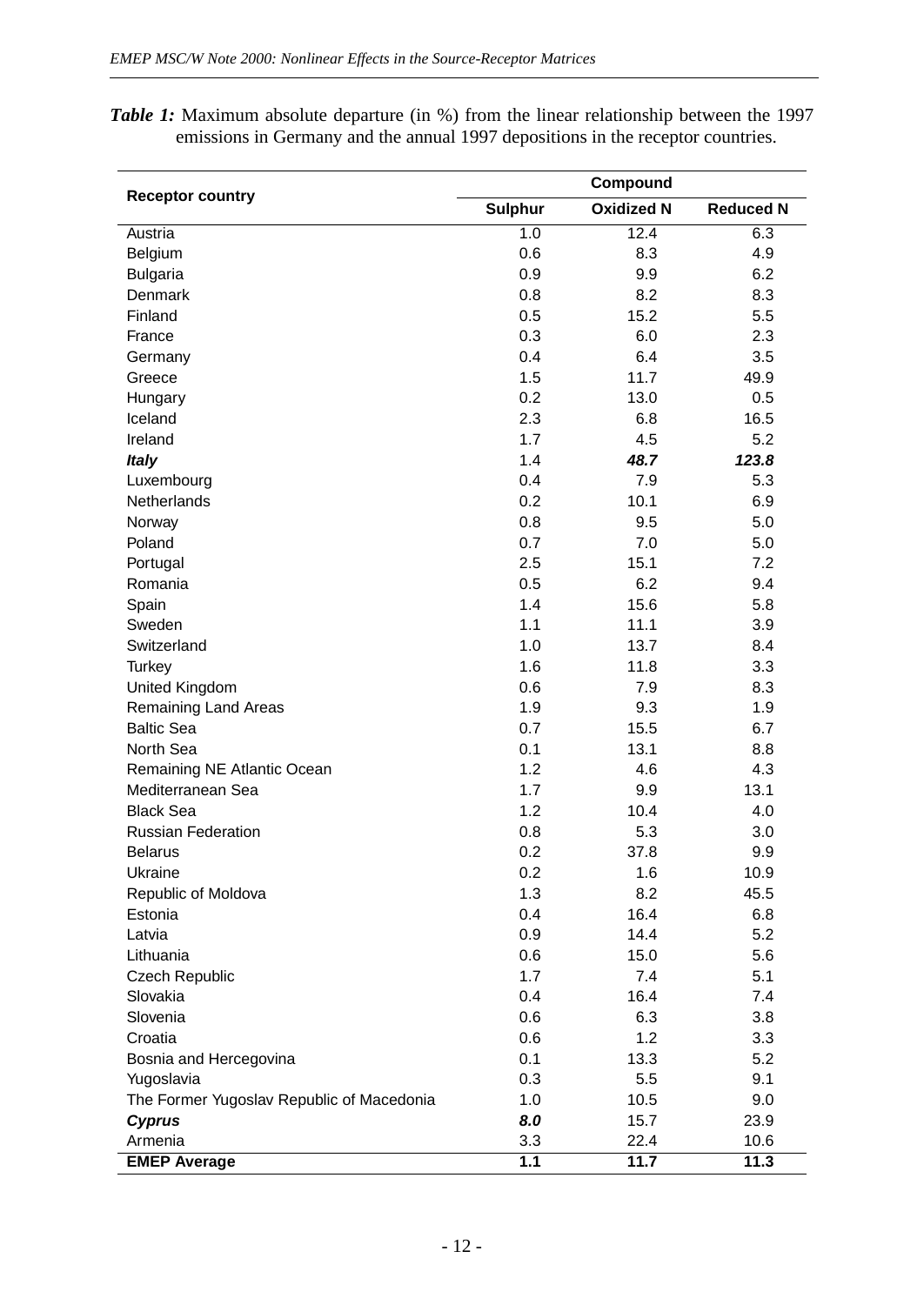*Table 2:* Maximum absolute departure (in %) from the linear relationship between the 1997 emissions in Germany and the annual 1997 depositions in the receptor countries. Only countries with a not less than 5% contribution to the total deposition are shown.

|                             | Compound       |                   |                  |  |  |  |  |  |  |  |  |
|-----------------------------|----------------|-------------------|------------------|--|--|--|--|--|--|--|--|
| <b>Receptor country</b>     | <b>Sulphur</b> | <b>Oxidized N</b> | <b>Reduced N</b> |  |  |  |  |  |  |  |  |
| Austria                     | 1.0            | 12.4              | 6.3              |  |  |  |  |  |  |  |  |
| <b>Belgium</b>              | 0.6            | 8.3               | 4.9              |  |  |  |  |  |  |  |  |
| Denmark                     | 0.8            | 8.2               | 8.3              |  |  |  |  |  |  |  |  |
| Finland                     | 0.5            | 15.2              | 5.5              |  |  |  |  |  |  |  |  |
| France                      | 0.3            | 6.0               | 2.3              |  |  |  |  |  |  |  |  |
| Germany                     | 0.4            | 6.4               | 3.5              |  |  |  |  |  |  |  |  |
| Hungary                     | 0.2            | 13.0              | 0.5              |  |  |  |  |  |  |  |  |
| <b>Iceland</b>              |                | 6.8               | 16.5             |  |  |  |  |  |  |  |  |
| Ireland                     |                | 4.5               |                  |  |  |  |  |  |  |  |  |
| Luxembourg                  | 0.4            | 7.9               | 5.3              |  |  |  |  |  |  |  |  |
| <b>Netherlands</b>          | 0.2            | 10.1              | 6.9              |  |  |  |  |  |  |  |  |
| Norway                      | 0.8            | 9.5               | 5.0              |  |  |  |  |  |  |  |  |
| Poland                      | 0.7            | 7.0               | 5.0              |  |  |  |  |  |  |  |  |
| Romania                     |                | 6.2               |                  |  |  |  |  |  |  |  |  |
| Sweden                      | 1.1            | 11.1              | 3.9              |  |  |  |  |  |  |  |  |
| Switzerland                 | 1.0            | 13.7              | 8.4              |  |  |  |  |  |  |  |  |
| <b>Baltic Sea</b>           | 0.7            | 15.5              | 6.7              |  |  |  |  |  |  |  |  |
| <b>North Sea</b>            | 0.1            | 13.1              | 8.8              |  |  |  |  |  |  |  |  |
| Remaining NE Atlantic Ocean |                | 4.6               | 4.3              |  |  |  |  |  |  |  |  |
| <b>Belarus</b>              |                | 37.8              |                  |  |  |  |  |  |  |  |  |
| <b>Ukraine</b>              |                | 1.6               |                  |  |  |  |  |  |  |  |  |
| Estonia                     | 0.4            | 16.4              | 6.8              |  |  |  |  |  |  |  |  |
| Latvia                      | 0.9            | 14.4              | 5.2              |  |  |  |  |  |  |  |  |
| Lithuania                   | 0.6            | 15.0              | 5.6              |  |  |  |  |  |  |  |  |
| <b>Czech Republic</b>       | 1.7            | 7.4               | 5.1              |  |  |  |  |  |  |  |  |
| Slovakia                    | 0.4            | 16.4              | 7.4              |  |  |  |  |  |  |  |  |
| Slovenia                    | 0.6            | 6.3               | 3.8              |  |  |  |  |  |  |  |  |
| Croatia                     | 0.6            | 1.2               |                  |  |  |  |  |  |  |  |  |
| Bosnia and Hercegovina      | 0.1            | 13.3              | 5.2              |  |  |  |  |  |  |  |  |
| Yugoslavia                  |                | 5.5               |                  |  |  |  |  |  |  |  |  |
| <b>EMEP Average</b>         | 0.6            | 13.7              | 6.1              |  |  |  |  |  |  |  |  |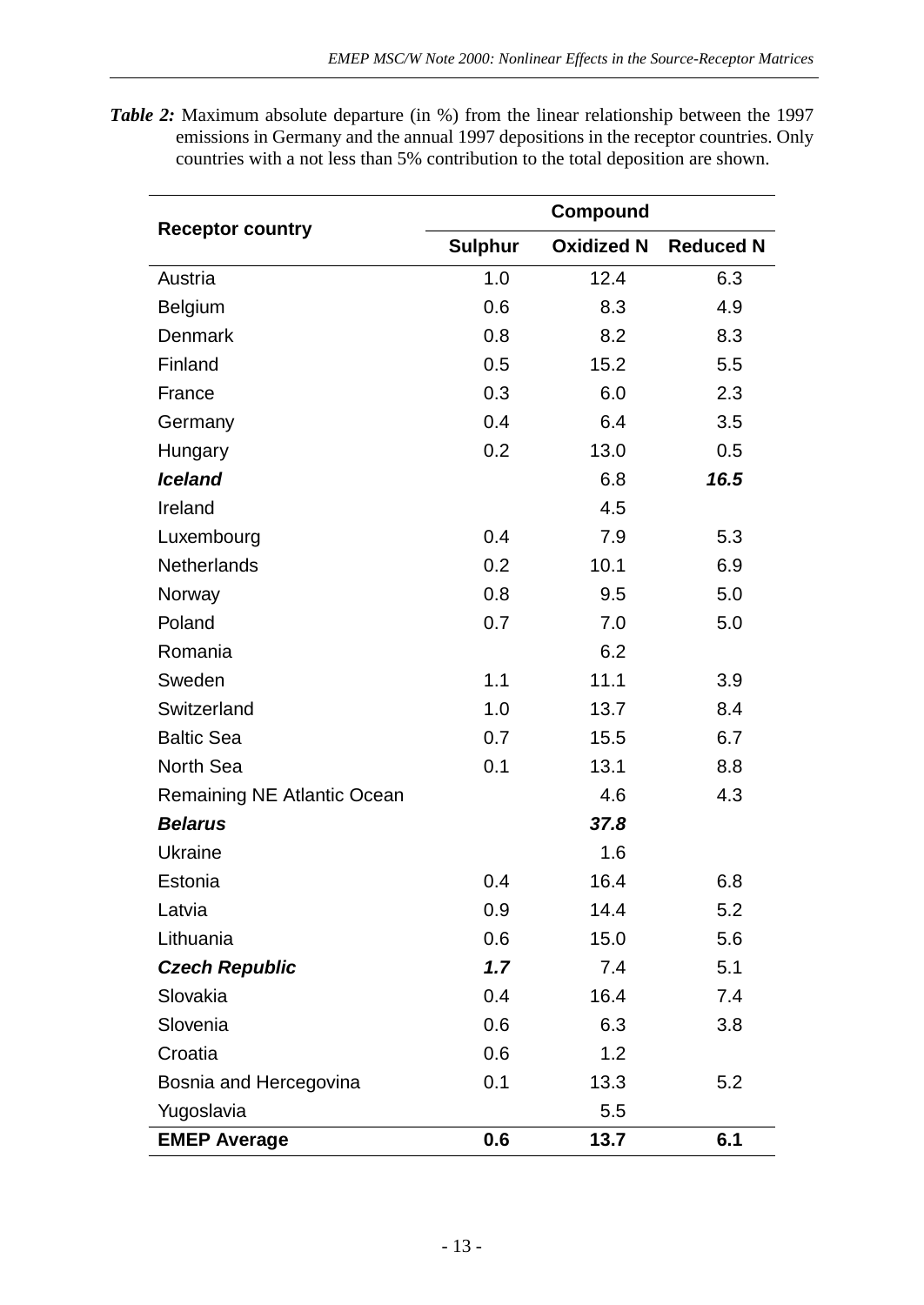*Table 3:* Maximum absolute departure (in %) from the linear relationship between the 1997 emissions in Germany and the annual 1997 dry depositions in the receptor countries. Only countries with a not less than 5% contribution to the total deposition are shown.

|                             | Compound       |                   |                  |  |  |  |  |  |  |  |  |
|-----------------------------|----------------|-------------------|------------------|--|--|--|--|--|--|--|--|
| <b>Receptor country</b>     | <b>Sulphur</b> | <b>Oxidized N</b> | <b>Reduced N</b> |  |  |  |  |  |  |  |  |
| Austria                     | 0.6            | 0.8               | 6.3              |  |  |  |  |  |  |  |  |
| Belgium                     | 0.1            | 5.5               | 4.9              |  |  |  |  |  |  |  |  |
| Denmark                     | 0.1            | 2.3               | 8.3              |  |  |  |  |  |  |  |  |
| Finland                     | 3.1            | 7.2               | 5.5              |  |  |  |  |  |  |  |  |
| France                      | 0.5            | 1.6               | 2.3              |  |  |  |  |  |  |  |  |
| Germany                     | 0.3            | 1.8               | 3.5              |  |  |  |  |  |  |  |  |
| Hungary                     |                | 8.1               | 0.5              |  |  |  |  |  |  |  |  |
| <b>Iceland</b>              |                | 17.1              | 16.5             |  |  |  |  |  |  |  |  |
| Ireland                     |                | 1.7               |                  |  |  |  |  |  |  |  |  |
| Luxembourg                  | 0.7            | 3.7               | 5.3              |  |  |  |  |  |  |  |  |
| Netherlands                 | 0.3            | 7.5               | 6.9              |  |  |  |  |  |  |  |  |
| <b>Norway</b>               | 4.5            | 1.9               | 5.0              |  |  |  |  |  |  |  |  |
| Poland                      | 0.1            | 0.7               | 5.0              |  |  |  |  |  |  |  |  |
| Romania                     |                | 26.9              |                  |  |  |  |  |  |  |  |  |
| Sweden                      | 0.6            | 5.6               | 3.9              |  |  |  |  |  |  |  |  |
| Switzerland                 | 1.0            | 11.2              | 8.4              |  |  |  |  |  |  |  |  |
| <b>Baltic Sea</b>           | 0.1            | 12.9              | 6.7              |  |  |  |  |  |  |  |  |
| North Sea                   | 0.5            | 67.9              | 8.8              |  |  |  |  |  |  |  |  |
| Remaining NE Atlantic Ocean |                | 5.7               | 4.3              |  |  |  |  |  |  |  |  |
| <b>Belarus</b>              |                | 24.4              |                  |  |  |  |  |  |  |  |  |
| <b>Ukraine</b>              |                | 106.3             |                  |  |  |  |  |  |  |  |  |
| Estonia                     | 1.1            | 4.9               | 6.8              |  |  |  |  |  |  |  |  |
| Latvia                      | 0.4            | 4.3               | 5.2              |  |  |  |  |  |  |  |  |
| Lithuania                   | 0.5            | 1.3               | 5.6              |  |  |  |  |  |  |  |  |
| <b>Czech Republic</b>       | 1.1            | 4.1               | 5.1              |  |  |  |  |  |  |  |  |
| Slovakia                    | 0.2            | 0.6               | 7.4              |  |  |  |  |  |  |  |  |
| Slovenia                    | 1.5            | 0.3               | 3.8              |  |  |  |  |  |  |  |  |
| Croatia                     | 1.1            | 0.1               |                  |  |  |  |  |  |  |  |  |
| Bosnia and Hercegovina      | 0.7            | 8.9               | 5.2              |  |  |  |  |  |  |  |  |
| Yugoslavia                  |                | 39.5              |                  |  |  |  |  |  |  |  |  |
| <b>EMEP Average</b>         | 0.9            | 12.8              | 5.9              |  |  |  |  |  |  |  |  |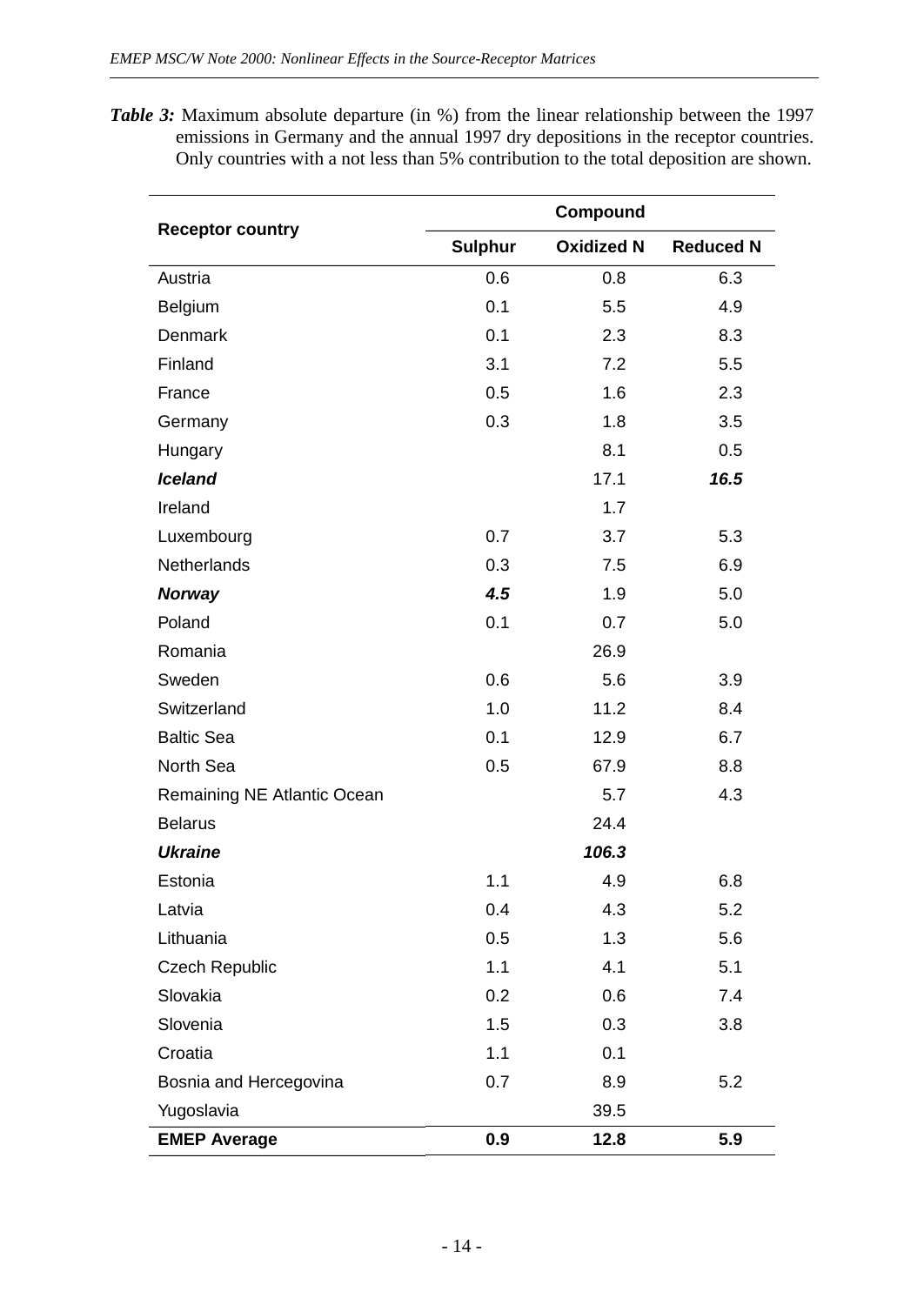*Table 4:* Maximum absolute departure (in %) from the linear relationship between the 1997 emissions in Germany and the annual 1997 wet depositions in the receptor countries. Only countries with a not less than 5% contribution to the total deposition are shown.

|                             | Compound       |                   |                  |  |  |  |  |  |  |  |  |
|-----------------------------|----------------|-------------------|------------------|--|--|--|--|--|--|--|--|
| <b>Receptor country</b>     | <b>Sulphur</b> | <b>Oxidized N</b> | <b>Reduced N</b> |  |  |  |  |  |  |  |  |
| Austria                     | 1.9            | 22.6              | 4.9              |  |  |  |  |  |  |  |  |
| Belgium                     | 2.9            | 14.2              | 6.3              |  |  |  |  |  |  |  |  |
| Denmark                     | 1.6            | 12.7              | 3.6              |  |  |  |  |  |  |  |  |
| Finland                     | 0.7            | 20.8              | 4.5              |  |  |  |  |  |  |  |  |
| France                      | 0.2            | 12.6              | 4.0              |  |  |  |  |  |  |  |  |
| Germany                     | 3.7            | 17.8              | 3.5              |  |  |  |  |  |  |  |  |
| Hungary                     |                | 44.0              | 3.2              |  |  |  |  |  |  |  |  |
| <b>Iceland</b>              |                | 6.6               | 7.0              |  |  |  |  |  |  |  |  |
| Ireland                     |                | 13.1              |                  |  |  |  |  |  |  |  |  |
| Luxembourg                  | 2.7            | 13.7              | 4.7              |  |  |  |  |  |  |  |  |
| Netherlands                 | 2.8            | 13.3              | 2.9              |  |  |  |  |  |  |  |  |
| Norway                      | 0.6            | 11.8              | 4.0              |  |  |  |  |  |  |  |  |
| <b>Poland</b>               | 1.8            | 29.6              | 3.4              |  |  |  |  |  |  |  |  |
| Romania                     |                | 4.3               |                  |  |  |  |  |  |  |  |  |
| Sweden                      | 1.4            | 17.1              | 3.9              |  |  |  |  |  |  |  |  |
| Switzerland                 | 1.7            | 19.6              | 4.5              |  |  |  |  |  |  |  |  |
| <b>Baltic Sea</b>           | 1.7            | 16.3              | 3.8              |  |  |  |  |  |  |  |  |
| North Sea                   | 1.1            | 11.6              | 5.5              |  |  |  |  |  |  |  |  |
| Remaining NE Atlantic Ocean |                | 5.0               | 3.7              |  |  |  |  |  |  |  |  |
| <b>Belarus</b>              |                | 52.4              |                  |  |  |  |  |  |  |  |  |
| Ukraine                     |                | 7.7               |                  |  |  |  |  |  |  |  |  |
| Estonia                     | 0.4            | 37.9              | 5.7              |  |  |  |  |  |  |  |  |
| Latvia                      | 1.2            | 33.4              | 4.3              |  |  |  |  |  |  |  |  |
| Lithuania                   | 1.0            | 36.8              | 4.7              |  |  |  |  |  |  |  |  |
| <b>Czech Republic</b>       | 3.3            | 27.5              | 3.8              |  |  |  |  |  |  |  |  |
| Slovakia                    | 0.6            | 0.6               | 4.0              |  |  |  |  |  |  |  |  |
| Slovenia                    | 0.5            | 0.3               | 2.3              |  |  |  |  |  |  |  |  |
| Croatia                     | 0.2            | 0.1               |                  |  |  |  |  |  |  |  |  |
| Bosnia and Hercegovina      | 0.4            | 41.9              | 3.3              |  |  |  |  |  |  |  |  |
| Yugoslavia                  |                | 4.7               |                  |  |  |  |  |  |  |  |  |
| <b>EMEP Average</b>         | 1.9            | 22.6              | 4.9              |  |  |  |  |  |  |  |  |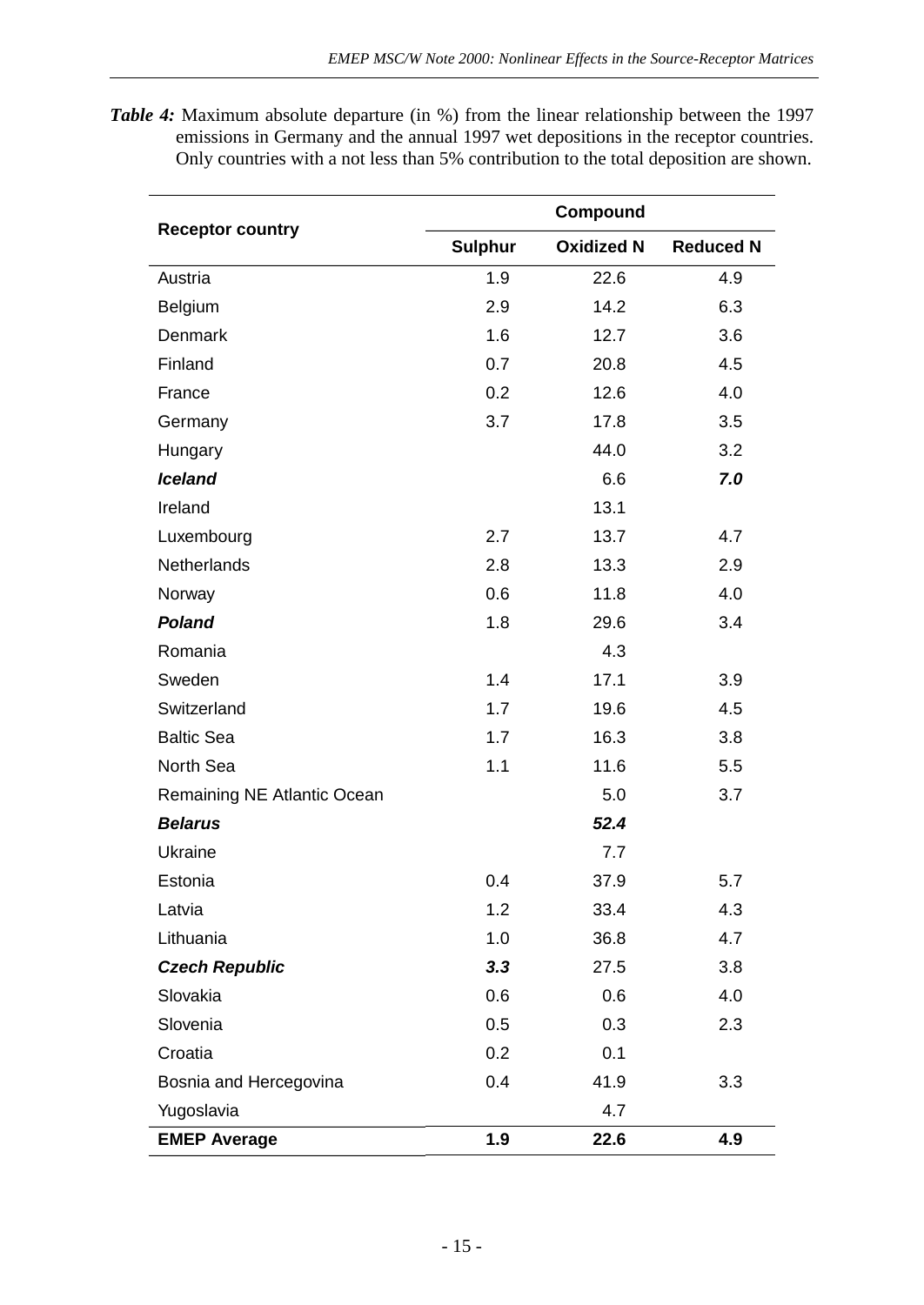

*Figure 3:* Nonlinear effects in the relationship between emissions in Germany and dry, wet and total (dry+wet) depositions of oxidized sulphur, oxidized nitrogen and reduced nitrogen. Nonlinear effect means departure from linearity in percent of the deposition to the receptor, averaged over all countries with at least 5% contribution from Germany.

#### **4.3 Interactions Between the Compounds**

In the computations and applications of the source-receptor the assumptions are made that:

- deposition of sulphur is independent of the emissions of  $NO<sub>2</sub>$  and  $NH<sub>3</sub>$ ,
- deposition of oxidized nitrogen is independent of the emissions of  $SO_2$  and  $NH_3$ ,
- deposition of reduced nitrogen is independent of the emissions of  $SO_2$  and  $NO_2$ .

Because of the non-linear chemical reactions in the model. Therefore, we expect some interactions between emissions and depositions different compounds the above assumptions are not entirely fulfilled in the practical applications. To illustrate this problem, the results of the model simulations (described in Section 2) of the transport and deposition of sulphur, oxidized nitrogen and reduced nitrogen in 1997 are shown in Figure 4. In this figure, all depositions in Hungary are given as functions of the 1997 emission reduction in Germany. The units of the emission reduction are percents of the annual total German emissions for 1997. The units of the deposition reduction are percents of the depositions to Hungary due to emissions in Germany (German contributions) of each of the three compounds.

Solid lines in Figure 4 represent a perfect case with fulfilled assumptions and lack of interactions between different compounds. The dotted lines show the model results. When  $\mathrm{SO}_2$  emissions are reduced in Germany, deposition of sulphur in Hungary is reduced in an almost proportional way, but deposition of oxidized nitrogen in Hungary increases while deposition of reduced nitrogen slightly declines. Deposition of sulphur in Hungary is practically independent of  $\rm NO_2$  and  $\rm NH_3$  emissions. Deposition of reduced nitrogen in Hungary is rising when the German  $NO<sub>2</sub>$  emission decreasing. Also, the deposition of oxidized nitrogen in Hungary is increasing, when the German  $NH<sub>3</sub>$  emissions are falling.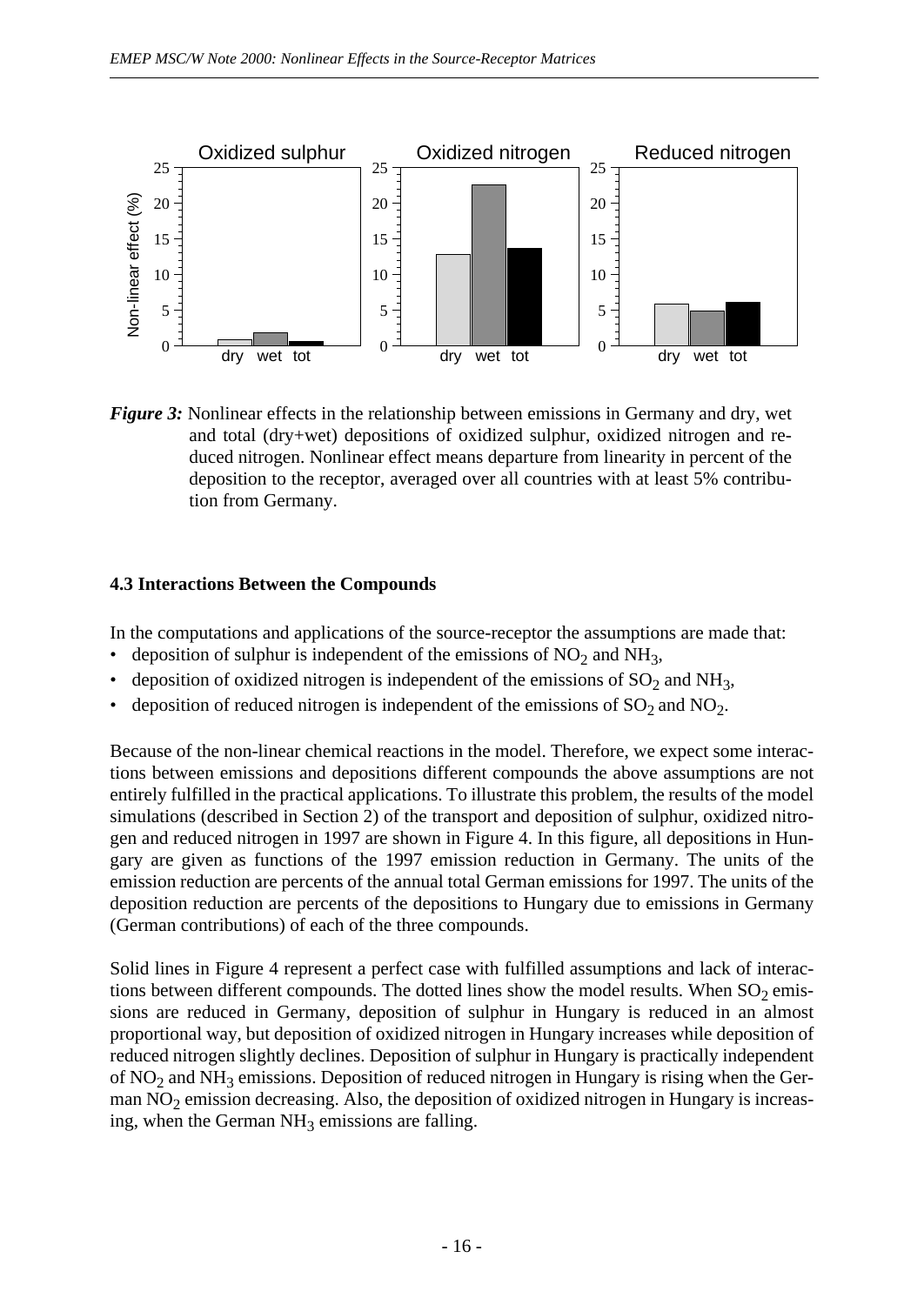

*Figure 4*: Interactions between  $SO_2$ ,  $NO_2$  and  $NH_3$  emissions in Germany and depositions of oxidized sulphur, oxidized nitrogen and reduced nitrogen in Hungary in 1997. A more detailed explanation of this figure is in the text.

A similar analysis, like for Hungary, was performed for all other EMEP countries as receptors. The results of this analysis are summarized in Table 5. The country codes used in Table 5 and the following tables are explained in Appendix A.

The numbers in Table 5 indicate an increase (plus sign) or a decrease (minus sign) of respective depositions corresponding to a 100% reduction of the emissions in Germany. The maximum (or minimum) values in each column, which correspond to the deposition of one of the six compounds, are marked in Bold-Italics face.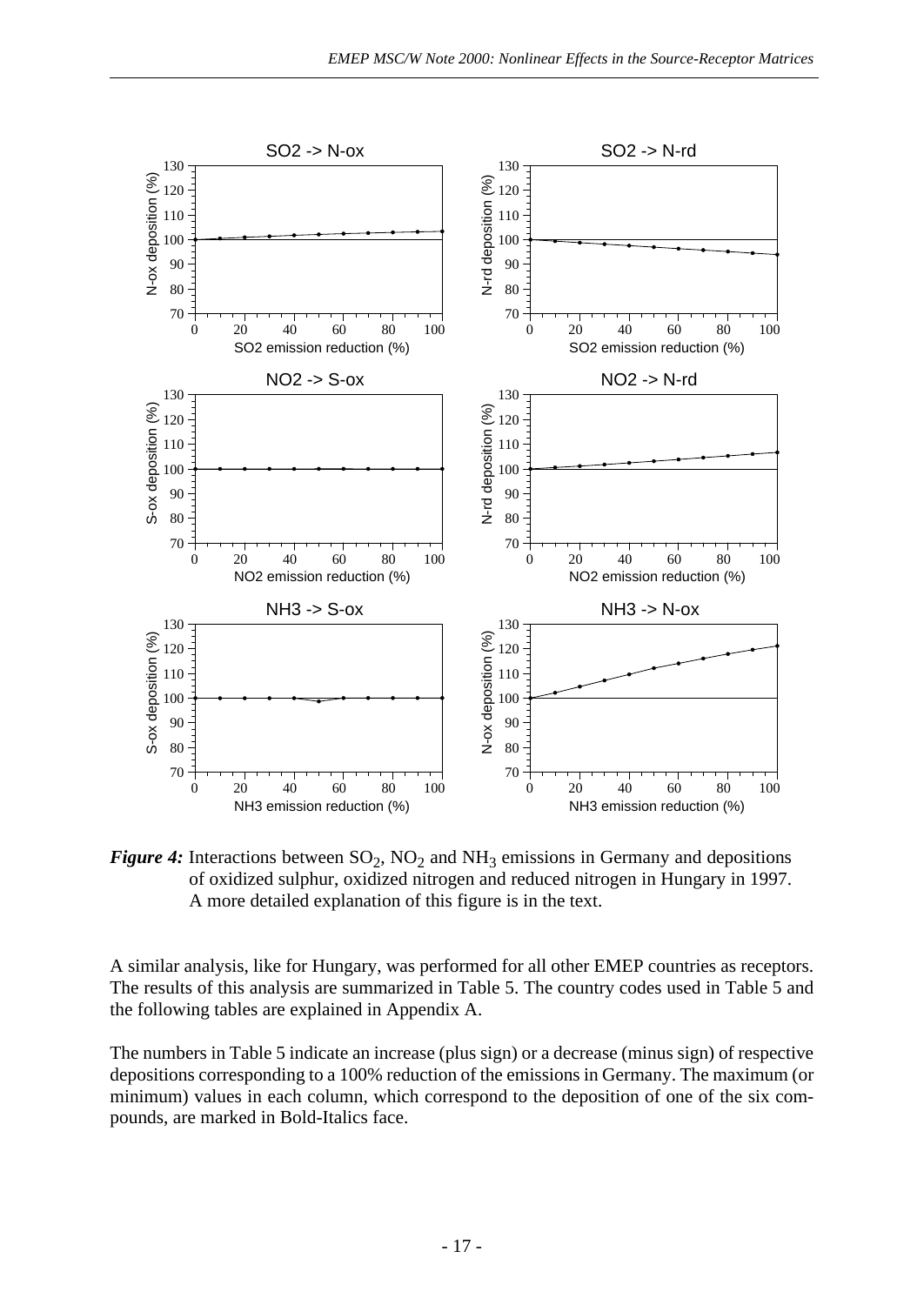*Table 5:* Interactions between the emission reductions of different compounds in Germany and the deposition reductions (in percent of the compound deposition) in individual EMEP countries. The numbers indicate increase (plus sign) or a decrease (minus sign) of respective depositions corresponding to a 100% reduction of emissions in Germany.

|                 |                  | $SO2$ emission   |                  | NO <sub>2</sub> emission | $NH3$ emission   |                  |  |  |  |  |
|-----------------|------------------|------------------|------------------|--------------------------|------------------|------------------|--|--|--|--|
| Receptor        | S dep            | N-ox<br>dep      | S dep            | N-rd<br>dep              | S dep            | N-ox<br>dep      |  |  |  |  |
| $\overline{AT}$ | $\overline{5}$   | 1                | $\overline{0}$   | $\overline{3}$           | $\overline{0}$   | $\overline{25}$  |  |  |  |  |
| BE              | $\overline{7}$   | $-7$             | $\boldsymbol{0}$ | $-13$                    | $\boldsymbol{0}$ | $-4$             |  |  |  |  |
| <b>BG</b>       | $-11$            | 15               | $\boldsymbol{0}$ | 19                       | $\boldsymbol{0}$ | 13               |  |  |  |  |
| DK              | 6                | $^{\rm -1}$      | $\boldsymbol{0}$ | $-4$                     | $\boldsymbol{0}$ | $-3$             |  |  |  |  |
| FI              | 6                | 14               | $\boldsymbol{0}$ | 19                       | $\boldsymbol{0}$ | 25               |  |  |  |  |
| <b>FR</b>       | 5                | $-5$             | $\boldsymbol{0}$ | $-6$                     | $\boldsymbol{0}$ | $\overline{4}$   |  |  |  |  |
| DE              | 5                | $-3$             | $\boldsymbol{0}$ | $-4$                     | $\boldsymbol{0}$ | $-22$            |  |  |  |  |
| GR              | $-15$            | $\overline{4}$   | $\boldsymbol{0}$ | 12                       | $\boldsymbol{0}$ | $\boldsymbol{7}$ |  |  |  |  |
| HU              | 3                | $-6$             | $\boldsymbol{0}$ | $\boldsymbol{7}$         | $\theta$         | 21               |  |  |  |  |
| IS              | $8\,$            | 14               | $\boldsymbol{0}$ | 18                       | $\theta$         | $\mathfrak s$    |  |  |  |  |
| ΙE              | 8                | 10               | $\boldsymbol{0}$ | 13                       | $\boldsymbol{0}$ | $\boldsymbol{7}$ |  |  |  |  |
| IT              | $-1$             | $\boldsymbol{0}$ | $\boldsymbol{0}$ | 3                        | $\boldsymbol{0}$ | 13               |  |  |  |  |
| LU              | $\overline{4}$   | $-4$             | $\boldsymbol{0}$ | $\mbox{-}8$              | $\boldsymbol{0}$ | $-5$             |  |  |  |  |
| <b>NL</b>       | $\overline{4}$   | $-4$             | $\boldsymbol{0}$ | $-10$                    | $\boldsymbol{0}$ | $-3$             |  |  |  |  |
| <b>NO</b>       | 9                | 11               | $\boldsymbol{0}$ | 23                       | $\boldsymbol{0}$ | 13               |  |  |  |  |
| PL              | 12               | $-4$             | $\boldsymbol{0}$ | $\boldsymbol{0}$         | $\boldsymbol{0}$ | 13               |  |  |  |  |
| PT              | $-8$             | 31               | $-1$             | 34                       | $\boldsymbol{0}$ | $\boldsymbol{7}$ |  |  |  |  |
| <b>RO</b>       | $-4$             | $\boldsymbol{7}$ | $\boldsymbol{0}$ | 17                       | $\boldsymbol{0}$ | 21               |  |  |  |  |
| ES              | $-6$             | 25               | $\boldsymbol{0}$ | 19                       | $\boldsymbol{0}$ | $8\,$            |  |  |  |  |
| <b>SE</b>       | 11               | 6                | $\boldsymbol{0}$ | 13                       | $\boldsymbol{0}$ | 10               |  |  |  |  |
| <b>CH</b>       | $\overline{4}$   | $\mathbf{1}$     | $\boldsymbol{0}$ | $\,1$                    | $\boldsymbol{0}$ | 17               |  |  |  |  |
| <b>TR</b>       | $-18$            | 38               | $\boldsymbol{0}$ | 23                       | $\boldsymbol{0}$ | $8\,$            |  |  |  |  |
| GB              | 12               | $\,8\,$          | $\boldsymbol{0}$ | 14                       | $\boldsymbol{0}$ | $\,1\,$          |  |  |  |  |
| <b>REM</b>      | $-15$            | 39               | $\boldsymbol{0}$ | 29                       | $\boldsymbol{0}$ | 5                |  |  |  |  |
| <b>BAS</b>      | 7                | $\,1$            | $\boldsymbol{0}$ | $\boldsymbol{0}$         | $\boldsymbol{0}$ | 21               |  |  |  |  |
| <b>NOS</b>      | 9                | $\,1\,$          | $\boldsymbol{0}$ | $\mathbf{1}$             | $\boldsymbol{0}$ | 16               |  |  |  |  |
| <b>ATL</b>      | $\overline{c}$   | 18               | $\boldsymbol{0}$ | 22                       | $\boldsymbol{0}$ | 9                |  |  |  |  |
| <b>MED</b>      | $-12$            | $-5$             | $\boldsymbol{0}$ | 24                       | $\boldsymbol{0}$ | 7                |  |  |  |  |
| <b>BLS</b>      | $-14$            | 15               | $\boldsymbol{0}$ | 20                       | $\boldsymbol{0}$ | $11\,$           |  |  |  |  |
| <b>RU</b>       | $-6$             | 21               | $\boldsymbol{0}$ | 22                       | $\boldsymbol{0}$ | 18               |  |  |  |  |
| BY              | $\overline{c}$   | $\overline{4}$   | $\boldsymbol{0}$ | 10                       | $\boldsymbol{0}$ | 27               |  |  |  |  |
| UA              | $-4$             | 6                | $\boldsymbol{0}$ | 12                       | $\boldsymbol{0}$ | 22               |  |  |  |  |
| <b>MD</b>       | $-10$            | $-2$             | $\boldsymbol{0}$ | 10                       | $\boldsymbol{0}$ | 17               |  |  |  |  |
| EE              | $\boldsymbol{7}$ | $\,$ 8 $\,$      | $\boldsymbol{0}$ | 21                       | $\boldsymbol{0}$ | 27               |  |  |  |  |
| LV              | 10               | 9                | $\boldsymbol{0}$ | 18                       | $\boldsymbol{0}$ | 17               |  |  |  |  |
| LT              | 9                | $\sqrt{ }$       | $\boldsymbol{0}$ | 15                       | $\boldsymbol{0}$ | 23               |  |  |  |  |
| CZ              | 13               | $-3$             | $\boldsymbol{0}$ | $-1$                     | $\boldsymbol{0}$ | $\overline{4}$   |  |  |  |  |
| SK              | 5                | $\overline{c}$   | $\boldsymbol{0}$ | 9                        | $\boldsymbol{0}$ | 26               |  |  |  |  |
| SI              | $\,1\,$          | $-3$             | $\boldsymbol{0}$ | $\overline{4}$           | $\boldsymbol{0}$ | 19               |  |  |  |  |
| <b>HR</b>       | $\overline{c}$   | $-5$             | $\boldsymbol{0}$ | $8\,$                    | $\boldsymbol{0}$ | 17               |  |  |  |  |
| BA              | $\mathbf 1$      | $\,$ $\,$        | $\boldsymbol{0}$ | 16                       | $\boldsymbol{0}$ | $20\,$           |  |  |  |  |
| YU              | $-3$             | $\,8$            | $\boldsymbol{0}$ | 16                       | $\boldsymbol{0}$ | 21               |  |  |  |  |
| MK              | $-12$            | 15               | $\boldsymbol{0}$ | 15                       | $\boldsymbol{0}$ | 14               |  |  |  |  |
| CY              | $-19$            | $-50$            | $\boldsymbol{0}$ | 50                       | $\boldsymbol{0}$ | $\sqrt{3}$       |  |  |  |  |
| AM              | $-22$            | 120              | $\boldsymbol{0}$ | 20                       | $\boldsymbol{0}$ | $\overline{4}$   |  |  |  |  |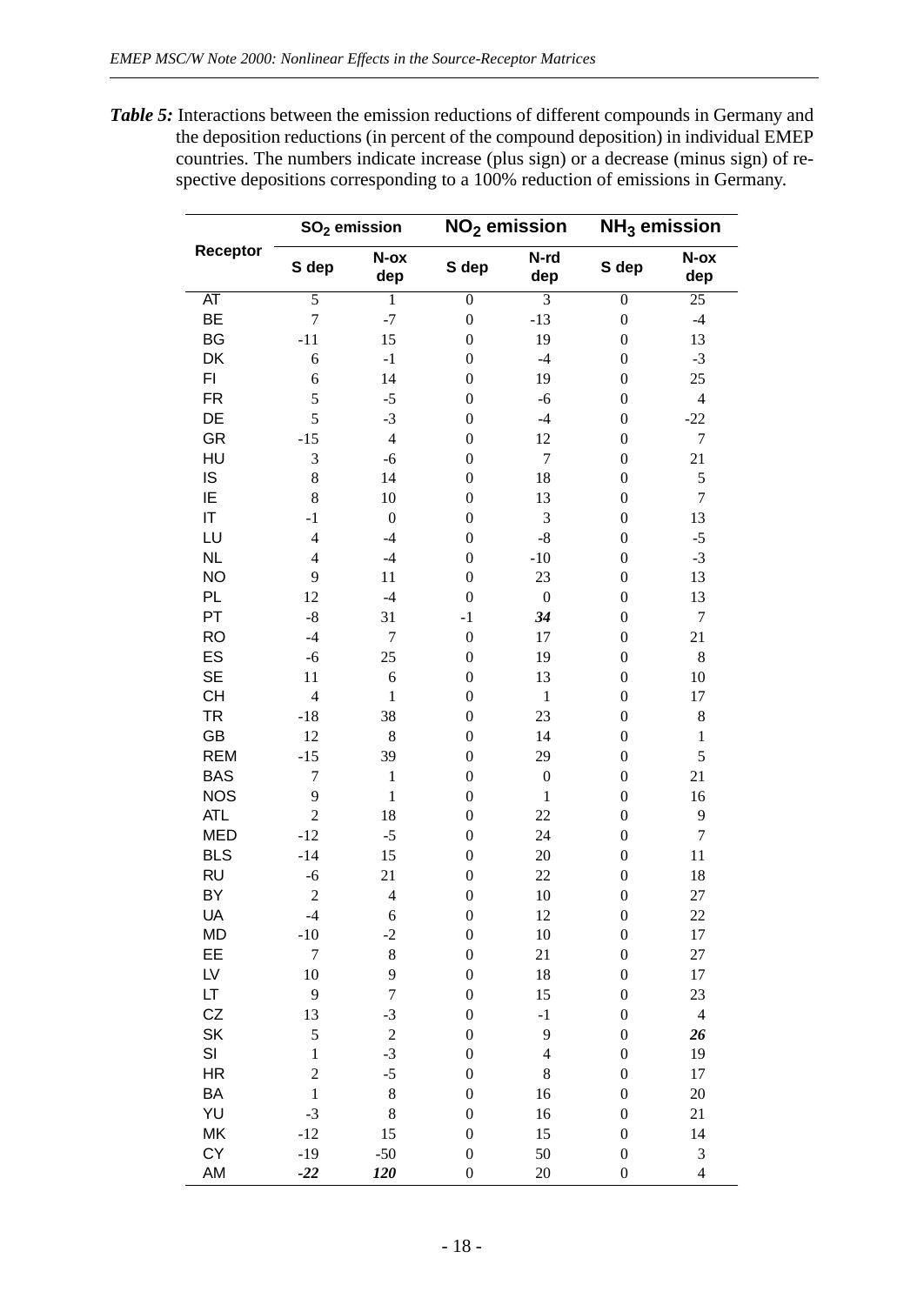It should be stressed that the values for Armenia and Cyprus in Table 5 are rather uncertain because German contributions to the deposition, and total depositions, in these countries are very low and small changes in absolute values of the deposition can lead to a large percentage.

Reduction of  $NO<sub>2</sub>$  emission in Germany leads to the increase of reduced nitrogen depositions in most (38 out of 45) of the EMEP countries. The same applies to the reduction of  $NH_3$  emission in Germany and depositions of oxidized nitrogen in the EMEP countries (increase in 40 out of 45 countries). There is no such pattern for emissions of sulphur and depositions of oxidized and reduced nitrogen, where increases and decreases are equally spread among EMEP countries.

The results presented in this Section show, that as expected, in practical applications, there exist problem with the interactions between emissions and depositions of different compounds. However, errors due to such interactions are not significant compared to other sources of uncertainties, for example, lack of meteorological data in the case of long term projections of the depositions.

# **5. Errors in the Deposition Projections Caused by the Non-Linear Effects**

In order to analyse errors caused by the non-linear effects on the future deposition projections, depositions of sulphur, oxidized nitrogen and reduced nitrogen in the year 2010 were calculated with two methods: linear scaling and direct application of the EMEP Eulerian Acid Deposition model. Differences between depositions calculated with these two methods are a good measure of the error related to non-linear effects. However, it should be mentioned that this error is only one of the possible sources of the uncertainties in computed depositions, and other important sources (e.g. lack of actual meteorology for the year 2010) are not taken into account in this analysis.

### **5.1 Emission Projections for the Year 2010**

The 2010 emission projections of  $SO_2$ ,  $NO_2$  and  $NH_3$  are taken from the MSC-W database (Venstreng, 2000) in the form of annual total emissions. The annual total emissions for the year 1998 are also shown in Table 6, as well as, the ratios between 2010 and 1998 emissions.

Compared to the 1998 emissions, the 2010 emissions, for all compounds and many European countries, are much lower, following the Gothenburg Protocol. However, if we take into account the entire EMEP domain, the 2010 emissions are 7% and 8% higher for sulphur dioxide and nitrogen dioxide, respectively. The ammonia emissions remain on the same level (0.1% higher in 2010 than in 1998).

Table 6 shows that compared to 1998 emissions the most significant increase of SO2 emissions in 2010 (in absolute terms) is expected in the Russian Federation, Ukraine and Spain. Concerning NO2 emissions, significant increase in 2010 (in absolute terms) is expected in Turkey, the Russian Federation and Ukraine.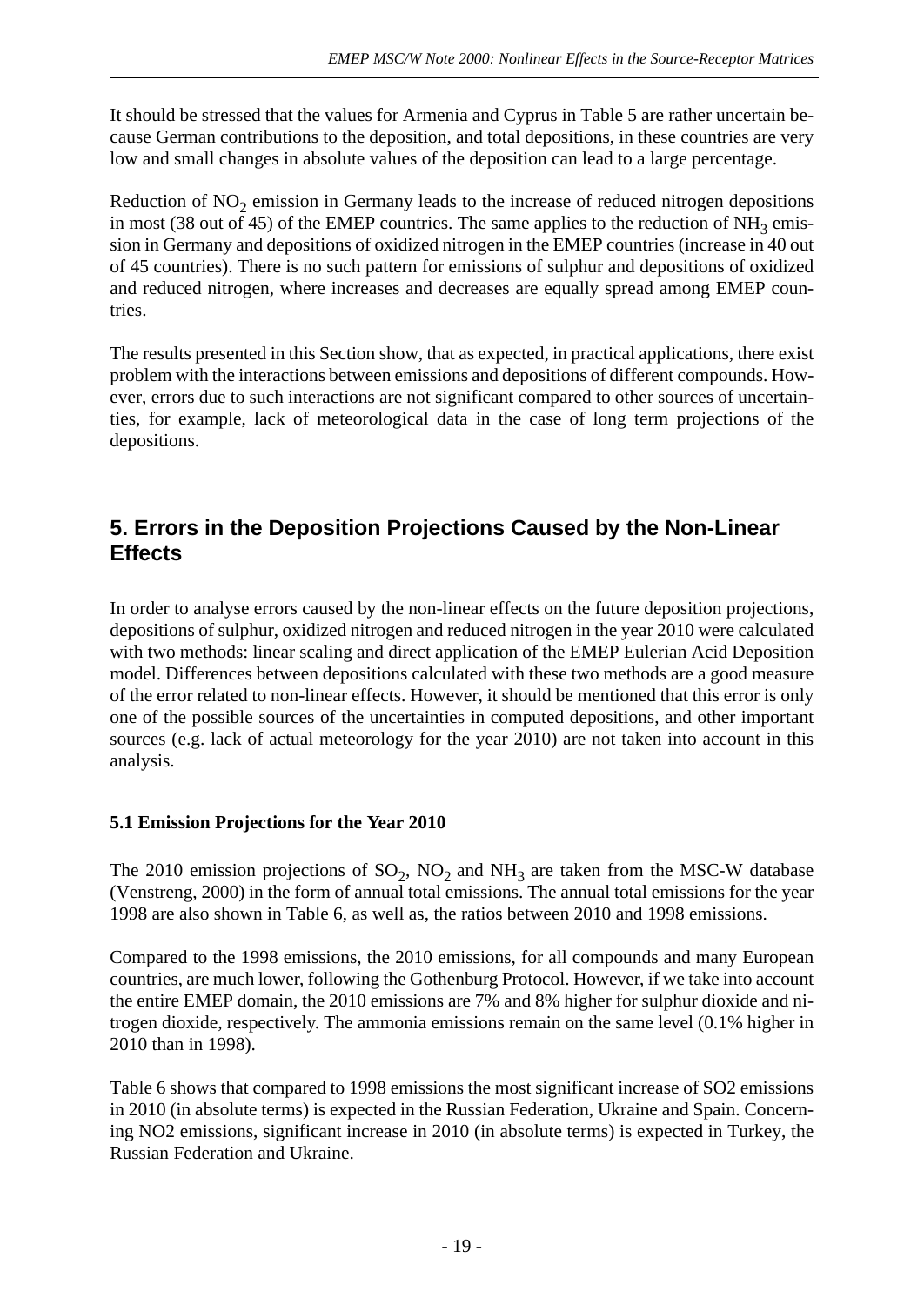**Table 6:** The annual total  $SO_2$ ,  $NO_2$  and  $NH_3$  emissions for the years 1998 and 2010 in 100 tonnes  $(S, N)$ , and ratios  $(R1, R2, R3)$  between 2010 and 1998 emissions for EMEP sources.

| <b>Country</b>    |             |                          |                |                       | <b>Emissions and emission ratios</b> |                |              |                          |                |
|-------------------|-------------|--------------------------|----------------|-----------------------|--------------------------------------|----------------|--------------|--------------------------|----------------|
| (region)          |             | $\overline{\text{SO}}_2$ |                |                       | $\overline{\text{NO}}_2$             |                |              | $\overline{\text{NH}}_3$ |                |
|                   | 1998        | $\overline{2010}$        | R <sub>1</sub> | 1998                  | 2010                                 | R <sub>2</sub> | 1998         | 2010                     | R <sub>3</sub> |
| AL<br>AM          | 360<br>17   | 360<br>360               | 1.0<br>21.8    | $\overline{73}$<br>33 | $\overline{73}$<br>140               | 1.0<br>4.2     | 255<br>206   | 255<br>206               | 10             |
| AT                | 230         | 195                      | 0.8            | 517                   | 326                                  | 06             | 593          | 544                      | 1.0<br>0.9     |
| BY                | 950         | 2400                     | 25             | 499                   | 548                                  | 1.1            | 1804         | 1804                     | 1.0            |
| BE                | 1015        | 530                      | 0.5            | 916                   | 551                                  | 06             | 815          | 609                      | 0.7            |
| BA                | 2400        | 2400                     | 1.0            | 243                   | 243                                  | 1.0            | 255          | 255                      | 1.0            |
| BG                | 6255        | 4280                     | 0.7            | 679                   | 810                                  | 1.2            | 544          | 889                      | 1.6            |
| <b>HR</b>         | 447         | 350                      | 0.8            | 231                   | 265                                  | 1.1            | 192          | 247                      | 1.3            |
| <b>CY</b>         | 245         | 195                      | 0.8            | 67                    | 70                                   | 1.0            | 33           | 33                       | 1.0            |
| CZ                | 2215        | 1415                     | 0.6            | 1257                  | 870                                  | 0.7            | 659          | 1285                     | 2.0            |
| DK                | 385         | 250                      | 0.6            | 703                   | 405                                  | 0.6            | 856          | 848                      | 1.0            |
| EE                | 550         | 1260                     | 23             | 140                   | 207                                  | 1.5            | 239          | 239                      | 1.0            |
| F1                | 450         | 580                      | 1.3            | 767                   | 682                                  | 0.9            | 311          | 189                      | 0.6            |
| <b>FR</b>         | 4185        | 2000                     | 0 <sub>5</sub> | 5028                  | 2617                                 | 0.5            | 6811         | 6424                     | 0.9            |
| GE                | 165         | 1240                     | 75             | 166                   | 396                                  | 2.4            | 799          | 799                      | 1.0            |
| GR                | 2700        | 2730                     | 1.0            | 1163                  | 1047                                 | 09             | 609          | 601                      | 1.0            |
| HU                | 2955        | 2750                     | 0.9            | 660                   | 603                                  | 0.9            | 609          | 741                      | 1.2            |
| IS                | 134         | 145                      | 1.1            | 84                    | 9 <sub>1</sub>                       | 1.1            | 25           | 25                       | 1.0            |
| IE<br> T          | 880<br>5105 | 210<br>4210              | 0.2<br>0.8     | 371<br>5128           | 198<br>4370                          | 0.5<br>09      | 1046<br>3846 | 955<br>3698              | 0.9<br>1.0     |
| KZ                | 700         | 700                      | 1.0            | 231                   | 231                                  | 1.0            | 148          | 148                      | 1.0            |
| LV                | 200         | 785                      | 39             | 128                   | 247                                  | 1.9            | 107          | 362                      | 3.4            |
| LT                | 470         | 725                      | 1.5            | 183                   | 335                                  | 1.8            | 288          | 692                      | 2.4            |
| LU                | 20          | 20                       | 1.0            | 52                    | 33                                   | 06             | 58           | 58                       | 1.0            |
| <b>NL</b>         | 565         | 250                      | 0.4            | 1342                  | 810                                  | 0.6            | 1458         | 1054                     | 0.7            |
| <b>NO</b>         | 150         | 110                      | 0.7            | 682                   | 475                                  | 0.7            | 222          | 189                      | 0.9            |
| <b>PL</b>         | 9485        | 6985                     | 0.7            | 3016                  | 2675                                 | 0.9            | 3055         | 3854                     | 1.3            |
| PT                | 1670        | 1470                     | 0.9            | 1138                  | 931                                  | 0.8            | 799          | 807                      | 1.0            |
| MD                | 160         | 675                      | 4.2            | 66                    | 274                                  | 4.1            | 206          | 346                      | 1.7            |
| <b>RO</b>         | 4560        | 6555                     | 1.4            | 968                   | 1662                                 | 1.7            | 1820         | 2471                     | 1.4            |
| <b>SK</b>         | 895         | 1050                     | 1.2            | 396                   | 685                                  | 1.7            | 286          | 519                      | 18             |
| $\mathsf{SI}$     | 615         | 135                      | 0.2            | 195                   | 137                                  | 0.7            | 156          | 165                      | 1.1            |
| ES                | 7490        | 10715                    | 1.4            | 3634                  | 2715                                 | 0.7            | 4258         | 3887                     | 0.9            |
| <b>SE</b>         | 245         | 335                      | 1.4            | 782                   | 450                                  | 06             | 486          | 469                      | 1.0            |
| CH<br>MK          | 138<br>85   | 130<br>85                | 0.9            | 376<br>18             | 240<br>18                            | 0.6            | 581<br>140   | 519<br>140               | 0.9            |
| TR                | 6441        | 4975                     | 1.0<br>0.8     | 2588                  | 6221                                 | 1.0<br>2.4     | 2644         | 2644                     | 1.0<br>1.0     |
| UA                | 5662        | 11550                    | 2.0            | 1385                  | 3330                                 | 2.4            | 6004         | 6004                     | 1.0            |
| GB                | 8077        | 4250                     | 0.5            | 5337                  | 3533                                 | 0.7            | 2886         | 3014                     | 1.0            |
| YU                | 2605        | 5675                     | 2.2            | 201                   | 447                                  | 2.2            | 741          | 741                      | 1.0            |
| <b>BAS</b>        | 1142        | 1140                     | 1.0            | 1072                  | 1071                                 | 1.0            | 0            | 0                        | 1.0            |
| <b>BLS</b>        | 284         | 285                      | 1.0            | 261                   | 262                                  | 1.0            | 0            | 0                        | 1.0            |
| <b>MED</b>        | 5944        | 5945                     | 1.0            | 4988                  | 4988                                 | 1.0            | 0            | 0                        | 1.0            |
| <b>NOS</b>        | 2268        | 2270                     | 1.0            | 1971                  | 1972                                 | 1.0            | 0            | 0                        | 1.0            |
| <b>ATL</b>        | 4504        | 4505                     | 1.0            | 3852                  | 3853                                 | 1.0            | 0            | 0                        | 1.0            |
| <b>NAT</b>        | 3715        | 3715                     | 1.0            | 0                     | 0                                    | 1.0            | 0            | 0                        | $1.0$          |
| ASI               | 4347        | 4345                     | 1.0            | 645                   | 645                                  | 1.0            | 2495         | 2495                     | $1.0$          |
| <b>REM</b>        | 2065        | 2065                     | 1.0            | 292                   | 292                                  | 1.0            | 1935         | 1935                     | 1.0            |
| VOL               | 10000       | 10000                    | 1.0            | $\pmb{0}$             | $\pmb{0}$                            | 1.0            | 0            | $\bf{0}$                 | 1.0            |
| <b>FFR</b>        | 1796        | 785                      | 0.4            | 4323                  | 2833                                 | 0.7            | 4133         | 3640                     | 09             |
| FGD<br><b>RUA</b> | 4664<br>86  | 2040<br>168              | 0.4<br>20      | 1094<br>$70\,$        | 718<br>102                           | 0.7<br>1.5     | 1014<br>53   | 889<br>94                | 0.9            |
| <b>RUO</b>        | 2421        | 4714                     | 1.9            | 156                   | 226                                  | 1.4            | 38           | 67                       | 1.8<br>1.8     |
| <b>RUP</b>        | 613         | 1195                     | 1.9            | 474                   | 686                                  | 1.4            | 213          | 377                      | 1.8            |
| <b>RUR</b>        | 7916        | 15411                    | 19             | 6872                  | 9943                                 | 1.4            | 5253         | 9271                     | 1.8            |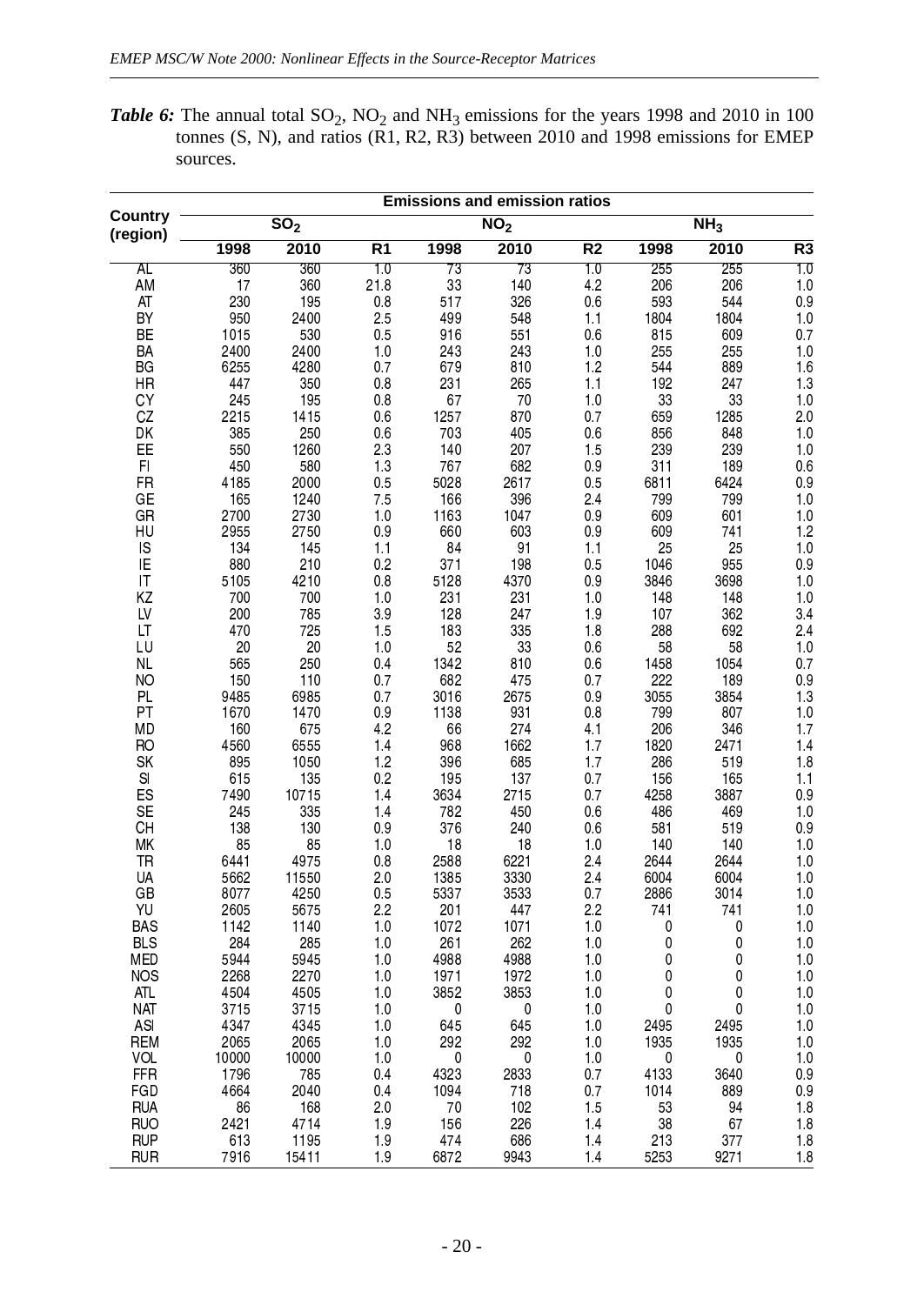There are additional important contributors to the deposition, which are not strictly emission sources, namely boundary and initial conditions applied in the model computations. The contribution of boundary and initial conditions to the depositions will be discussed in the next Section.

#### **5.2 Contribution of Initial and Boundary Conditions**

In the computations of the source-receptor matrices for 1998, the boundary and initial conditions applied in the model calculations were taken into account as additional sources. The contribution of these sources to the depositions of sulphur and nitrogen oxides in the receptor countries in 1998 is shown in Table 7. The largest contribution from boundary and initial conditions, 49% and 55% for sulphur and oxidized nitrogen can be noticed for Denmark as a receptor. The reason for such a large value is a relatively large contribution of boundary conditions to the deposition in Greenland, which has a large territory and is located close to the lateral boundaries of the model domain. For all countries, the contribution of boundary conditions to the deposition of oxidized nitrogen is higher than to the deposition of sulphur. The contribution of boundary conditions to the depositions in the entire EMEP domain are 14% and 23%, for sulphur and nitrogen oxides, respectively.

#### **5.3 Blame Matrices and Import-Export Budgets for 1998**

The Blame matrices for 1998 were used in the scaling procedure, for estimating 2010 depositions in the EMEP receptors. Two types of the blame matrices, the original blame matrices and aggregated blame matrices for 1998 were computed with the EMEP Eulerian Acid Deposition model, using 1998 gridded emission data compiled at MSC-W and 1998 meteorological data.

The original 1998 blame matrices, for sulphur, oxidized nitrogen and reduced nitrogen, respectively were calculated using sub-regions of certain EMEP countries (e.g. Germany and the Russian Federation).

The aggregated matrices, which are routinely reported to the Steering Body of EMEP, include only the entire EMEP countries and are calculated by integrating original blame matrices. These matrices are shown in Appendix B.

When compared to 1997 (Bartnicki, 1999), total 1998 depositions in the EMEP area, resulting from the emissions in each individual source-country, followed closely the changes in emissions between 1997 and 1998. For most of the countries, local deposition (country to itself) was smaller in 1998 than in 1997, for oxidized nitrogen (more long-range transport) and larger in 1998 than in 1997, for reduced nitrogen (less long-range transport).

In addition to different meteorological and emission data, the main reasons for the differences between 1997 and 1998 blame matrices were: underestimation of convective precipitation in the 1997 meteorology and improvements of the dry deposition parameterization in the model version used for the 1998 computations.

Based on the blame matrices for 1998, the import-export budgets for 1998 were also calculated. The import-export budgets for 1998 are given in Appendix C.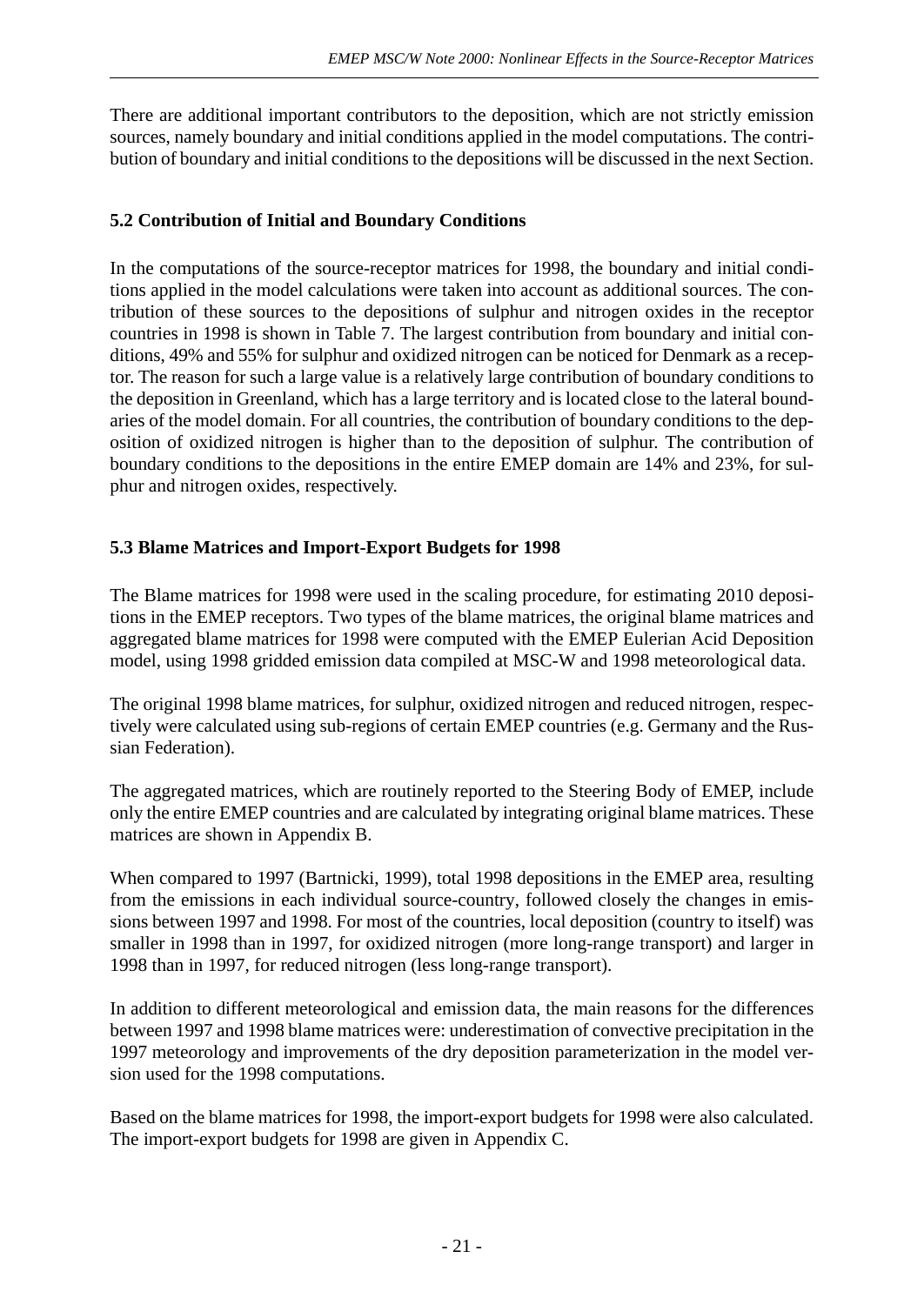Table 7: Contribution of initial and boundary conditions (BIC) to the annual deposition of sulphur and oxidized nitrogen in the EMEP receptors in 1998.

|                        |         | Sulphur         |                |                | Oxidized nitrogen |                |  |  |  |  |  |  |
|------------------------|---------|-----------------|----------------|----------------|-------------------|----------------|--|--|--|--|--|--|
| Receptor               | Tot-dep | <b>BIC-dep</b>  | BIC/Tot %      | Tot-dep        | <b>BIC-dep</b>    | BIC/Tot%       |  |  |  |  |  |  |
| <b>AL</b>              | 362     | $\overline{16}$ | 4.4            | 158            | $\overline{35}$   | 22.2           |  |  |  |  |  |  |
| AT                     | 707     | 33              | 4.7            | 501            | 64                | 12.8           |  |  |  |  |  |  |
| BE                     | 555     | 15              | 2.7            | 410            | 24                | 59             |  |  |  |  |  |  |
| BG                     | 2215    | 36              | 1.6            | 507            | 68                | 13.4           |  |  |  |  |  |  |
| DK                     | 759     | 370             | 48.7           | 585            | 320               | 54.7           |  |  |  |  |  |  |
| FI.                    | 1195    | 101             | 85             | 624            | 95                | 15.2           |  |  |  |  |  |  |
| <b>FR</b>              | 3925    | 265             | 68             | 3694           | 453               | 12.3           |  |  |  |  |  |  |
| FGD                    | 1887    | 37              | 2.0            | 958            | 60                | 63             |  |  |  |  |  |  |
| <b>FFR</b>             | 2749    | 113             | 4.1            | 2694           | 183               | 6.8            |  |  |  |  |  |  |
| GR                     | 1850    | 41              | 2.2            | 606            | 82                | 13.5           |  |  |  |  |  |  |
| HU                     | 1520    | 18              | 1.2            | 605            | 40                | 6.6            |  |  |  |  |  |  |
| IS                     | 111     | 51              | 459            | 74             | 50                | 67.6           |  |  |  |  |  |  |
| ΙE                     | 528     | 51              | 9.7            | 236            | 65                | 27.5           |  |  |  |  |  |  |
| $\mathsf{I}\mathsf{T}$ | 3685    | 130             | 35             | 2420           | 272               | 11.2           |  |  |  |  |  |  |
| LU                     | 35      | $\mathbf{1}$    | 2.9            | 3 <sup>1</sup> | $\boldsymbol{2}$  | 65             |  |  |  |  |  |  |
| NL                     | 607     | 15              | 2.5            | 503            | 23                | 46             |  |  |  |  |  |  |
| <b>NO</b>              | 983     | 191             | 19.4           | 536            | 158               | 29.5           |  |  |  |  |  |  |
| PL                     | 6555    | 68              | 1.0            | 2340           | 123               | 53             |  |  |  |  |  |  |
| PT                     | 585     | 44              | 75             | 497            | 73                | 14.7           |  |  |  |  |  |  |
| RO                     | 3945    | 72              | 1.8            | 1011           | 132               | 13.1           |  |  |  |  |  |  |
| ES                     | 3199    | 256             | 8 <sub>0</sub> | 2315           | 436               | 18.8           |  |  |  |  |  |  |
| <b>SE</b>              | 1412    | 119             | 8.4            | 1029           | 154               | 15.0           |  |  |  |  |  |  |
| CH                     | 302     | $30\,$          | 99             | 293            | 57                | 195            |  |  |  |  |  |  |
| TR                     | 5894    | 1000            | 17.0           | 2530           | 907               | 35.8           |  |  |  |  |  |  |
| GB                     | 3303    | 139             | 4.2            | 1696           | 185               | 10.9           |  |  |  |  |  |  |
| <b>REM</b>             | 10884   | 3085            | 283            | 5241           | 2308              | 44.0           |  |  |  |  |  |  |
| <b>BAS</b>             | 2690    | 72              | 2.7            | 1270           | 103               | 8 <sub>1</sub> |  |  |  |  |  |  |
| <b>NOS</b>             | 5333    | 250             | 47             | 3002           | 323               | 10.8           |  |  |  |  |  |  |
| <b>ATL</b>             | 19735   | 8691            | 44.0           | 9754           | 5322              | 54.6           |  |  |  |  |  |  |
| <b>MED</b>             | 16844   | 787             | 4.7            | 7849           | 1227              | 15.6           |  |  |  |  |  |  |
| <b>BLS</b>             | 2857    | 132             | 46             | 1017           | 140               | 13.8           |  |  |  |  |  |  |
| <b>RUO</b>             | 1296    | 145             | 11.2           | 318            | 85                | 26.7           |  |  |  |  |  |  |
| <b>RUP</b>             | 1155    | 61              | 53             | 518            | 70                | 13.5           |  |  |  |  |  |  |
| <b>RUA</b>             | 168     | 3               | 1.8            | 76             | 5                 | 6.6            |  |  |  |  |  |  |
| BY                     | 1952    | 54              | 2.8            | 703            | 80                | 11.4           |  |  |  |  |  |  |
| UA                     | 5796    | 195             | 34             | 1871           | 263               | 14.1           |  |  |  |  |  |  |
| MD                     | 318     | 10              | 3 <sub>1</sub> | 99             | 15                | 15.2           |  |  |  |  |  |  |
| <b>RUR</b>             | 13887   | 2565            | 18.5           | 6541           | 1640              | 25.1           |  |  |  |  |  |  |
| ЕE                     | 279     | 11              | 39             | 137            | 14                | 10.2           |  |  |  |  |  |  |
| LV                     | 472     | 16              | $3\;4$         | 237            | 26                | 11.0           |  |  |  |  |  |  |
| LT                     | 663     | 16              | 2.4            | 295            | 29                | 98             |  |  |  |  |  |  |
| CZ                     | 1462    | 24              | 1.6            | 649            | 43                | 6.6            |  |  |  |  |  |  |
| <b>SK</b>              | 941     | 12              | 1.3            | 358            | 24                | 67             |  |  |  |  |  |  |
| SI                     | 273     | $\bf 8$         | 29             | 163            | 16                | 98             |  |  |  |  |  |  |
| HR                     | 705     | 19              | 2.7            | 345            | 41                | 11.9           |  |  |  |  |  |  |
| BA                     | 1100    | 26              | 2.4            | 307            | 57                | 18.6           |  |  |  |  |  |  |
| YU                     | 1889    | 35              | 1.9            | 437            | 76                | 17.4           |  |  |  |  |  |  |
| ΜK                     | 296     | 11              | 37             | 102            | 25                | 24.5           |  |  |  |  |  |  |
| СY                     | 50      | $\overline{7}$  | 14.0           | 3 <sup>1</sup> | $\,6$             | 194            |  |  |  |  |  |  |
| AM                     | 164     | 61              | 37.2           | 71             | 41                | 57.7           |  |  |  |  |  |  |
| МT                     | 9       | 0               | $0.0\,$        | $\overline{c}$ | $\pmb{0}$         | 0.0            |  |  |  |  |  |  |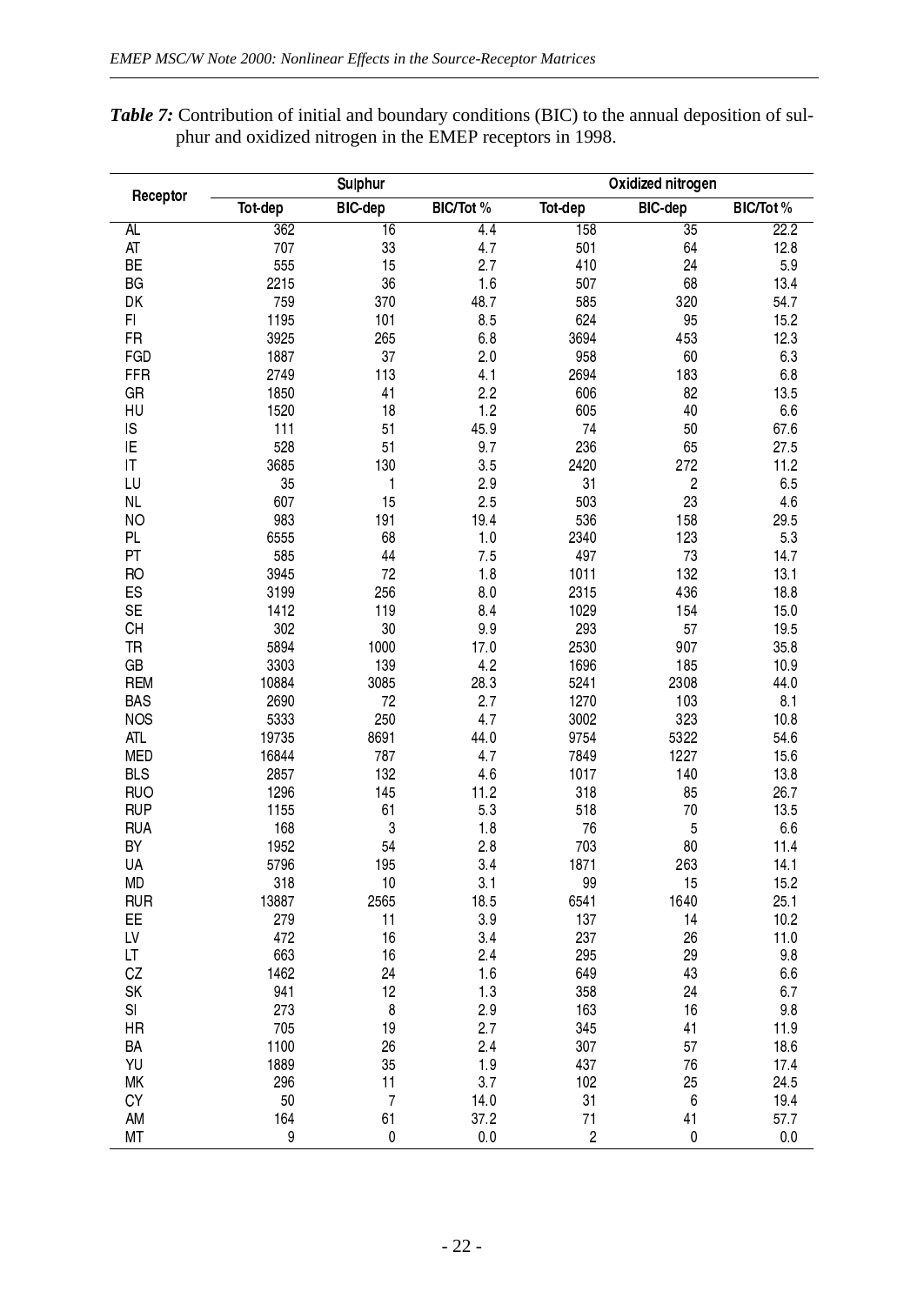#### **5.4 Scaling Versus Direct Model Results for the Year 2010**

Two methods were used to calculate depositions in the EMEP receptors in the year 2010. In the first method the EMEP Eulerian Acid Deposition model was run with the emission projections for the year 2010 described in Section 5.1, and with 1998 meteorology. The depositions in the EMEP receptor countries were calculated by integrating the computed depositions in the model grids belonging to these receptors.

In the second method, depositions for the year 2010 in individual EMEP receptors were calculated by scaling 1998 emissions according to the following equations:

$$
\[S_{ox}\]_{ir}^{2010} = \sum_{ie} BL_{ie,ir}^{sox} \cdot R1
$$

$$
\[N_{ox}\]_{ir}^{2010} = \sum_{ie} BL_{ie,ir}^{sox} \cdot R2
$$

$$
\[N_{rd}\]_{ir}^{2010} = \sum_{ie} BL_{ie,ir}^{sox} \cdot R3
$$

$$
(5)
$$

where  $\left[s_{ox}\right]_{ir}^{2010}$ ,  $\left[N_{ox}\right]_{ir}^{2010}$ ,  $\left[N_{rd}\right]_{ir}^{2010}$  are the total depositions in 2010 in the receptor country *ir*, for sulphur, oxidized nitrogen and reduced nitrogen, respectively. The *R1, R2* and *R3* denote ratios between 2010 and 1998 emissions given in Table 6. Depositions calculated by means of Equation (5) are used in various policy applications concerning environmental impact related to emission projections for the year 2010.

Comparison of the depositions calculated directly from the model run and by scaling is given in Table 8. The "Dif. (%)" in Table 8 denotes the difference between depositions calculated from the model run and scaling, in percent of the depositions calculated from the model run for each receptor.

The largest differences between the model run and scaling can be noticed for Luxembourg as a receptor country, 34.8% and 30.0%, for sulphur and oxidized nitrogen, respectively. The largest differences for reduced nitrogen, 14.3% can be observed for Iceland, as a receptor. For most of the receptors differences between the model run and scaling do not exceed 10%. Only in 2, 3 and 2 countries, differences are larger than 10%, for sulphur, oxidized nitrogen and reduced nitrogen respectively.

For most of the countries and for all compounds scaling slightly underestimates modelled depositions. The largest differences between model results and scaling can be noticed for oxidized nitrogen, but also in this case the differences are relatively small for most of the countries, including large emitters.

The results presented in Table 8 indicate that the errors related to nonlinear effects, and introduced in the computed depositions by scaling are relatively small compared to the other sources of uncertainty.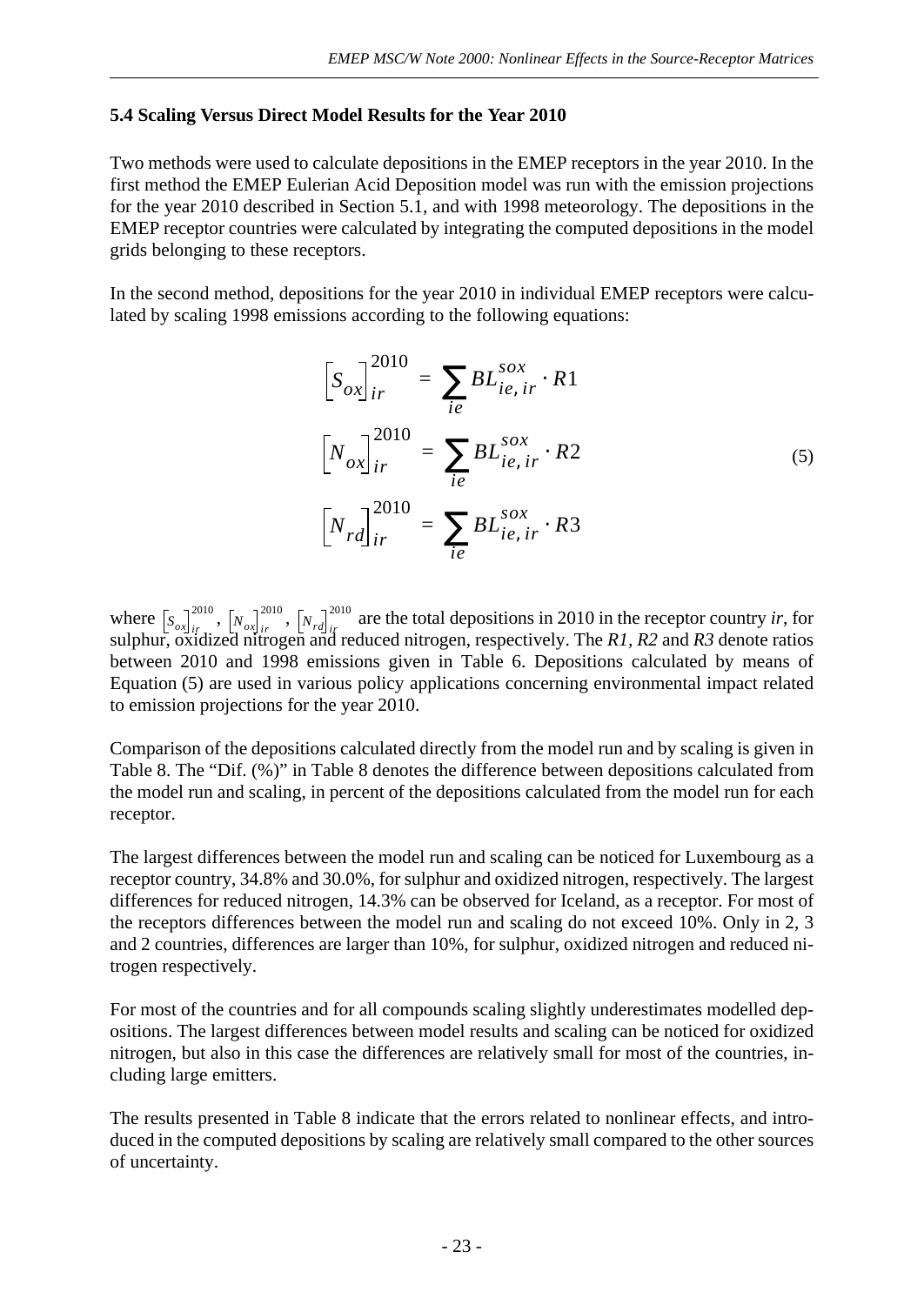*Table 8:* Comparison of the depositions calculated directly from the model run and by scaling. Units: 100 tonnes of S or N.

|                        |       | Sulphur          |            |       | Oxidized nitrogen |            |       | Reduced nitrogen |            |
|------------------------|-------|------------------|------------|-------|-------------------|------------|-------|------------------|------------|
| Receptor-              | Model | <b>Scaling</b>   | Dif. $(%)$ | Model | Scaling           | Dif. $(%)$ | Model | Scaling          | Dif. $(%)$ |
| AL                     | 397   | $\overline{378}$ | $-48$      | 153   | 141               | $-7.8$     | 142   | 133              | $-6.3$     |
| AM                     | 266   | 267              | 0.4        | 115   | 107               | $-70$      | 190   | 193              | 1.6        |
| AT                     | 534   | 504              | $-5.6$     | 384   | 379               | $-1.3$     | 656   | 647              | $-1.4$     |
| BY                     | 2501  | 2454             | $-19$      | 763   | 764               | 0.1        | 1849  | 1854             | 03         |
| BE                     | 336   | 314              | $-6.5$     | 271   | 249               | $-8.1$     | 410   | 372              | $-9.3$     |
| BA                     | 1180  | 1133             | $-40$      | 295   | 284               | $-3.7$     | 246   | 241              | $-2.0$     |
| BG                     | 2118  | 2062             | $-2.6$     | 612   | 615               | 0.5        | 746   | 716              | $-4.0$     |
| HR                     | 703   | 674              | $-4.1$     | 315   | 308               | $-2.2$     | 299   | 289              | $-3.3$     |
| CY                     | 44    | 38               | $-13.6$    | 42    | 38                | $-9.5$     | 13    | 12               | $-7.7$     |
| CZ                     | 1031  | 982              | $-48$      | 466   | 476               | 2.1        | 1031  | 962              | $-6.7$     |
| DK                     | 660   | 638              | $-33$      | 511   | 490               | $-4.1$     | 388   | 364              | $-6.2$     |
| EE                     | 392   | 376              | $-4.1$     | 143   | 129               | $-9.8$     | 183   | 176              | $-3.8$     |
| F <sub>1</sub>         | 1660  | 1662             | 0.1        | 610   | 611               | 0.2        | 306   | 313              | 23         |
| FR                     | 3029  | 2999             | $-1.0$     | 2501  | 2510              | 0.4        | 5096  | 4969             | $-2.5$     |
| DE                     | 2824  | 2681             | $-5.1$     | 2496  | 2506              | 0.4        | 4041  | 3868             | $-4.3$     |
| GR                     | 1790  | 1744             | $-2.6$     | 615   | 618               | 0.5        | 416   | 394              | $-5.3$     |
| HU                     | 1542  | 1504             | $-2.5$     | 580   | 577               | $-0.5$     | 705   | 680              | $-3.5$     |
| IS                     | 105   | 100              | $-48$      | 71    | 64                | $-9.9$     | 14    | 12               | $-143$     |
| ΙE                     | 250   | 235              | $-6.0$     | 180   | 163               | $-9.4$     | 591   | 565              | $-4.4$     |
| $\mathsf{I}\mathsf{T}$ | 3442  | 3369             | $-2.1$     | 2091  | 2094              | 0.1        | 2269  | 2236             | $-1.5$     |
| LV                     | 637   | 607              | $-4.7$     | 237   | 238               | 0.4        | 365   | 363              | $-0.5$     |
| LT                     | 707   | 671              | $-5.1$     | 285   | 281               | $-1.4$     | 638   | 633              | $-0.8$     |
| LU                     | 23    | 15               | $-34.8$    | 20    | 14                | $-30.0$    | 37    | 33               | $-10.8$    |
| <b>NL</b>              | 377   | 355              | $-5.8$     | 343   | 318               | $-73$      | 692   | 671              | $-3.0$     |
| NO                     | 1013  | 1015             | 0.2        | 443   | 446               | 0.7        | 230   | 237              | $3\;0$     |
| PL                     | 4985  | 4836             | $-3.0$     | 1905  | 1983              | 4.1        | 3495  | 3367             | $-3.7$     |
| PT                     | 601   | 596              | $-0.8$     | 423   | 419               | $-0.9$     | 448   | 442              | $-1.3$     |
| <b>MD</b>              | 468   | 459              | $-1.9$     | 156   | 140               | $-10.3$    | 308   | 306              | $-0.6$     |
| RO                     | 4997  | 4942             | $-1.1$     | 1327  | 1319              | $-0.6$     | 2011  | 2008             | $-0.1$     |
| <b>RU</b>              | 25565 | 25827            | 1.0        | 9765  | 9827              | 0.6        | 10286 | 10305            | 0.2        |
| <b>SK</b>              | 885   | 832              | $-6.0$     | 349   | 344               | $-1.4$     | 468   | 450              | $3.8\,$    |
| S                      | 201   | 182              | $-9.5$     | 136   | 130               | $-44$      | 153   | 140              | $-8.5$     |
| ES                     | 4070  | 4082             | 0.3        | 1919  | 1877              | $-2.2$     | 2529  | 2550             | $0.8\,$    |
| <b>SE</b>              | 1418  | 1400             | $-13$      | 834   | 852               | 2.2        | 595   | 617              | 3.7        |
| <b>CH</b>              | 251   | 237              | $-5.6$     | 220   | 212               | $-36$      | 437   | 434              | $-0.7$     |
| ΜK                     | 322   | 306              | $-5.0$     | 105   | 94                | $-10.5$    | 130   | 123              | $-5.4$     |
| <b>TR</b>              | 5456  | 5398             | $-1.1$     | 4002  | 4026              | 0.6        | 2047  | 2038             | $-0.4$     |
| UA                     | 8246  | 8225             | $-0.3$     | 2634  | 2517              | $-44$      | 5139  | 5231             | 1.8        |
| GB                     | 2009  | 1961             | $-2.4$     | 1207  | 1229              | 18         | 1842  | 1754             | $-48$      |
| YU                     | 2753  | 2701             | $-1.9$     | 497   | 475               | $-44$      | 624   | 634              | 1.6        |
| EU                     | 23023 | 22555            | $-2.0$     | 14405 | 14329             | $-0.5$     | 20316 | 19795            | $-2.6$     |
| <b>BAS</b>             | 2635  | 2575             | $-23$      | 1072  | 1138              | 6.2        | 1127  | 1160             | 2.9        |
| <b>BLS</b>             | 3511  | 3497             | $-0.4$     | 1495  | 1555              | 4.0        | 1074  | 1070             | $-0.4$     |
| <b>MED</b>             | 16506 | 16520            | 0.1        | 7666  | 7916              | $3\,3$     | 2422  | 2429             | 03         |
| <b>NOS</b>             | 3857  | 3770             | $-23$      | 2208  | 2374              | 7.5        | 1864  | 1902             | 2.0        |
| <b>BAS</b>             | 2635  | 2575             | $-23$      | 1072  | 1138              | 6.2        | 1127  | 1160             | 2.9        |
| <b>BLS</b>             | 3511  | 3497             | $-0.4$     | 1495  | 1555              | 4.0        | 1074  | 1070             | $-0.4$     |
| <b>MED</b>             | 16506 | 16520            | 0.1        | 7666  | 7916              | 33         | 2422  | 2429             | 03         |
| <b>NOS</b>             | 3857  | 3770             | $-23$      | 2208  | 2374              | 7.5        | 1864  | 1902             | 2.0        |
| <b>ATL</b>             | 19897 | 19989            | 0.5        | 9005  | 9088              | 0.9        | 1954  | 2044             | 4.6        |
| <b>REM</b>             | 11647 | 11665            | 0.2        | 5851  | 5807              | $-0.8$     | 4160  | 4154             | $-0.1$     |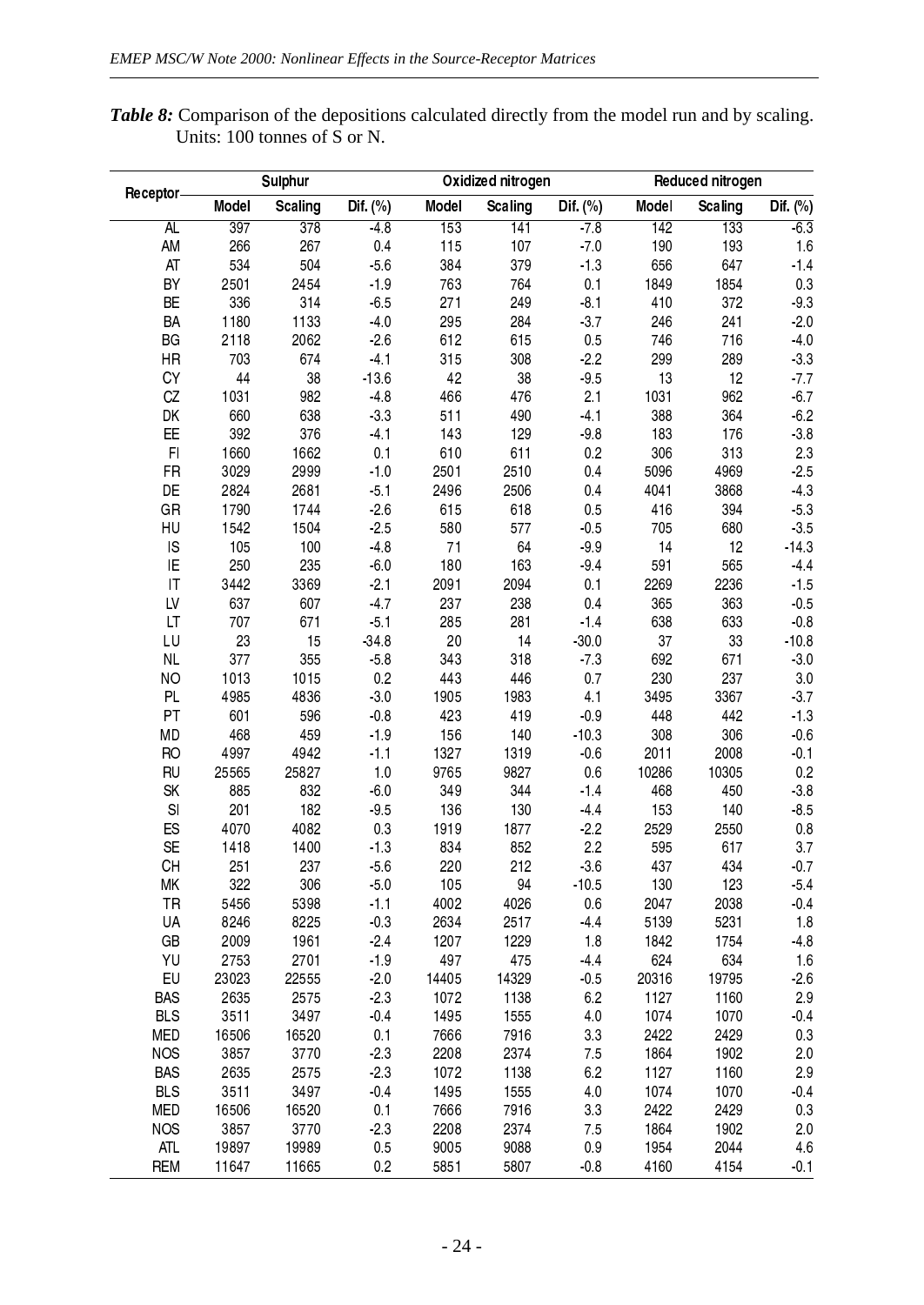# **6. Conclusions**

From the numerical experiment with Germany as a single country-source in the EMEP domain and individual EMEP countries as receptors, the following conclusions can be drawn:

- The non-linear effects are most important for oxidized nitrogen, less important for reduced nitrogen, and practically not important for oxidized sulphur. Averaged over all countries, with the contribution of German sources not lower than 5%, departures from a linear relationship between emissions and total (dry+wet) depositions are 0.6%, 13.7% and 6.1%, for sulphur, oxidized nitrogen and reduced nitrogen, respectively.
- As expected, for most of the countries and all compounds, non-linear effects amplifies with the distance between the emitter and receptor. These effects are also larger for the receptors with a relatively small deposition.
- Concerning dry and wet deposition, nonlinear effects are definitely more visible in the wet deposition of sulphur and oxidized nitrogen. For reduced nitrogen, nonlinear effects are slightly more visible in the dry deposition, but for this compound there is not much difference in non-linear effects on the dry, wet and the total (wet  $+$  dry) depositions.
- As anticipated, there are some interactions between emissions and depositions of different compounds. Emission reduction of  $\mathrm{SO}_2$  has the effect not only on deposition of sulphur but also on both nitrogen compounds. Emission reduction of one of the nitrogen compounds effects the depositions of both nitrogen compounds, but does not effect the deposition of sulphur.

The above conclusions are, in principle, limited to one emitter only - Germany. However, experience with running the EMEP model shows that the results obtained for other emitter-countries in Europe should be similar. Some exceptions can only be expected for the countries located close to the model boundaries.

The subject of the second part of this note was the influence of the non-linear effects on the depositions in the year 2010. A comparison of the 2010 depositions to individual countries (receptors) estimated from scaling with source-receptor matrices and computed directly from the model leads to the following conclusions:

- In the computations of source-receptor matrices and import-export budgets for 1998, boundary and initial conditions applied in the model calculations were taken into account as additional emission sources. These sources contributed significantly to the depositions of sulphur and nitrogen oxides. The largest contribution of these sources, 49% and 55% for sulphur and oxidized nitrogen can be noticed for Denmark as a receptor. The reason for such a large contribution is a relatively large contribution of the boundary conditions to the deposition in Greenland. For all countries, contribution of boundary conditions to the deposition of oxidized nitrogen is higher than to the deposition of sulphur. The contribution of boundary conditions to the depositions in the entire EMEP domain are 14% and 23%, for sulphur and nitrogen oxides, respectively.
- When compared to 1997, total 1998 depositions in the EMEP area, resulting from the emissions in each individual country-source, followed closely the changes in emissions between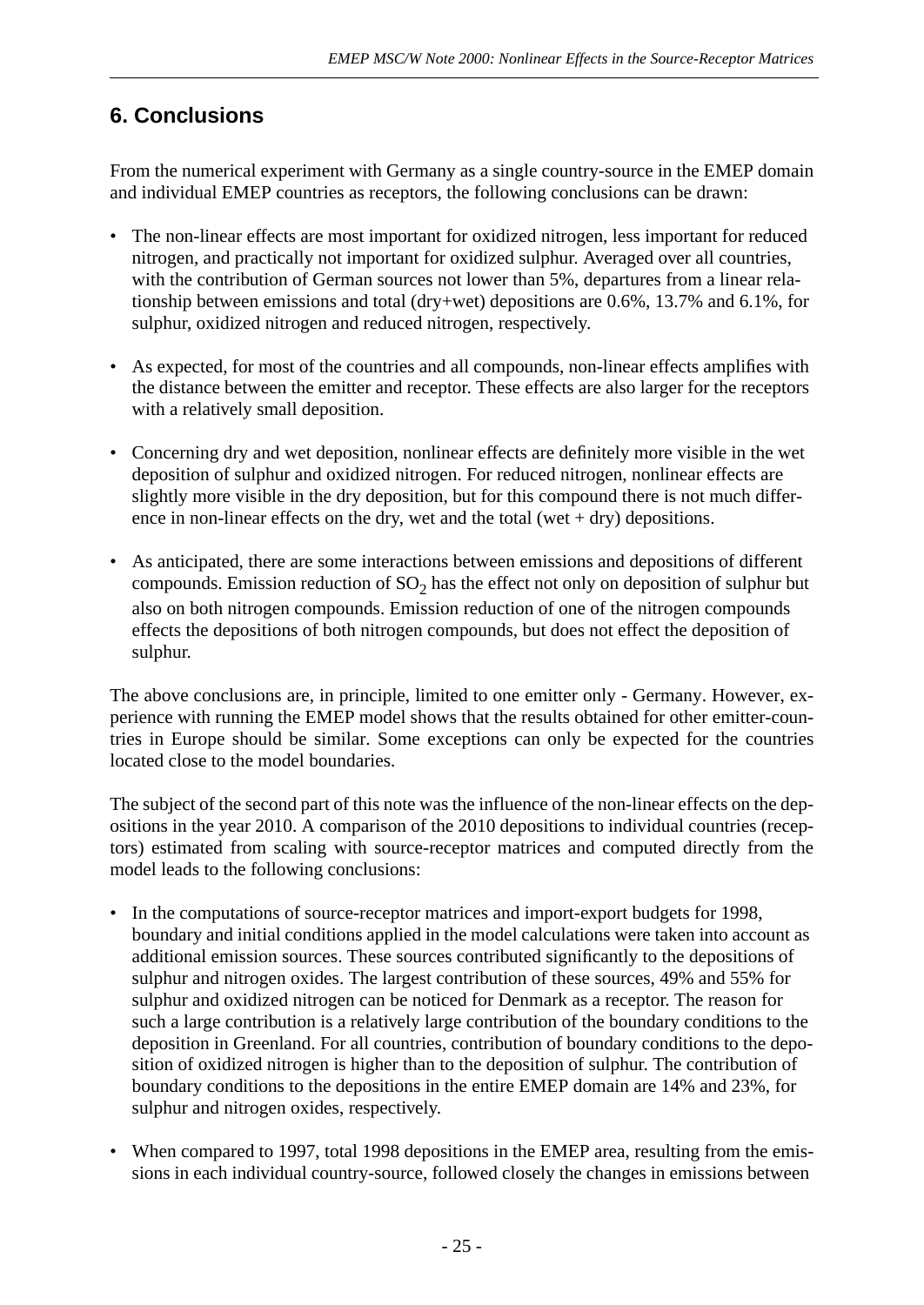1997 and 1998. For most of the countries, local deposition (country to itself) was smaller in 1998 than in 1997, for oxidized nitrogen (more long range transport) and larger in 1998 than in 1997, for reduced nitrogen (less long range transport).

- The largest differences between the model run and scaling can be noticed for Luxembourg as a receptor country, 34.8% and 30.0%, for sulphur and oxidized nitrogen, respectively. The largest differences for reduced nitrogen, 14.3% can be observed for Iceland, as a receptor. For most of the receptors differences between the model run and scaling do not exceed 10%. Only in 2, 3 and 2 countries, differences are larger than 10%, for sulphur, oxidized nitrogen and reduced nitrogen respectively.
- Scaling slightly underestimates modelled depositions for most of the countries and for all compounds. The largest differences between model results and scaling can be noticed for oxidized nitrogen, but also in this case the differences are relatively small for most of the countries, including large emitters.

Generally, the results of this study indicate that the influence of non-linear effects on country-to-grid source-receptor matrices and computed depositions is relatively small compared to other sources of uncertainty in the model computations, like for example inter-annual changes of meteorological conditions and uncertainties in the emission data. This conclusion justifies the scaling procedure. However, the analysis of the non-linear effects in country-to-grid source-receptor matrices remains to be done. This analysis is planned for next year, in co-operation with CIAM, who is the main user of the country-to-grid source-receptor matrices computed at MSC-W.

# **References**

- Alcamo J., Shaw R. and L. Hordijk (1990) *The RAINS model of Acidification. Science and Strategies in Europe.* Kluwer Academic Publishers. Dordreht/Boston/London.
- Bartnicki J., Olendrzynski K., Jonson J.E. and S. Unger (1998) Description of the Eulerian Acid Deposition Model. In: EMEP/MSC-W Report 1/98. Meteorological Synthesizing Centre - West. Norwegian Meteorological Institute, Oslo, Norway.
- Bartnicki J. (1999) Computing source-receptor matrices with the EMEP Eulerian Acid Deposition Model. EMEP/MSC-W note 5/99. Meteorological Synthesizing Centre - West. Norwegian Meteorological Institute, Oslo, Norway.
- Bartnicki J. (2000) Influrnce of non-linear effects on source-receptor matrices and their policy oriented applications to emission reduction in Europe. Proceedings of the Millennium NATO/CCMS International Technical Meeting on Air Pollution Modelling and Its Application, 15-19 May 2000, Boulder Colorado.
- Olendrzynski K. (2000) Performance of EMEP Eulerian Acid Deposition Model i 1998. EMEP/ MSC-W note 4/99. Meteorological Synthesizing Centre - West. Norwegian Meteorological Institute, Oslo, Norway.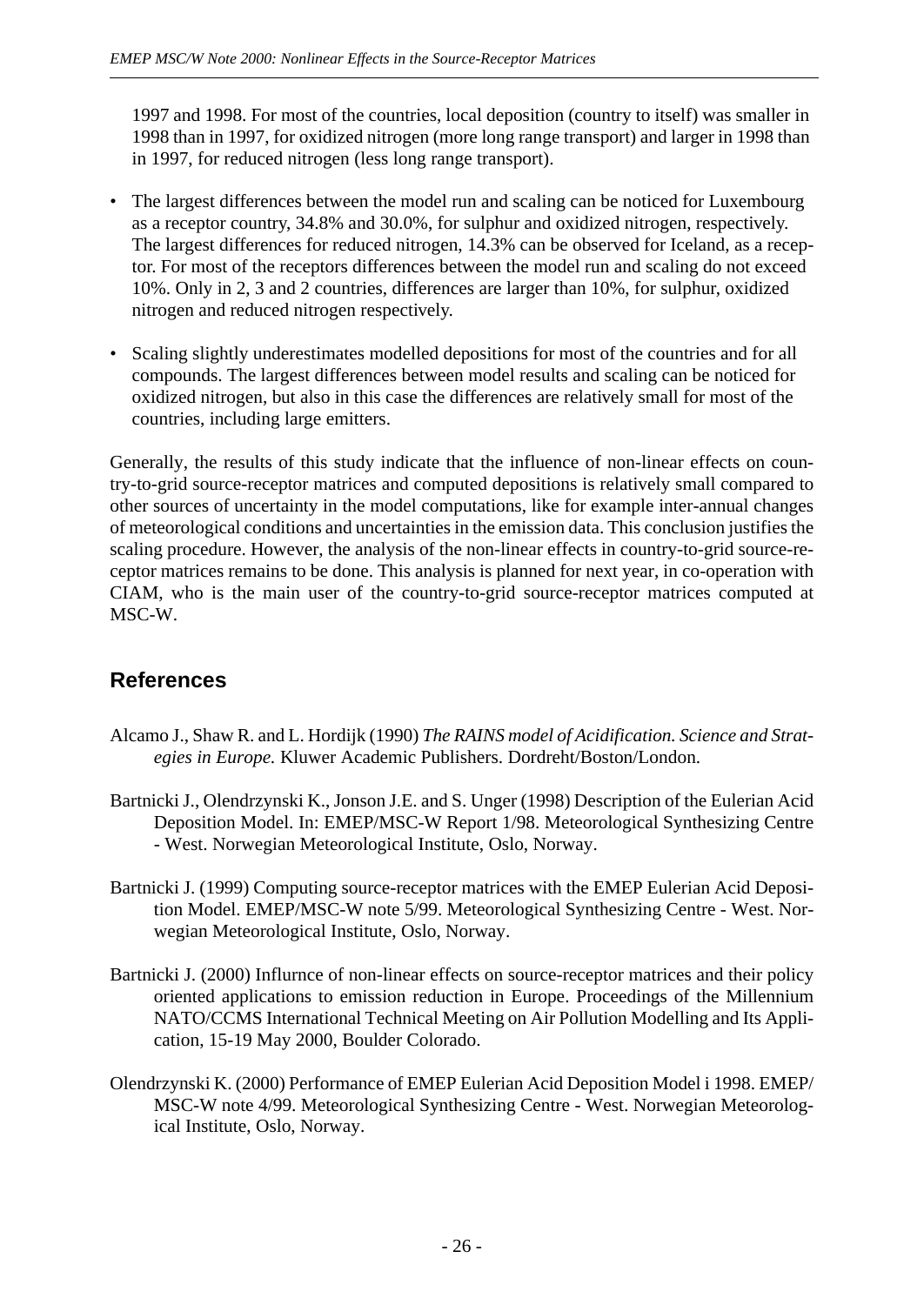Vestreng V. (2000) EMEP emissions data. Status Report 2000. EMEP/MSC-W note 1/2000. Meteorological Synthesizing Centre - West. Norwegian Meteorological Institute, Oslo, Norway.

## **Appendix A: Names and Codes of the EMEP Emitter and Receptor Countries**

| Code      | Name                   | Code           | Name                                      |
|-----------|------------------------|----------------|-------------------------------------------|
| AL        | Albania                | <b>RU</b>      | <b>Russian Federation</b>                 |
| AM        | Armenia                | <b>SK</b>      | Slovakia                                  |
| AT        | Austria                | S <sub>l</sub> | Slovenia                                  |
| <b>BY</b> | <b>Belarus</b>         | ES             | Spain                                     |
| <b>BE</b> | Belgium                | <b>SE</b>      | Sweden                                    |
| BA        | Bosnia and Hercegovina | <b>CH</b>      | Switzerland                               |
| <b>BG</b> | <b>Bulgaria</b>        | МK             | The former Yugoslav Republic of Macedonia |
| <b>HR</b> | Croatia                | <b>TR</b>      | Turkey                                    |
| <b>CY</b> | Cyprus                 | <b>UA</b>      | Ukraine                                   |
| CZ        | Czech Republic         | GB             | United Kingdom                            |
| DK        | Denmark                | YU             | Yugoslavia                                |
| EE.       | Estonia                | <b>EU</b>      | <b>European Community</b>                 |
| FI.       | Finland                | <b>BAS</b>     | <b>Baltic Sea</b>                         |
| FR.       | France                 | <b>BLS</b>     | <b>Black Sea</b>                          |
| GE        | Georgia                | <b>MED</b>     | Mediterranean Sea                         |
| DE        | Germany                | <b>NOS</b>     | North Sea                                 |
| <b>GR</b> | Greece                 | ATL            | Remaining North-East Atlantic Ocean       |
| HU        | Hungary                | <b>BIC</b>     | Boundary and initial conditions           |
| IS        | Iceland                | <b>NAT</b>     | Natural marine emissions                  |
| IE        | Ireland                | <b>NOA</b>     | North Africa                              |
| IT        | Italy                  | ASI            | Remaining Asian areas                     |
| KZ        | Kazakhstan             | <b>REM</b>     | Remaining Land Areas                      |
| LV        | Latvia                 | <b>SUM</b>     | Sum of all attributable sources           |
| LT        | Lithuania              | <b>VOL</b>     | Volcanic emissions                        |
| LU        | Luxembourg             | <b>FCS</b>     | Former Czechoslovakia                     |
| MT        | Malta                  | <b>FFR</b>     | Former Federal Republic of Germany        |
| <b>NL</b> | Netherlands            | FGD            | Former German Democratic Republic         |
| <b>NO</b> | Norway                 | <b>FSU</b>     | Former USSR                               |
| PL        | Poland                 | <b>RUA</b>     | Kaliningrad                               |
| PT.       | Portugal               | <b>RUO</b>     | Kola/Karelia                              |
| MD        | Republic of Moldova    | <b>RUP</b>     | St.Petersburg/Novgorod-Pskov              |
| <b>RO</b> | Romania                | <b>RUR</b>     | Rest of the Russian Federation            |

### **Appendix B: Blame Matrices for 1998 Computed with the EMEP Eulerian Acid Deposition Model**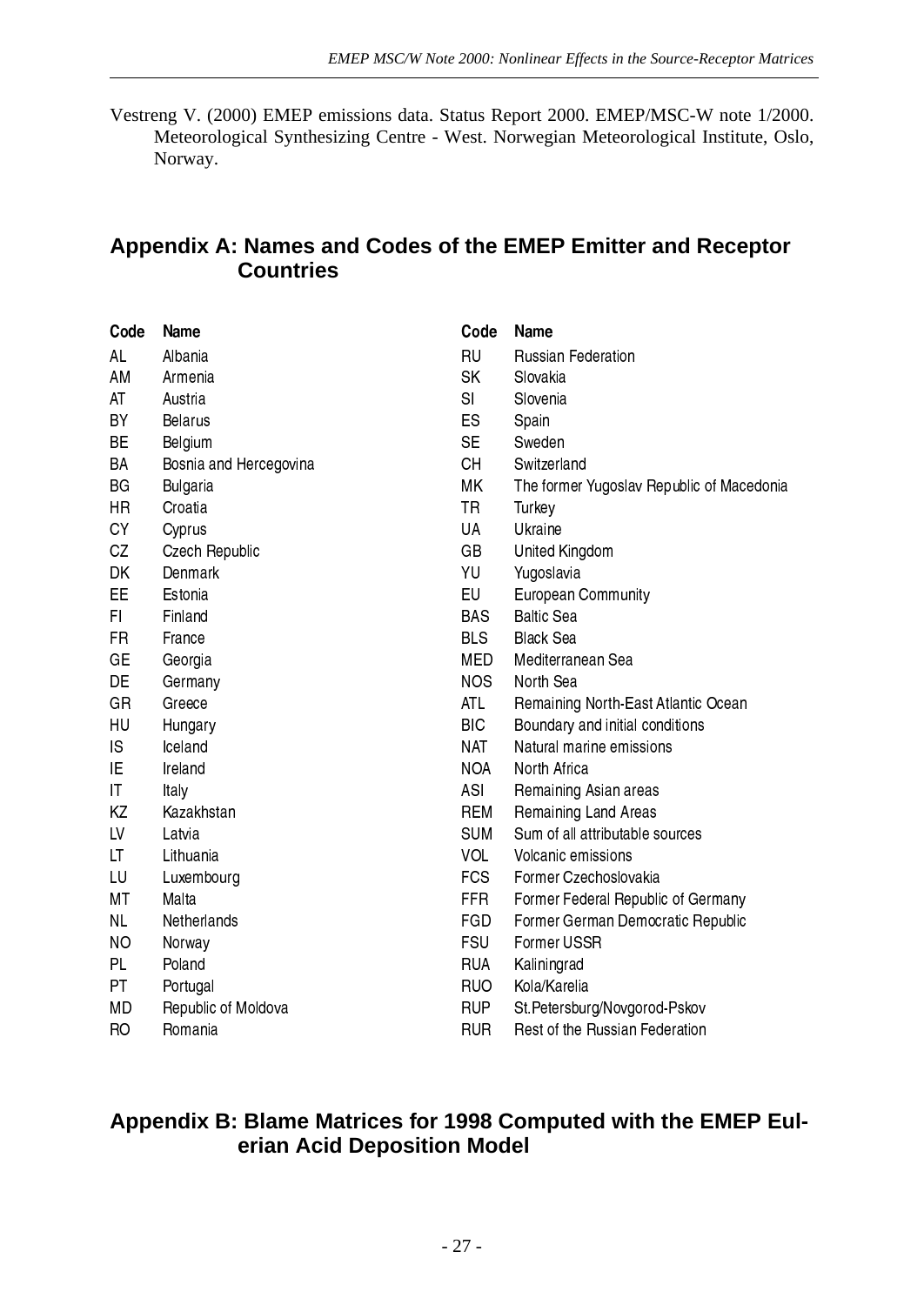*Table 8:* The 1998 country-to-country blame matrices computed with the EMEP Eulerian Acid Deposition model for sulphur.

|   | <b>EMITTERS</b> |              |                         |                |                |              |                   |              |                         |              |                           |                         |              |              |                   |    |                |                    |                   |              |                |              |              |              |                         |           |                |              |          |
|---|-----------------|--------------|-------------------------|----------------|----------------|--------------|-------------------|--------------|-------------------------|--------------|---------------------------|-------------------------|--------------|--------------|-------------------|----|----------------|--------------------|-------------------|--------------|----------------|--------------|--------------|--------------|-------------------------|-----------|----------------|--------------|----------|
|   |                 | AL           | AM                      | AT             | BY             | ВE           | BA                | ВG           | HR                      | CY           | CZ                        | DK                      | EE           | FL.          | FR.               | GE | DE             | GR                 | HU                | ΙS           | ΙE             | IT           | ΚZ           | LV           | LT                      | LU        |                | NL NO        |          |
|   | AL.             | 53           | 0                       | 0              | 0              | 0            | 16                | 28           | -1                      | 0            | -1                        | 0                       | 0            | 0            | 3                 | 0  | 3              | 19                 | 6                 | 0            | 0              | 28           | 0            | 0            | 0                       | 0         | 0              | 0            | AL       |
|   | АM              | 0            | 5                       | 0              | 0              | 0            | 0                 | 2            | 0                       |              | 0                         | 0                       | 0            | 0            | 0                 | 3  | 0              |                    | 0                 | 0            | 0              | 0            | -1           | 0            | 0                       | 0         | 0              | 0            | AM       |
|   | AT              | $\mathbf{1}$ | 0                       | 55             | 0              | 7            | 14                | 3            | 12                      | 0            | 49                        | 0                       | 0            | 0            | 30                | 0  | 96             | 2                  | 39                | 0            | 0              | 81           | 0            | 0            | 0                       | 0         | 3              | 0            | AT       |
|   | BY              | 1            | 0                       | 4              | 322            | 6            | 26                | 47           | 4                       | 0            | 60                        | 4                       | 10           | 3            | 14                | 0  | -141           | 5                  | 80                | 0            | -1             | 19           | 2            | 12           | 50                      | 0         | 3              | 0            | BY       |
|   | ВE              | 0            | 0                       | 0              | 0              | 183          | 0                 | 0            | 0                       | 0            | 3                         | 0                       | 0            | 0            | 121               | 0  | 23             | 0                  | $\mathbf{1}$      | 0            | 2              | 2            | 0            | 0            | 0                       | -1        | 44             | 0            | ВE       |
|   | BA              | 4            | 0                       | 3              | 0              | $\mathbf{1}$ | 503               | -17          | 18                      | 0            | 13                        | 0                       | 0            | 0            | 8                 | 0  | 16             | 6                  | 46                | 0            | 0              | 65           | 0            | 0            | 0                       | 0         | 0              | 0            | BA       |
|   | BG              | 10           | 0                       | $\overline{c}$ | -1             | 0            |                   | 48 1281      | 4                       | 0            | 8                         | 0                       | 0            | 0            | 4                 | 0  | 12             | 50                 | 34                | 0            | 0              | 32           | -1           | 0            | 0                       | 0         | 0              | 0            | ВG       |
|   | HR              | 2            | 0                       | 5              | 0              | $\mathbf{1}$ | 120               | 12           | 80                      | 0            | 15                        | 0                       | 0            | 0            | 10                | 0  | 19             | 3                  | 57                | 0            | 0              | 70           | 0            | 0            | 0                       | 0         | 0              | 0            | HR       |
|   | СY              | 0            | 0                       | 0              | 0              | 0            | 0                 | $\mathbf{1}$ | 0                       | 16           | 0                         | 0                       | 0            | 0            | 0                 | 0  | 0              |                    | 0                 | 0            | 0              | -1           | 0            | 0            | 0                       | 0         | 0              | 0            | СY       |
|   | СZ              | $\mathbf{1}$ | 0                       | 15             | 0              | 11           | 18                | 8            | 7                       | 0            | 453                       | -1                      | 0            | 0            | 30                | 0  | 313            | J.                 | 69                | 0            | $\mathbf{1}$   | 24           | 0            | 0            | -1                      | 0         | 4              | 0            | CZ       |
|   | DK              | 0            | 0                       | 0              |                | 8            | 2                 | 0            | 0                       | 0            | 9                         | 59                      | 0            | 0            | 13                | 0  | 56             | 0                  | 3                 | 1            | 2              | 2            | 0            | 0            | -1                      | 0         | 5              | $\mathbf{1}$ | DK       |
|   | EE              | 0            | 0                       | 0              | 8              | $\vert$      | 2                 | 3            | 0                       | 0            | 8                         | $\overline{c}$          | 54           | 7            | 2                 | 0  | 24             | 0                  | 4                 | 0            | 0              | -1           | 0            | 11           | 10                      | 0         | -1             | 0            | EE       |
|   | FI.             | 0            | 0                       | -1             | 12             | 5            | 4                 | 7            | -1                      | 0            | 16                        | 8                       | 63           | 205          | 9                 | 0  | 63             | -1                 | 10                | 0            | -1             | 3            | -1           | 9            | 15                      | 0         | 2              | 3            | FI.      |
|   | FR              | 0            | 0                       | 3              | 0              | 80           | 7                 | 4            | 3                       | 0            | 28                        | $\overline{\mathbf{c}}$ | 0            |              | 0 1648            |    | 0111           | -1                 | 10                | 0            | 17             | 96           | 0            | 0            | 0                       | 3         | 23             | 0            | FR       |
|   | DE              | 0            | 0                       | 19             | $\overline{c}$ | 234          | 15                | 5            | 5                       | 0            | 206                       | 17                      | 0            | 0            | 425               |    | 0 2012         | 3                  | 34                | 0            | 10             | 68           | 0            | 0            | 2                       | 7         | 112            | 2            | DE       |
|   | GR              | 27           | 0                       | -1             | 0              | 0            | 27                | 501          | 2                       | 1            | 4                         | 0                       | 0            | 0            | 5                 | 0  | 6              | 671                | 16                | 0            | 0              | 51           | 0            | 0            | 0                       | 0         | 0              | 0            | GR       |
|   | HU              | 2            | 0                       | 12             |                | 2            | 84                | 32           | 30                      | 0            | 46                        | 0                       | 0            | 0            | 11                | 0  | 53             | 5                  | 607               | 0            | 0              | 58           | 0            | 0            | -1                      | 0         |                | 0            | HU       |
|   | ΙS              | 0            | 0                       | 0              | 0              | 0            | 0                 | 0            | 0                       | 0            | 0                         | 0                       | 0            | 0            | $\mathbf{1}$      | 0  | -1             | 0                  | 0                 | 24           | -1             | 0            | 0            | 0            | 0                       | 0         | 0              | 0            | ΙS       |
|   | IE              | 0            | 0                       | 0              | 0              | 2            | 0                 | 0            | 0                       | 0            | -1                        | 0                       | 0            | 0            | 6                 | 0  | 5              | 0                  | 0                 | 0            | 315            | -1           | 0            | 0            | 0                       | 0         |                | 0            | IE       |
|   | IT              | 10           | 0                       | 9              | -1             | 4            | 81                | 30           | 35                      | 0            | 20                        | -1                      | 0            | 0            | 95                | 0  | 38             | 17                 | 47                | 0            |                | 0 1229       | 0            | 0            | -1                      | 0         |                | 0            | IT       |
| R | LV              | 0            | 0                       | -1             | 19             | 2            | 4                 | 6            | -1                      | 0            | 16                        | 5                       | 12           | 3            | 5                 | 0  | 42             | -1                 | 10                | 0            | -1             | 3            | 0            | 45           | 46                      | 0         |                | 0            | LV       |
| Ε | LT              | 0            | 0                       | -1             | 19             | 3            | 5                 | 10           | -1                      | 0            | 25                        | 5                       | 4            | 2            | 8                 | 0  | 69             | -1                 | 15                | 0            | -1             | 4            | 0            | 11           | 107                     | 0         | $\overline{c}$ | 0            | LT       |
| с | LU              | 0            | 0                       | 0              | 0              | 6            | 0                 | 0            | 0                       | 0            | 0                         | 0                       | 0            | 0            | 11                | 0  | 3              | 0                  | 0                 | 0            | 0              | 0            | 0            | 0            | 0                       | -1        | -1             | 0            | LU       |
| Ε | МT              | 0            | 0                       | 0              | 0              | 0            | 0                 | 0            | 0                       | 0            | 0                         | 0                       | 0            | 0            | 0                 | 0  | 0              | 0                  | 0                 | 0            | 0              | 2            | 0            | 0            | 0                       | 0         | 0              | 0            | МT       |
| Ρ | NL              |              | 0                       | 0              | 0              | 97           | 0                 |              | 0                       | 0            | 4                         | -1                      |              | 0            |                   | 0  | 42             |                    |                   |              |                |              | 0            | 0            |                         | 0         | 140            | 0            |          |
| T | NO.             | 0<br>0       | 0                       | -1             | $\overline{c}$ | 11           | 3                 | 0<br>2       | -1                      | 0            | 18                        | 16                      | 0<br>3       | 4            | 58<br>23          | 0  | 78             | 0<br>0             | $\mathbf{1}$<br>9 | 0<br>0       | 2<br>6         | 2<br>5       | 0            | 1            | 0<br>3                  | 0         | 5              | 52           | NL<br>NO |
| ο | PL              | 2            |                         | 13             | 20             | 32           |                   |              |                         | 0            | 392                       | 19                      | 3            | 2            | 61                |    |                | 4                  | 201               | 0            |                |              |              | 4            | 22                      | -1        | 14             | $\mathbf{1}$ | PL.      |
|   |                 |              | 0                       |                |                |              | 52                | 54           | 14                      |              |                           |                         |              |              |                   |    | 0 1 0 9 4      |                    |                   |              | 3              | 47           | 0            |              |                         |           |                |              |          |
| R | PT              | 0            | 0                       | 0              | 0              | 0            | 0                 | 0            | 0                       | 0            | -1                        | 0                       | 0            | 0            | 4                 | 0  | 2              | 0                  | 0                 | 0            | 0              | 2            | 0            | 0            | 0                       | 0         | 0              | 0            | PT       |
| s | MD              | $\mathbf{1}$ | 0                       | 0              | $\overline{c}$ | 0            | 8                 | 30           | -1                      | 0            | 4                         | 0                       | 0            | 0            | $\mathbf{1}$      | 0  | 6              | 3                  | 14                | 0            | 0              | 5            | -1           | 0            | 0                       | 0         | 0              | 0            | MD       |
|   | RO              | 12           | 0                       | 6              | 6              | 2            | 147               | 399          | 13                      | 0            | 43                        | -1                      | 0            | 0            | 12                | 1  | 61             | 41                 | 233               | 0            | 0              | 81           | 2            | 0            | 2                       | 0         | $\mathbf{1}$   | 0            | RO       |
|   | RU              | 12           | 3                       | 10             | 353            | 18           | 99                | 440          | 14                      | 6            | 151                       | 19                      | 254          | 74           | 51                | 54 | 343            | 64                 | 214               | 0            | 3              | 103          | 182          | 53           | 97                      | 0         | 10             | 4            | RU       |
|   | SΚ              | $\mathbf{1}$ | 0                       | 8              | -1             | 2            | 28                | -17          | 9                       | 0            | 56                        | -1                      | 0            | 0            | 7                 | 0  | 57             | $\overline{c}$     | 224               | 0            | 0              | 24           | 0            | 0            | -1                      | 0         |                | 0            | SК       |
|   | SI              | 0            | 0                       | 4              | 0              | 0            | 7                 | 2            | 20                      | 0            | 5                         | 0                       | 0            | 0            | 5                 | 0  | 8              | -1                 | -17               | 0            | 0              | 47           | 0            | 0            | 0                       | 0         | 0              | 0            | SI       |
|   | ES              | 0            | 0                       |                | 0              | 4            | 7                 | 4            | 2                       | 0            | 7                         | 0                       | 0            | 0            | 64                | 0  | 15             |                    | 4                 | 0            | 4              | 35           | 0            | 0            | 0                       | 0         | 2              | 0            | ES       |
|   | SE              | 0            | 0                       | 2              | 9              | 14           | 10                | 7            | 2                       | 0            | 39                        | 48                      | 20           | 37           | 27                | 0  | 150            |                    | 25                | 0            | 4              | 9            | 1            | 6            | 13                      | 0         | 7              | 20           | SE       |
|   | CН              | 0            | 0                       |                | 0              | 5            | -1                | 0            | -1                      | 0            | 2                         | 0                       | 0            | 0            | 55                | 0  | 18             | 0                  | -1                | 0            | 0              | 59           | 0            | 0            | 0                       | 0         | 2              | 0            | CН       |
|   | МK              | 19           | 0                       | 0              | $\Omega$       | 0            | 13                | 63           | $\mathbf{1}$            | 0            | $\overline{c}$            | $\mathbf 0$             | 0            | 0            | 2                 | 0  | $\overline{2}$ | 25                 | 7                 | 0            | 0              | 14           | 0            | 0            | 0                       | $\Omega$  | 0              | 0            | МK       |
|   | TR              | 10           | $\overline{\mathbf{c}}$ |                | 3              | $\mathbf{1}$ | 35                | 443          | 3                       | 35           | 9                         | 0                       | 0            | 0            | 6                 | 9  |                | 15 124             | 27                | 0            | 0              | 61           | 4            | 0            |                         | 0         | 0              | 0            | TR       |
|   | UA              | 7            | 0                       | 9              | 89             |              | 7 112 288         |              | 17                      | $\mathbf{1}$ | 104                       | 4                       | 5            |              | 23                | 6  | 187            | 40                 | 321               | 0            | -1             | 80           | 10           | 3            | 14                      | 0         | 3              | 0            | UA       |
|   | GB              | 0            | 0                       | 0              | 0              | 21           | $\blacksquare$    | 0            | $\overline{1}$          | 0            | 10                        | 5                       | 0            | 0            | 72                | 0  | 52             | 0                  | $\overline{c}$    | 0            | 90             | 4            | 0            | 0            | $\mathbf{1}$            | 0         | 11             | $\mathbf{1}$ | GB       |
|   | YU              | 19           | 0                       | 3              | $\mathbf{1}$   | $\mathbf{1}$ | 258               | 105          | 14                      | 0            | 19                        | 0                       | 0            | 0            | 9                 | 0  | 23             | 23                 | 98                | 0            | 0              | 69           | 0            | 0            | 0                       | 0         | 0              | 0            | YU       |
|   | EU              | 38           | 0                       | 91             | 25             | 665          | 168               | 561          | 63                      | $\mathbf{1}$ | 397                       | 141                     | 83           | 242 2588     |                   |    | 0 2674 697     |                    | 192               |              | 1 447 1585     |              | 2            | 15           | 33                      |           | 12 352         |              | 27 EU    |
|   | BAS             | 0            | 0                       | 3              | 23             | 26           | 14                | 15           | 3                       | 0            | 79                        | 90                      | 87           | 83           | 43                |    | 0, 350         | 2                  | 38                | 0            | 5              | 12           | $\mathbf{1}$ | 31           | 56                      | 0         | 14             |              | 6 BAS    |
|   | <b>BLS</b>      | 8            | 0                       | 3              | 9              | $\mathbf{1}$ | 66                | 486          | 6                       | 4            | 23                        | $\mathbf{1}$            | $\mathbf{1}$ | 0            | 6                 | 13 | 38             | 58                 | 74                | 0            | 0              | 44           | 6            | $\mathbf{1}$ | $\overline{c}$          | 0         | 0              |              | $0$ BLS  |
|   | MED 110         |              | 0                       | 16             | 4              | $11 -$       | 340 1077          |              | 89                      | 84           | 64                        | $\mathbf{1}$            | 1            | 0            | 408               |    | 1 104 988      |                    | 173               | 0            |                | 2 1753       | $\mathbf{1}$ | 1            | $\overline{\mathbf{c}}$ | 0         | 4              |              | 0 MED    |
|   | <b>NOS</b>      | $\mathbf{1}$ | 0                       | 3              | 2              | 122          | 5                 | 5            | 2                       | 0            | 59                        | 51                      | 2            | $\mathbf{1}$ | 340               |    | 0.294          | $\mathbf{1}$       | 17                | $\mathbf{1}$ | 54             | 17           | 0            | 2            | 5                       |           | 1117           |              | 23 NOS   |
|   | ATL             | $\mathbf{1}$ | 0                       | 3              | 7              | 61           | 8                 | 8            | 3                       | 0            | 57                        | 19                      | 14           |              | 18 289            |    | 0.240          | $\mathbf{1}$       | 25                | 103 341      |                | 39           | 3            | 4            | 8                       | -1        | 23             |              | 36 ATL   |
|   | REM             | 12           | 4                       | 3              | 6              | 4            |                   | 62 205       | 8                       | 36           | 18                        | $\mathbf{1}$            | $\mathbf{1}$ | 0            | 47                |    | 57 34 140      |                    | 35                | 0            | $\blacksquare$ | 275          | 243          | 0            | $\overline{c}$          | $\pmb{0}$ |                |              | 0 REM    |
|   | SUM 326         |              | 14                      | 221            | 923            |              | 996 2252 5647 428 |              |                         |              | 184 2147 381 534 440 4072 |                         |              |              |                   |    |                | 144 6319 2307 2848 |                   |              |                | 129 868 4627 | 459          | 194          | 463                     | 15        |                | 559 149 SUM  |          |
|   |                 |              | AL AM                   | AT             | BY             |              |                   |              | BE BA BG HR CY CZ DK EE |              |                           |                         |              |              | FI FR GE DE GR HU |    |                |                    |                   | IS.          | IE.            |              | IT KZ LV     |              | LT                      | LU        | NL NO          |              |          |

- 28 -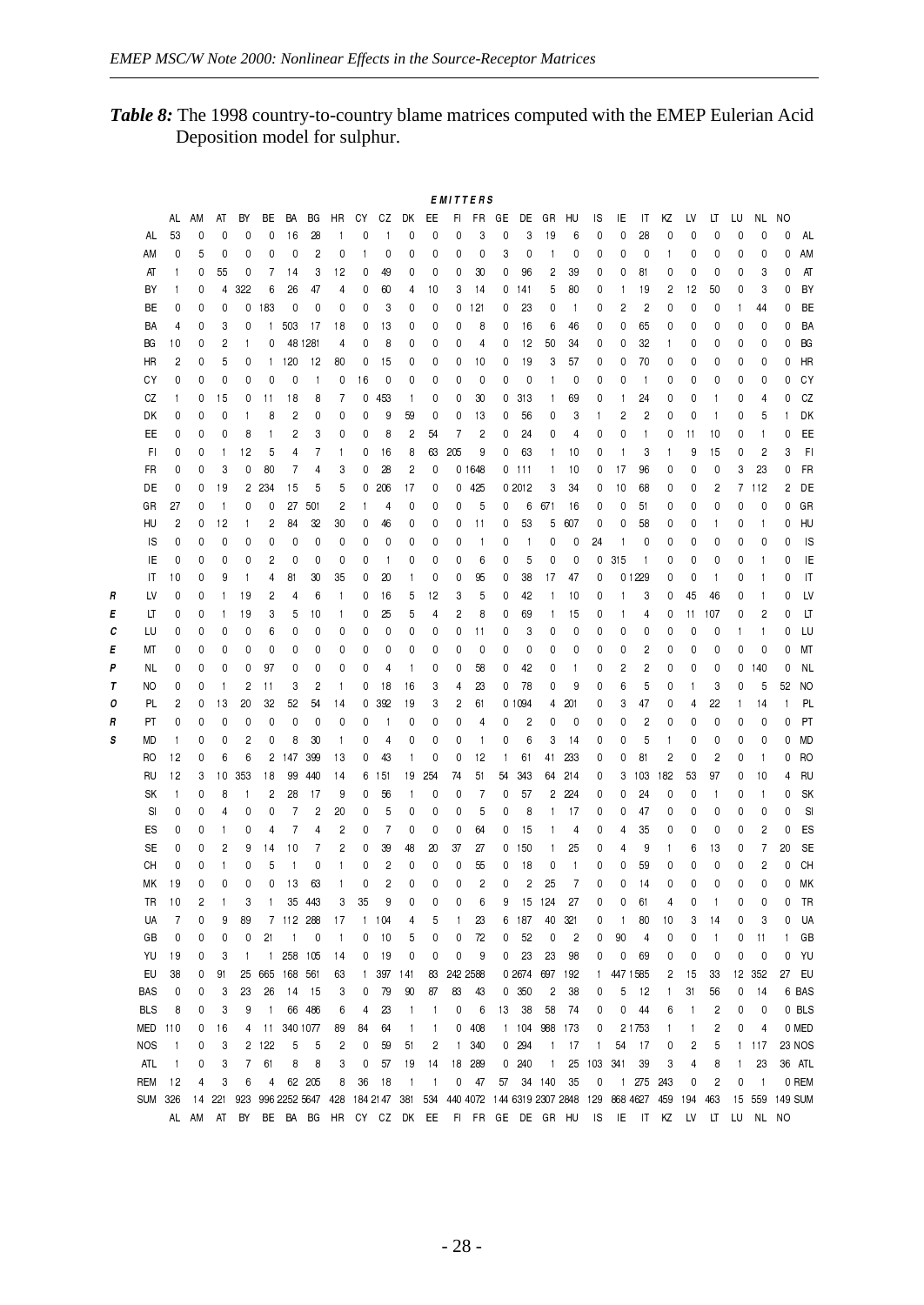Table 8 (cont.): The 1998 country-to-country blame matrices computed with the EMEP Eulerian Acid Deposition model for sulphur.

|   |                                                  |              |              |              |                |                |              |                     |             |              |    |    |              | E M I          | -            | E H S          |                                                                    |                |                        |                |                          |              |                |                     |        |                |                |                                                                                           |                        |
|---|--------------------------------------------------|--------------|--------------|--------------|----------------|----------------|--------------|---------------------|-------------|--------------|----|----|--------------|----------------|--------------|----------------|--------------------------------------------------------------------|----------------|------------------------|----------------|--------------------------|--------------|----------------|---------------------|--------|----------------|----------------|-------------------------------------------------------------------------------------------|------------------------|
|   |                                                  | PL           | PT           | MD           | RO             | RU             | SΚ           | SI                  | ES          | SE           | CН | MК | TR           | UA             | GB           | YU             |                                                                    |                | EU BAS BLS MED NOS ATL |                |                          |              |                | BIC NAT ASI REM VOL |        |                |                | SUM                                                                                       |                        |
|   | AL                                               | 4            | 0            | 0            | 9              | 0              | 1            | 1                   | 10          | 0            | 0  | 4  | 2            | 2              | 0            | 37             | 63                                                                 | 0              | 0                      | 20             | 0                        | 0            | 16             |                     | 0      | 3              | 84             | 352                                                                                       | AL                     |
|   | AM                                               | 0            | 0            | 0            | -1             | 1              | 0            | 0                   | 0           | 0            | 0  | 0  | 58           | 1              | 0            | 0              | $\mathbf{1}$                                                       | 0              | 0                      | -1             | 0                        | 0            | 61             | 0                   | 24     | 0              | $\mathbf{1}$   | 161                                                                                       | AM                     |
|   | AT                                               | 48           | 1            | 0            | 6              | 0              | 17           | 85                  | 17          | 0            | 7  | 0  | 1            | 3              | 13           | 12             | 305                                                                | $\mathbf{1}$   | 0                      | 9              | 4                        | 1            | 33             | $\mathbf{1}$        | 0      | 2              | 40             | 693                                                                                       | AT                     |
|   |                                                  |              |              |              |                |                |              |                     |             |              |    |    |              |                |              |                |                                                                    |                |                        |                |                          |              |                |                     |        |                |                |                                                                                           |                        |
|   | BY                                               | 573          | 0            | 4            | 64             | 65             | 30           | 9                   | 14          | 2            |    | 0  | 5            | 157            | 26           | 27             | 242                                                                | 13             |                        | 4              | 6                        | 1            | 54             | 2                   | -1     |                | 35             | 1909                                                                                      | BY                     |
|   | ВE                                               | 6            | $\mathbf{1}$ | 0            | 0              | 0              | 0            | 0                   | 17          | 0            | 0  | 0  | 0            | 0              | 74           | 0              | 468                                                                | 0              | 0                      | -1             | 43                       | 3            | 15             | 2                   | 0      | 0              | $\overline{1}$ | 543                                                                                       | BE                     |
|   | BA                                               | 27           | 1            | 0            | 22             |                | 8            | 9                   | 20          | 0            | 0  |    | 1            | 4              | 2            | 97             | 122                                                                | 0              | 0                      | 23             | 1                        | 1            | 26             | $\mathbf{1}$        | 0      | 5              | 114            | 1064                                                                                      | BA                     |
|   | BG                                               | 23           | 0            | 3            | 287            | 10             | 7            | 4                   | 9           | 0            | 0  | 8  | 19           | 51             | $\mathbf{1}$ | 108            | 110                                                                | 0              | 6                      | 20             | 0                        | 0            | 36             | 2                   | 1      | 5              | 95             | 2182                                                                                      | BG                     |
|   | HR                                               | 30           | 1            | 0            | 22             | 0              | 8            | 25                  | 20          | 0            | 0  | 0  | -1           | 4              | 2            | 54             | 131                                                                | 0              | 0                      | 26             | 1                        | 1            | 19             | 1                   | 0      | 4              | 72             | 685                                                                                       | HR                     |
|   | СY                                               | 0            | 0            | 0            | 0              | 0              | 0            | 0                   | 0           | 0            | 0  | 0  | 12           | 0              | 0            | 0              | 2                                                                  | 0              | 0                      | 5              | 0                        | 0            | $\overline{7}$ | 1                   | 2      | 0              | $\overline{c}$ | 48                                                                                        | CY                     |
|   |                                                  | CZ 289       | 0            | 0            | 11             | 0              | 33           | 17                  | 17          | 0            | 3  | 0  | $\mathbf{1}$ | 4              | 20           | 17             | 437                                                                | 2              | 0                      | 4              | 7                        | 1            | 24             | $\mathbf{1}$        | 0      |                | 23             | 1432                                                                                      | CZ                     |
|   | DK                                               | 28           | 0            | 0            | $\mathbf{1}$   | 4              |              |                     | 8           | 3            | 0  | 0  | 0            | 1              | 81           | $\mathbf{1}$   | 237                                                                | 39             | 0                      | 0              | 37                       | 2            | 370            | 9                   | 0      | 0              | 4              | 753                                                                                       | DK                     |
|   | ЕE                                               | 45           | 0            | 0            | 4              | 19             | 2            |                     | 4           | 2            | 0  | 0  | 0            | 8              | 10           | 2              | 54                                                                 | 21             | 0                      | 0              | 3                        | 0            | 11             | 2                   | 0      | 0              | $\overline{c}$ | 274                                                                                       | EE                     |
|   | FI                                               | 110          | 0            |              | 9              | 348            | 5            |                     | 9           | 15           | 0  | 0  | $\mathbf{1}$ | 29             | 39           | 5              | 361                                                                | 74             | 0                      |                | 9                        | 2            | 101            | 6                   | 0      |                | 4              | 1209                                                                                      | FI                     |
|   | <b>FR</b>                                        | 43           | 20           | 0            | 4              | 0              | 4            | 8                   | 716         | 0            | 13 | 0  | 0            | 3              | 350          | 5              | 3070                                                               | 2              | 0                      | 65             | 169                      | 87           | 265            | 35                  | 0      | 14             | 56             | 3895                                                                                      | FR                     |
|   | DE                                               | 277          | 4            | 0            | 10             | -1             | 13           | 14                  | 141         | 2            | 29 | 0  | $\mathbf{1}$ | 7              | 398          | 14             | 3452                                                               | 42             | 0                      | 12             | 153                      | 13           | 150            | 13                  | 0      | 4              | 48             | 4524                                                                                      | DE                     |
|   | GR                                               | 13           | $\mathbf{1}$ | 1            | 56             | 3              | 4            | 2                   | 13          | 0            | 0  | 8  | 24           | 20             | $\mathbf{1}$ | 46             | 749                                                                | 0              | 2                      | 82             | 0                        | $\mathbf{1}$ | 41             | 5                   | 2      | 8              | 181            | 1826                                                                                      | GR                     |
|   | HU                                               | 103          | $\mathbf{1}$ |              | 91             | $\mathbf{1}$   | 79           | 25                  | 14          | 0            |    | 0  | 3            | 15             | 5            | 98             | 162                                                                | $\mathbf{1}$   | 0                      | 13             | 1                        | $\mathbf{1}$ | 18             | -1                  | 0      | 3              | 77             | 1497                                                                                      | HU                     |
|   | IS                                               | $\mathbf{1}$ | 0            | 0            | 0              | 0              | 0            | 0                   | -1          | 0            | 0  | 0  | 0            | 0              | 13           | 0              | 17                                                                 | 0              | 0                      | 0              | 1                        | 2            | 51             | 14                  | 0      | 0              | 0              | 110                                                                                       | IS                     |
|   | IE                                               | $\mathbf{1}$ | 1            | 0            | 0              | 0              | 0            | 0                   | 17          | 0            | 0  | 0  | 0            | 0              | 79           | 0              | 427                                                                | 0              | 0                      | -1             | 5                        | 18           | 51             | 16                  | 0      | 0              | 0              | 520                                                                                       | IE                     |
|   | IT                                               | 40           |              |              |                |                | 10           | 51                  | 127         | 0            |    |    | 2            | 6              | 12           | 46             | 1539                                                               | $\mathbf{1}$   | 0                      | 223            | 3                        | 5            | 130            | 12                  | 0      |                | 27 1280        | 3630                                                                                      | $\mathsf{I}\mathsf{T}$ |
|   |                                                  |              | 6            | 0            | 20             | -1             |              |                     |             |              | 8  |    |              |                |              |                |                                                                    |                |                        |                |                          |              |                |                     |        |                |                |                                                                                           |                        |
| R |                                                  | LV 110       | 0            | 0            | 8              | 16             | 5<br>7       | 2<br>$\overline{c}$ | 7<br>7      | 2            | 0  | 0  | 0            | 15             | 17           | 4              | 90                                                                 | 20             | 0                      | 1              | 4                        | 1            | 16             | 2                   | 0      | 0              | 4              | 457<br>642                                                                                | LV<br>LT               |
| Е |                                                  | LT 212       | 0            | $\mathbf{1}$ | 10             | 17             |              |                     |             | 2            | 0  | 0  | 0            | 17             | 20           | 5              | 125                                                                | 17             | 0                      | $\mathbf{1}$   | 5                        | $\mathbf{1}$ | 16             | $\overline{c}$      | 0      | 0              | 7              |                                                                                           |                        |
| с | LU                                               | $\mathbf{1}$ | 0            | 0            | 0              | 0              | 0            | 0                   | 2           | 0            | 0  | 0  | 0            | 0              | 4            | 0              | 28                                                                 | 0              | 0                      | 0              | 1                        | 0            | $\mathbf{1}$   | 0                   | 0      | 0              | 0              | 31                                                                                        | LU                     |
| E | мт                                               | 0            | 0            | 0            | 0              | 0              | 0            | 0                   | 0           | 0            | 0  | 0  | 0            | 0              | 0            | 0              | 2                                                                  | 0              | 0                      | -1             | 0                        | 0            | 0              | 0                   | 0      | 0              | 5              | 8                                                                                         | MT                     |
| Ρ | NL.                                              | 11           | 1            | 0            | $\mathbf{1}$   | 0              | 1            | 0                   | 14          | 0            | 0  | 0  | 0            | 0              | 117          | -1             | 474                                                                | $\mathbf{1}$   | 0                      | -1             | 80                       | 3            | 15             | 4                   | 0      | 0              | $\mathbf{1}$   | 598                                                                                       | NL                     |
| Т | NO                                               | 67           | 1            | 0            | 5              | 185            | 4            | 2                   | 25          | 11           | 0  | 0  | 0            | 6              | 140          | 3              | 326                                                                | 21             | 0                      | $\overline{c}$ | 48                       | 15           | 191            | 24                  | 0      | 2              | 6              | 1001                                                                                      | <b>NO</b>              |
| ο |                                                  | PL 3636      | 1            | 2            | 60             | 21             | 99           | 26                  | 46          | 5            | 3  | 0  | 2            | 86             | 106          | 54             | 1448                                                               | 57             | 0                      | 10             | 30                       | 3            | 68             | 6                   |        | 3              | 71             | 6451                                                                                      | PL                     |
| R | PT                                               | $\mathbf{1}$ | 321          | 0            | 0              | 0              | 0            | 0                   | 140         | 0            | 0  | 0  | 0            | 0              | 4            | 0              | 473                                                                | 0              | 0                      | 5              | 1                        | 48           | 44             | 9                   | 0      | 2              | -1             | 585                                                                                       | PT                     |
| s | MD                                               | 25           | 0            | 17           | 88             | 6              | 4            |                     | J.          | 0            | 0  | 0  | 5            | 60             | $\mathbf{1}$ | 9              | 17                                                                 | 0              |                        | $\overline{c}$ | 0                        | 0            | 10             | 0                   | J.     |                | 11             | 319                                                                                       | <b>MD</b>              |
|   | RO                                               | 157          | $\mathbf{1}$ |              | 14 1792        | 19             | 54           | 15                  | 24          | 0            |    | 4  | 25           | 151            |              | 7 256          | 237                                                                | 2              | g                      | 26             | $\overline{c}$           | 1            | 72             | 3                   | 2      | 7              | 187            | 3894                                                                                      | RO                     |
|   | RU                                               | 939          | 2            |              | 22 321 6887    |                | 75           | 31                  | 83          | 14           | 2  | 4  | 389 1680     |                | 108          | 106            | 902                                                                | 75             | 20                     | 40             | 24                       | 10           | 2774           | 26                  | 133    | 15             | 208            | 16619                                                                                     | RU                     |
|   | SΚ                                               | -177         | 0            | 0            | 25             | $\mathbf{1}$   | 149          | 12                  | 7           | 0            |    | 0  | $\mathbf{1}$ | 10             | 4            | 27             | 113                                                                | -1             | 0                      | 5              | 1                        | 0            | 12             | 0                   | 0      |                | 33             | 906                                                                                       | SK                     |
|   | SI                                               | 7            | 0            | 0            | 4              | 0              | 2            | 77                  | 9           | 0            | 0  | 0  | 0            | 1              | 1            | 6              | 75                                                                 | 0              | 0                      | 8              | 0                        | 0            | 8              | 0                   | 0      | $\overline{c}$ | 21             | 262                                                                                       | <b>SI</b>              |
|   | ES                                               | 9            | 133          | 0            | 4              | 0              | 1            |                     | 3 2 2 8 9   | 0            |    | 0  | 0            | 3              | 33           | 5              | 2581                                                               | 0              | 0                      | 104            | 9                        | 102          | 256            | 24                  | 0      | 26             | 41             | 3193                                                                                      | ES                     |
|   | SE                                               | 196          | 1            |              | 17             | 97             | 10           | 4                   | 27          | 101          |    | 0  | $\mathbf{1}$ | 24             | 143          | 10             | 571                                                                | 147            | 0                      | 2              | 48                       | 6            | 119            | 14                  | -1     |                | 13             | 1435                                                                                      | SE                     |
|   | CН                                               | 3            | 1            | 0            | 0              | 0              | 0            | 1                   | 27          | 0            | 44 | 0  | 0            | 0              | 14           | $\mathbf{1}$   | 182                                                                | 0              | 0                      | 6              | 4                        | 1            | 30             | $\mathbf{1}$        | 0      | 2              | 18             | 298                                                                                       | CH                     |
|   | MК                                               | 4            | 0            | 0            | 13             | 0              |              |                     | 5           | 0            | 0  | 14 | 3            | 3              | 0            | 35             | 48                                                                 | 0              | 0                      | 8              | 0                        | 0            | 11             | 0                   | 0      | 2              | 41             | 289                                                                                       | МK                     |
|   | TR                                               | 33           | $\mathbf{1}$ |              | 5 133          | -39            | 7            | 5                   | 22          | 0            | 0  |    | 3 2976 117   |                | 3            | 51             | 234                                                                | $\mathbf{1}$   | 33                     | 149            | $\mathbf{1}$             | $\mathbf{1}$ | 1000           |                     | 16 244 |                | 29 212         | 5870                                                                                      | TR                     |
|   |                                                  | UA 804       | 1            |              | 48 411 178 108 |                |              | 25                  | 31          | $\mathbf{1}$ |    | 3  |              | 95 2102 30 127 |              |                | 418                                                                | 9              | 18                     | 26             | 6                        | 2            | 195            | 8                   | 14     |                | 8 160          | 5743                                                                                      | UA                     |
|   | GB                                               | - 19         | 3            | 0            | $\overline{1}$ | 0              | $\mathbf{1}$ | $\mathbf{1}$        | 72          | $\mathbf{1}$ | 0  | 0  | 0            |                | 02486        | $\overline{1}$ | 2817                                                               | 5              | 0                      |                | 3 162                    | 69           | 139            | 43                  | 0      | 2              | 2              | 3281                                                                                      | GB                     |
|   |                                                  | YU 41        | $\mathbf{1}$ |              | 1110           | $\blacksquare$ | 15           | 9                   | 21          | 0            | 0  | 7  | 4            | 13             |              | 3 755          | 153                                                                | 0              | 0                      | 25             | $\overline{\phantom{0}}$ | $\vert$ 1    | 35             | $\overline{c}$      | 0      |                |                | 6 152 1845 YU                                                                             |                        |
|   |                                                  | EU 803 493   |              |              | 3 129 454      |                |              |                     | 67 170 3609 | 122          | 59 | 9  | 30           |                |              |                | 96 3834 146 17552 312                                              |                |                        | 2 509          | 724 360                  |              | 1730 193       |                     | 3      |                |                | 87 1672 47860 EU                                                                          |                        |
|   | <b>BAS 546</b>                                   |              | 1            | 1            | 21             | 86             | 17           | 5                   | 38          | 59           |    | 0  | $\mathbf{1}$ |                | 35 167 14    |                |                                                                    | 893 502        | 0                      | 3              | 58                       | 5            | 72             | 26                  | -1     |                |                | 1 18 2659 BAS                                                                             |                        |
|   | <b>BLS</b> 101                                   |              | 0            |              | 19 365 103     |                | 18           | 10                  | 16          | 0            | 0  |    | 2 361        | 420            | 7            | 91             | 174                                                                |                | 2 154                  | 38             | $\mathbf{1}$             | 0            | 132            | 32                  | 28     |                | 7 106          | 2863 BLS                                                                                  |                        |
|   | MED 157                                          |              | 33           |              | 5 242          | 16             | 35           |                     | 84 819      | $\mathbf{1}$ | 7  |    | 13 579       | 80             |              | 44 263         | 4184                                                               | 3              |                        | 18 3 8 4 6     | 12                       | 52           |                |                     |        |                |                | 787 284 150 361 3765 16890 MED                                                            |                        |
|   | NOS 142                                          |              | 5            | 0            | 6              | 5              | 8            |                     | 5 137       | 10           | 2  | 0  | 0            |                | 52101        | 6              | 3254                                                               | 46             | 0                      |                | 7 1 1 2 5                | - 87         |                | 250 198             | 0      |                |                | 4 15 5289 NOS                                                                             |                        |
|   |                                                  | ATL 158 657  |              | $\mathbf{1}$ |                | 13 935         | 11           |                     | 81220       | 10           | 3  | 0  | 4            |                | 22 1 2 6 8   | 7              | 4190                                                               | 26             | 0                      |                | 39 179 2439              |              | 8691 2804      |                     | 2      | 19             |                | 30 19858 ATL                                                                              |                        |
|   | REM 62                                           |              | 22           | 4            |                | 80 314         | 9            |                     | 11 217      | 0            | 2  |    | 3 829 181    |                | 14           | 53             | 759                                                                | $\overline{1}$ |                        | 7 506          |                          | 3 25         |                |                     |        |                |                | 3085 51 2509 772 972 10927 REM                                                            |                        |
|   | SUM 9279 1223 151 4347 9380 863 593 6480 241 131 |              |              |              |                |                |              |                     |             |              |    |    |              |                |              |                |                                                                    |                |                        |                |                          |              |                |                     |        |                |                | 75 5406 5346 7968 2459 36717 1132 269 5374 2248 3011 19508 3704 3116 1351 8219 139520 SUM |                        |
|   |                                                  |              |              |              |                |                |              |                     |             |              |    |    |              |                |              |                | PL PT MD RO RU SK SI ES SE CH MK TR UA GB YU EUBAS BLS.MED.NOS ATL |                |                        |                |                          |              |                |                     |        |                |                |                                                                                           |                        |
|   |                                                  |              |              |              |                |                |              |                     |             |              |    |    |              |                |              |                |                                                                    |                |                        |                |                          |              |                | BIC NAT ASI REM VOL |        |                |                |                                                                                           |                        |

 $-29-$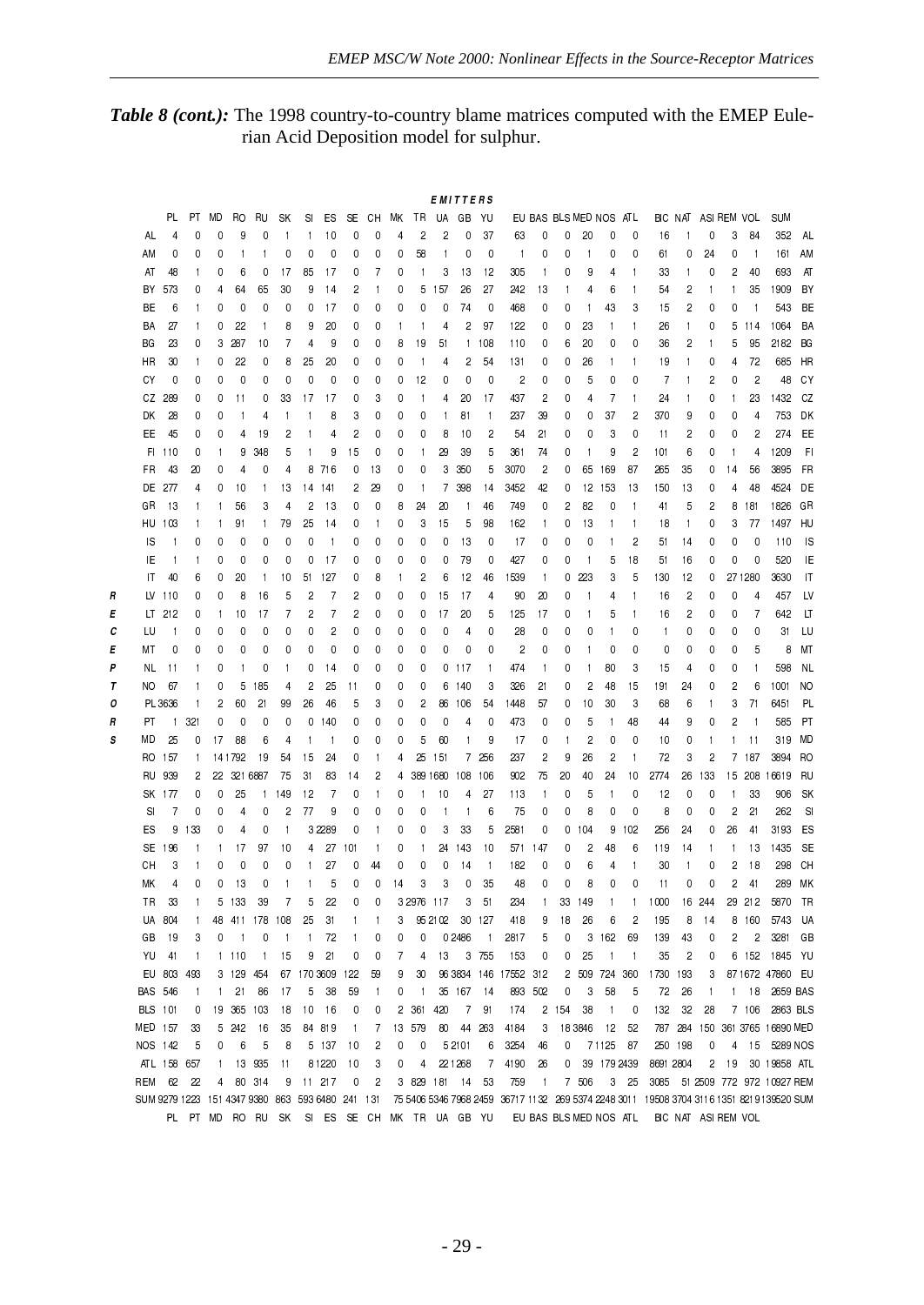$\overline{R}$  $\overline{E}$  $\boldsymbol{c}$  $\epsilon$  $\overline{p}$  $\tau$  $\pmb{\mathcal{O}}$  $\pmb{\mathsf{R}}$  $\pmb{s}$ 

Table 9: The 1998 country-to-country blame matrices computed with the EMEP Eulerian Acid Deposition model for oxidized nitrogen.

|            |                         |              |                         |                |              |              |                |                         |              |                         |                 |              | <b>EMITTERS</b> |                |    |                   |              |              |              |              |              |     |              |              |              |                |                 |                        |
|------------|-------------------------|--------------|-------------------------|----------------|--------------|--------------|----------------|-------------------------|--------------|-------------------------|-----------------|--------------|-----------------|----------------|----|-------------------|--------------|--------------|--------------|--------------|--------------|-----|--------------|--------------|--------------|----------------|-----------------|------------------------|
|            | AL                      | AM           | AT                      | BY             | ВE           | BA           | ВG             | HR                      | СY           | CZ                      | DK              | EE           | FL.             | FR.            | GE | DE                | GR           | HU           | ΙS           | IE           | IT.          | ΚZ  | LV           | LT           | LU           | NL.            | NO              |                        |
| AL         | 4                       | 0            | $\mathbf{1}$            | 0              | 0            | 3            | 3              | 1                       | 0            | $\mathbf{1}$            | 0               | 0            | 0               | 4              | 0  | 2                 | 17           | 1            | 0            | 0            | 37           | 0   | 0            | 0            | 0            | 0              | 0               | AL                     |
| ΑM         | 0                       | 6            | 0                       | 0              | 0            | 0            | 0              | 0                       | 0            | 0                       | 0               | 0            | 0               | 0              | 3  | 0                 | 0            | 0            | 0            | 0            | 0            | 0   | 0            | 0            | 0            | 0              | 0               | AM                     |
| AT         | 0                       | 0            | 75                      | 0              | 5            | 2            | 0              | 6                       | 0            | 28                      | 1               | 0            | 0               | 26             | 0  | 105               | 1            | 8            | 0            | 0            | 93           | 0   | 0            | 0            | 1            | 6              | 0               | AT                     |
| BY         | 0                       | 0            | 8                       | 78             | 5            | 1            | 3              | 2                       | 0            | 30                      | 9               | 2            | 5               | 17             | 0  | 70                | 1            | 13           | 0            | 1            | 17           | 0   | 5            | 17           | 0            | 9              | 2               | BY                     |
| BE         | 0                       | 0            | 0                       | 0              | 93           | 0            | 0              | 0                       | 0            | $\overline{\mathbf{c}}$ | 1               | 0            | 0               | 91             | 0  | 33                | 0            | 0            | 0            | 2            | 2            | 0   | 0            | 0            | $\mathbf{1}$ | 36             | 1               | BE                     |
| BA         | 1                       | 0            | 7                       | 0              | 1            | 30           | $\overline{c}$ | 12                      | 0            | 8                       | 0               | 0            | 0               | 11             | 0  | 14                | 3            | 12           | 0            | 0            | 83           | 0   | 0            | 0            | 0            | $\mathbf{1}$   | 0               | BA                     |
| BG         | 3                       | 0            | 3                       | $\mathbf{1}$   | $\mathbf{1}$ | 5            | 178            | $\overline{\mathbf{c}}$ | 0            | 5                       | 1               | 0            | 0               | 5              | 0  | 10                | 32           | 9            | 0            | 0            | 26           | 0   | 0            | 0            | 0            | $\mathbf{1}$   | 0               | BG                     |
| HR         | $\mathbf{1}$            | 0            | 12                      | 0              | $\mathbf{1}$ | 17           | 1              | 25                      | 0            | 10                      | 0               | 0            | 0               | 16             | 0  | 19                | 1            | 15           | 0            | 0            | 107          | 0   | 0            | 0            | 0            | 2              | 0               | HR                     |
| СY         | 0                       | 0            | 0                       | 0              | 0            | 0            | 0              | 0                       | 6            | 0                       | 0               | 0            | 0               | 0              | 0  | 0                 | 1            | 0            | 0            | 0            | $\mathbf{1}$ | 0   | 0            | 0            | 0            | 0              | 0               | CY                     |
| CZ         | 0                       | 0            | 30                      | 0              | 11           | 2            | $\mathbf{1}$   | 4                       | 0            | 155                     | 3               | 0            | 0               | 36             | 0  | 184               | 1            | 14           | 0            | 1            | 30           | 0   | 0            | 0            | 1            | 13             | 1               | CZ                     |
| DK         | 0                       | 0            | $\mathbf{1}$            | $\mathbf{1}$   | 7            | 0            | 0              | 0                       | 0            | 4                       | 27              | 0            | $\mathbf{1}$    | 15             | 0  | 40                | 0            | 0            | 1            | 2            | 2            | 0   | 0            | 0            | 0            | 16             | 5               | DK                     |
| EE         | 0                       | 0            | 0                       | 4              | $\mathbf{1}$ | 0            | 0              | 0                       | 0            | 3                       | 5               | 6            | 10              | 3              | 0  | 13                | 0            | 1            | 0            | 0            | $\mathbf{1}$ | 0   | 5            | 4            | 0            | 3              | 2               | EE                     |
| FI.        | 0                       | 0            | $\mathbf{1}$            | 7              | 4            | 0            | 0              | 0                       | 0            | 5                       | 15              | 15           | 191             | 9              | 0  | 36                | 0            | $\mathbf{1}$ | 0            | $\mathbf{1}$ | 3            | 0   | 6            | 6            | 0            | 8              | 11              | FI                     |
| FR         | 0                       | 0            | 7                       | 1              | 86           | 1            | 0              | 2                       | 0            | 15                      | 5               | 0            |                 | 2 1725         | 0  | 173               | 1            | 2            | 1            | 14           | 143          | 0   | 0            | 0            | 7            | 56             | 4               | FR                     |
| DE         | 0                       | 0            | 38                      | 2              | 200          | $\mathbf{1}$ | 0              | 2                       | 0            | 107                     | 24              | 0            |                 | 2 387          |    | 01568             | 0            | 7            | 0            | 8            | 87           | 0   | 0            | 1            | 14           | 251            | 8               | DE                     |
| GR         | 7                       | 0            | 2                       | $\mathbf{1}$   | $\mathbf{1}$ | 4            | 49             | $\overline{c}$          | 0            | 3                       | 1               | 0            | 0               | 9              | 0  | 7                 | 229          | 3            | 0            | 0            | 53           | 0   | 0            | 0            | 0            | $\mathbf{1}$   | 0               | GR                     |
| HU         | 0                       | 0            | 30                      | $\mathbf{1}$   | 3            | 13           | 5              | 19                      | 0            | 40                      | 1               | 0            | 0               | 16             | 0  | 48                | 2            | 166          | 0            | 0            | 69           | 0   | 0            | 0            | 0            | 3              |                 | HU                     |
| <b>IS</b>  | 0                       | 0            | 0                       | 0              | 0            | 0            | 0              | 0                       | 0            | 0                       | 0               | 0            | 0               | 1              | 0  | 1                 | 0            | 0            | 8            | 1            | 0            | 0   | 0            | 0            | 0            | 0              |                 | IS                     |
| IE         | 0                       | 0            | 0                       | 0              | 2            | 0            | 0              | 0                       | 0            | 0                       | 1               | 0            | 0               | 9              | 0  | 5                 | 0            | 0            | 0            | 39           | $\mathbf{1}$ | 0   | 0            | 0            | 0            | 4              | 1               | IE                     |
| IT         | 2                       | 0            | 22                      | $\mathbf{1}$   | 5            | 17           | 4              | 20                      | 0            | 12                      | 2               | 0            | $\mathbf{1}$    | 144            | 0  | 55                | 9            | 10           | 0            |              | 1 1369       | 0   | 0            | 0            | 0            | 7              | 2               | $\mathsf{I}\mathsf{T}$ |
| LV         | 0                       | 0            | 2                       | 9              | 3            | 0            | 0              | 0                       | 0            | 8                       | 10              | 3            | 6               | 7              | 0  | 28                | 0            | 2            | 0            | 1            | 3            | 0   | 13           | 13           | 0            | 6              | 2               | LV                     |
| LT         | 0                       | 0            | 3                       | 8              | 4            | 0            | 0              | 0                       | 0            | 14                      | 12              | $\mathbf{1}$ | 3               | 10             | 0  | 43                | 0            | 3            | 0            | 1            | 4            | 0   | 5            | 16           | 0            | 7              | $\overline{c}$  | LT                     |
| LU         | 0                       | 0            | 0                       | 0              | 4            | 0            | 0              | 0                       | 0            | 0                       | 0               | 0            | 0               | 10             | 0  | 4                 | 0            | 0            | 0            | 0            | 0            | 0   | 0            | 0            | 2            | $\mathbf{1}$   | 0               | LU                     |
| МT         | 0                       | 0            | 0                       | 0              | 0            | 0            | 0              | 0                       | 0            | 0                       | 0               | 0            | 0               | 0              | 0  | 0                 | 0            | 0            | 0            | 0            | 1            | 0   | 0            | 0            | 0            | 0              | 0               | MT                     |
| NL         | 0                       | 0            | 0                       | 0              | 46           | 0            | 0              | 0                       | 0            | $\overline{c}$          | 2               | 0            | 0               | 47             | 0  | 57                | 0            | 0            | 0            | 2            | 2            | 0   | 0            | 0            | $\mathbf{1}$ | 142            | $\mathbf{1}$    | <b>NL</b>              |
| NO         | 0                       | 0            | $\mathbf{1}$            | $\mathbf{1}$   | 8            | 0            | 0              | 0                       | 0            | 5                       | 25              | $\mathbf{1}$ | 6               | 21             | 0  | 42                | 0            | 1            | 0            | 3            | 3            | 0   | $\mathbf{1}$ | $\mathbf{1}$ | 0            | 13             | 83              | NO                     |
| PL         | 0                       | 0            | 30                      | 11             | 32           | 4            | 3              | 7                       | 0            | 220                     | 34              | $\mathbf{1}$ | 5               | 79             | 0  | 502               | $\mathbf{1}$ | 40           | 0            | 3            | 47           | 0   | 3            | 8            | 2            | 51             | 7               | PL                     |
| PT         | 0                       | 0            | 0                       | 0              | $\mathbf{1}$ | 0            | 0              | 0                       | 0            | 0                       | 0               | 0            | 0               | 8              | 0  | 2                 | 0            | 0            | 0            | 0            | 2            | 0   | 0            | 0            | 0            | $\mathbf{1}$   | 0               | PT                     |
| MD         | 0                       | 0            | $\mathbf{1}$            | $\mathbf{1}$   | 0            | $\mathbf{1}$ | 4              | 0                       | 0            | $\overline{c}$          | 0               | 0            | 0               | $\mathbf{1}$   | 0  | 3                 | 1            | 2            | 0            | 0            | 3            | 0   | 0            | 0            | 0            | 0              | 0               | <b>MD</b>              |
| RO         | 3                       | 0            | 14                      | 3              | 3            | 16           | 58             | 9                       | 0            | 30                      | 2               | 0            | $\mathbf{1}$    | 16             | 1  | 43                | 14           | 56           | 0            | 0            | 72           | 1   | 0            | $\mathbf{1}$ | 0            | 4              | $\mathbf{1}$    | R <sub>O</sub>         |
| RU         | 2                       | 3            | 18                      | 166            | 18           | 5            | 26             | 5                       | $\mathbf{1}$ | 63                      | 40              | 50           | 111             | 65             | 39 | 185               | 16           | 28           | 1            | 4            | 75           | 45  | 26           | 36           | 1            | 34             | 26              | <b>RU</b>              |
| SK         | 0                       | 0            | 17                      | 0              | 2            | 4            | 2              | 6                       | 0            | 42                      | $\mathbf{1}$    | 0            | 0               | 10             | 0  | 38                | 1            | 48           | 0            | 0            | 26           | 0   | 0            | 0            | 0            | 3              | 0               | SK                     |
| SI         | 0                       | 0            | 10                      | 0              | 0            | 2            | 0              | 9                       | 0            | 3                       | 0               | 0            | 0               | $\overline{7}$ | 0  | 9                 | 0            | 4            | 0            | 0            | 64           | 0   | 0            | 0            | 0            | 1              | 0               | <b>SI</b>              |
| ES         | 0                       | 0            | 2                       | 0              | 4            | 1            | 1              | 1                       | 0            | 4                       | 1               | 0            | $\mathbf{1}$    | 104            | 0  | 18                | 1            | 1            | 0            | 3            | 46           | 0   | 0            | 0            | 0            | 4              | 1               | ES                     |
| SE         | 0                       | 0            | 3                       | 5              | 13           | 0            | 0              | 1                       | 0            | 14                      | 72              | 4            | 41              | 30             | 0  | 93                | 0            | 3            | 0            | 4            | 6            | 0   | 4            | 4            | 1            | 28             | 42              | SE                     |
| CН         | 0                       | 0            | $\overline{\mathbf{c}}$ | 0              | 4            | 0            | 0              | 0                       | 0            | $\mathbf{1}$            | 0               | 0            | 0               | 50             | 0  | 27                | 0            | 0            | 0            | 0            | 68           | 0   | 0            | 0            | 0            | 3              | 0               | CH                     |
| МK         | 3                       | 0            | $\mathbf{1}$            | 0              | 0            | 1            | 8              | 1                       | 0            | $\mathbf{1}$            | 0               | 0            | 0               | $\overline{2}$ | 0  | $\mathbf{1}$      | 24           | $\mathbf{1}$ | 0            | 0            | 13           | 0   | 0            | 0            | 0            | 0              | 0               | МK                     |
| TR         | 3                       | 3            | 3                       | $\overline{c}$ | 2            | 3            | 44             | 2                       | 8            | 6                       | $\overline{c}$  | 0            | $\mathbf{1}$    | 15             | 9  | 17                | 66           | 5            | 0            | 1            | 42           | 1   | 0            |              | 0            | 3              | 2               | TR                     |
| UA         | $\overline{\mathbf{c}}$ | 0            | 18                      | 40             | 7            | 9            | 31             | 9                       | 0            | 61                      | 9               | -1           | 4               | 32             | 4  | 107               | 14           | 56           | 0            | 1            | 69           | 3   | 2            | 5            | $\mathbf{1}$ | 12             | 3               | UA                     |
| GB         | 0                       | 0            | $\vert$                 | $\mathbf{1}$   | 21           | 0            | 0              | 0                       | 0            | 4                       | 11              | 0            | $\mathbf{1}$    | 85             | 0  | 51                | 0            | 0            | 1            | 37           | 4            | 0   | 0            | 0            | 1            | 38             | 6               | GB                     |
| YU         | 5                       | 0            | 9                       | $\mathbf{1}$   | $\mathbf{1}$ | 22           | 15             | 10                      | 0            | 14                      | $\mathbf{1}$    | 0            | 0               | 12             | 0  | 22                | 12           | 28           | 0            | 0            | 73           | 0   | 0            | 0            | 0            | $\overline{c}$ | 0               | YU                     |
| EU         | 9                       | 0            | 152                     | 19             | 492          | 26           | 54             | 34                      | 0            | 200                     | 163             | 19           | 240 2699        |                |    | 0 2247 241        |              | 35           | 3            |              | 113 1813     | 0   | 10           | 11           | 28           | 599            | 82              | EU                     |
| <b>BAS</b> | 0                       | 0            | 6                       | 11             | 22           | $\mathbf{1}$ | $\mathbf{1}$   | $\mathbf{1}$            | 0            | 34                      | 75              | 12           | 59              | 51             |    | 0 196             | 0            | 5            | 0            | 4            | 11           | 0   | 11           | 12           | $\mathbf{1}$ | 43             |                 | 15 BAS                 |
| <b>BLS</b> | 2                       | $\mathbf{1}$ | 6                       | 5              | 2            | 6            | 56             | 3                       | $\mathbf{1}$ | 14                      | 3               | 0            | 2               | 12             | 10 | 28                | 24           | 13           | 0            | $\mathbf{1}$ | 38           | 2   | $\mathbf{1}$ | 1            | 0            | 3              |                 | 2 BLS                  |
| MED        | 22                      | 0            | 40                      | 7              | 20           | 47           | 105            | 37                      | 23           | 47                      | 13              | 1            | 9               | 434            |    | 2 169             | 448          | 37           | 1            |              | 5 1331       | 2   | 2            | 3            | 2            | 30             |                 | 10 MED                 |
| <b>NOS</b> | 0                       | 0            | 5                       | 2              | 91           | 0            | 0              | $\mathbf{1}$            | 0            | 24                      | 69              | $\mathbf{1}$ |                 | 5 274          |    | 0253              | 0            | 2            | 1            | 32           | -15          | 0   | 2            | 2            |              | 3 188          |                 | 77 NOS                 |
| ATL        | 0                       | 0            | 6                       | 7              | 55           | 0            | 0              | $\mathbf{1}$            | 0            | 20                      | 45              | 4            |                 | 42 376         |    | 0 188             | 1            | 3            | 35           | 128          | 41           | 1   | 4            | 4            | 3            |                | 76 137 ATL      |                        |
| REM        | 3                       | 8            | 10                      | 8              | 8            | 7            | 18             | 6                       | 12           | 17                      | 8               | 1            | 7               | 98             | 45 | 63                | 68           | 7            | $\mathbf{1}$ |              | 2 247        | 75  | 1            | 2            | $\mathbf{1}$ | 13             |                 | 6 REM                  |
| SUM        | 63                      | 21           | 445                     | 385            |              | 797 225      | 618 206        |                         |              |                         | 51 1078 531 103 |              | 516 4380        |                |    | 113 4572          | 989          | 607          | 50           |              | 302 4430     | 130 | 91           | 137          |              |                | 43 1123 462 SUM |                        |
|            | AL                      | AM           | AT                      | BY             |              | BE BA BG HR  |                |                         |              |                         | CY CZ DK EE     |              |                 |                |    | FI FR GE DE GR HU |              |              | IS           | IE.          | IT KZ        |     | LV           | LT           |              | LU NL          | <b>NO</b>       |                        |
|            |                         |              |                         |                |              |              |                |                         |              |                         |                 |              |                 |                |    |                   |              |              |              |              |              |     |              |              |              |                |                 |                        |

 $-30-$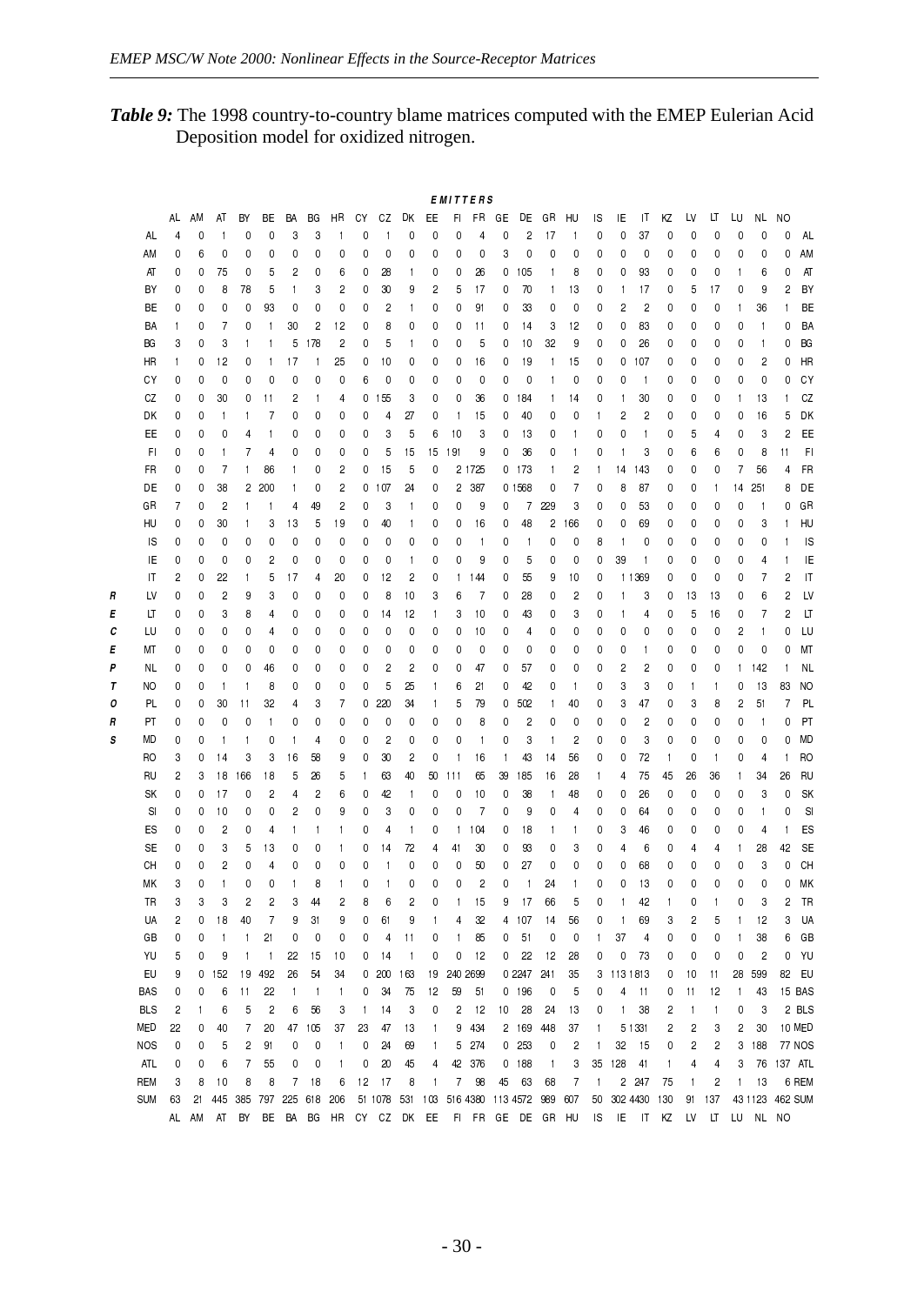#### Table 9 (cont.): The 1998 country-to-country blame matrices computed with the EMEP Eulerian Acid Deposition model for oxidized nitrogen

|   |              |              |              |              |              |                |                                  |              |                |              |              |                         |                         |              | EMITTERS     |                |                                                          |                          |                    |              |                |                |                                                                                     |         |         |             |                |                      |           |
|---|--------------|--------------|--------------|--------------|--------------|----------------|----------------------------------|--------------|----------------|--------------|--------------|-------------------------|-------------------------|--------------|--------------|----------------|----------------------------------------------------------|--------------------------|--------------------|--------------|----------------|----------------|-------------------------------------------------------------------------------------|---------|---------|-------------|----------------|----------------------|-----------|
|   |              | PL.          | РT           | MD           | RO           | RU             | SΚ                               | SI           | ES             | SE           | CН           | MК                      | TR                      | UA           | GB           | YU             |                                                          |                          | EU BAS BLS MED NOS |              |                | ATL            |                                                                                     | BIC NAT |         | ASI REM VOL |                | <b>SUM</b>           |           |
|   | AL           | $\mathbf{1}$ | 0            | 0            | 2            | 1              | 0                                | 0            | 5              | 0            | 0            | -1                      |                         | 1            | 1            | 3              | 67                                                       | 0                        | 0                  | 25           | 0              | $\mathbf{1}$   | 35                                                                                  | 0       | 0       | 0           | $\overline{c}$ | 153                  | AL        |
|   | ΑM           | 0            | 0            | 0            | 0            | 2              | 0                                | 0            | 0              | 0            | 0            | 0                       | 12                      | 0            | 0            | 0              | 0                                                        | 0                        | 0                  | 1            | 0              | 0              | 41                                                                                  | 0       | 3       | 0           | 0              | 68                   | AM        |
|   | AT           | 14           | 0            | 0            | 1            | 1              | 5                                | 22           | 4              | 0            | 16           | 0                       | 0                       | 1            | 7            | -1             | 324                                                      | $\mathbf{1}$             | 0                  | 6            | 4              | -1             | 64                                                                                  | 0       | 0       | 0           | 0              | 505                  | AT        |
|   | ΒY           | 169          | 0            | 2            | 11           | 54             | 12                               | 2            | 4              | 7            | 3            | 0                       | 1                       | 45           | 20           | -1             | 173                                                      | 13                       | 1                  | 2            | 8              | 3              | 80                                                                                  | 0       | 0       | 0           | 0              | 733                  | BY        |
|   | ВE           | 2            | $\mathbf{1}$ | 0            | 0            | 0              | 0                                | 0            | 6              | 0            | $\mathbf{1}$ | 0                       | 0                       | 0            | 55           | 0              | 321                                                      | $\mathbf{1}$             | 0                  | 1            | 32             | 5              | 24                                                                                  | 0       | 0       | 0           | 0              | 390                  | BE        |
|   | ΒA           | 9            | $\mathbf{1}$ | 0            | 4            |                | 4                                | 3            | 8              | 0            | 2            | 0                       | 0                       | 1            | 3            | 9              | 132                                                      | 0                        | 0                  | 23           | $\mathbf{1}$   |                | 57                                                                                  | 0       | 0       | 0           | -1             | 313                  | BA        |
|   | ВG           | 9            | 0            | $\mathbf{1}$ | 63           | 12             | 3                                |              | 3              | 1            | $\mathbf{1}$ | 1                       | 9                       | 16           | 3            | 11             | 86                                                       | 1                        | 7                  | 17           | $\mathbf{1}$   |                | 68                                                                                  | 0       | 0       | 0           | 0              | 511                  | ВG        |
|   | HR           | 11           | $\mathbf{1}$ | 0            | 4            | $\mathbf{1}$   | 5                                | 8            | 9              | 0            | 2            | 0                       | 0                       | 1            | 3            | 5              | 171                                                      | 0                        | 0                  | 29           | $\mathbf{1}$   | 2              | 41                                                                                  | 0       | 0       | 0           | -1             | 351                  | HR        |
|   | СY           | 0            | 0            | 0            | 0            | 0              | 0                                | 0            | 0              | 0            | 0            | 0                       | 8                       | 0            | 0            | 0              | $\overline{c}$                                           | 0                        | 0                  | 7            | 0              | 0              | 6                                                                                   | 0       | 0       | 0           | 0              | 29                   | CY        |
|   | СZ           | 56           | 0            | 0            | 2            | $\mathbf{1}$   | 12                               | 6            | 5              | 1            | 7            | 0                       | 0                       | $\mathbf{1}$ | 16           | $\mathbf{1}$   | 332                                                      | 2                        | 0                  | 3            | 8              | 2              | 43                                                                                  | 0       | 0       | 0           | 0              | 653                  | CZ        |
|   | DK           | 9            | 0            | 0            | 0            | $\overline{c}$ | 0                                | 0            | 3              | 7            | 0            | 0                       | 0                       | 0            | 46           | 0              | 167                                                      | 22                       | 0                  | 0            | 30             | 5              | 320                                                                                 | 0       | 0       | 0           | 0              | 566                  | DK        |
|   | ЕE           | 13           | 0            | 0            | 0            | 13             | $\mathbf{1}$                     | 0            |                | 8            | 0            | 0                       | 0                       | 2            | 8            | 0              | 53                                                       | 18                       | 0                  | 0            | 4              | -1             | 14                                                                                  | 0       | 0       | 0           | 0              | 144                  | EE        |
|   | FI           | 28           | 0            | 0            | 1            | 61             | 1                                | 0            | $\overline{c}$ | 40           | -1           | 0                       | 0                       | 6            | 23           | 0              | 333                                                      | 63                       | 0                  | 1            | 11             | 4              | 95                                                                                  | 0       | 0       | 0           | 0              | 656                  | FI.       |
|   | FR           | 16           | 19           | 0            | 1            | 6              | 2                                | 3            | 282            | 3            | 33           | 0                       | -1                      | 1            | 287          | 0              | 2810                                                     | 4                        | 0                  | 67           | -154           | 112            | 453                                                                                 | 0       | 0       | 1           | 0              | 3690                 | FR        |
|   | DE           | 80           | 4            | 0            | 2            | 8              | 5                                | 5            | 43             | 8            | 67           | 0                       | 0                       | 2            | 275          | 0              | 2909                                                     | 31                       | 0                  | 8            | 142            | 23             | 243                                                                                 | 0       | 0       | 0           | 0              | 3653                 | DE        |
|   | GR           | 5            | 0            | 0            | 12           | 7              | $\mathbf{1}$                     | -1           | 7              | $\mathbf{1}$ | $\mathbf{1}$ | $\mathbf{1}$            | 13                      | 7            | 4            | 5              | 315                                                      | $\mathbf{1}$             | 3                  | 91           | -1             | $\overline{c}$ | 82                                                                                  | 0       | 0       | 1           | $\overline{c}$ | 620                  | GR        |
|   | HU           | 40           | 0            | 0            | 17           | 3              | 40                               | 11           | 4              | 1            | 4            | 0                       | -1                      | 4            | 6            | 11             | 183                                                      | $\mathbf{1}$             | 0                  | 11           | 3              | $\overline{c}$ | 40                                                                                  | 0       | 0       | 0           | 0              | 616                  | HU        |
|   | IS           | 0            | 0            | 0            | 0            | 0              | 0                                | 0            | 0              | 0            | 0            | 0                       | 0                       | 0            | 6            | 0              | 9                                                        | 0                        | 0                  | 0            | $\mathbf{1}$   | 2              | 50                                                                                  | 0       | 0       | 0           | 0              | 71                   | <b>IS</b> |
|   | IE           | 0            | -1           | 0            | 0            | 0              | 0                                | 0            | 5              | 1            | 0            | 0                       | 0                       | 0            | 59           | 0              | 127                                                      | $\mathbf{1}$             | 0                  | 1            | 7              | 19             | 65                                                                                  | 0       | 0       | 0           | 0              | 221                  | IE        |
|   | IT           | 14           | 5            | 0            | 6            | 7              | 4                                | 22           | 71             | 1            | 26           | 0                       | 1                       | 3            | 15           | 5              | 1707                                                     | 2                        | 0                  | 268          | 6              | 11             | 272                                                                                 | 0       | 0       | 3           | 11             | 2436                 | IT        |
| R | LV           | 38           | 0            | 0            | $\mathbf{1}$ | 13             | 2                                | 0            | 3              | 10           | 1            | 0                       | 0                       | 4            | 13           | 0              | 92                                                       | 22                       | 0                  | 0            | 7              |                | 26                                                                                  | 0       | 0       | 0           | 0              | 257                  | LV        |
| E | LT           | 70           | 0            | 0            | 2            | 14             | 3                                |              | 3              | 8            | 1            | 0                       | 0                       | 5            | 15           | 0              | 113                                                      | 18                       | 0                  | 1            | 7              | 2              | 29                                                                                  | 0       | 0       | 0           | 0              | 315                  | LT        |
| с | LU           | 0            | 0            | 0            | 0            | 0              | 0                                | 0            |                | 0            | 0            | 0                       | 0                       | 0            | 3            | 0              | 25                                                       | 0                        | 0                  | 0            | -1             | 0              | 2                                                                                   | 0       | 0       | 0           | 0              | 28                   | LU        |
| Ε | МΤ           | 0            | 0            | 0            | 0            | 0              | 0                                | 0            | 0              | 0            | 0            | 0                       | 0                       | 0            | 0            | 0              | $\mathbf{1}$                                             | 0                        | 0                  | $\mathbf{1}$ | 0              | 0              | 0                                                                                   | 0       | 0       | 0           | 0              | $\overline{2}$       | МT        |
| Ρ | NL           | 4            | $\mathbf{1}$ | 0            | 0            | 1              | 0                                | 0            | 5              | 0            | -1           | 0                       | 0                       | 0            | 77           | 0              | 382                                                      | $\mathbf{1}$             | 0                  | 0            | 56             | 5              | 23                                                                                  | 0       | 0       | 0           | 0              | 476                  | NL        |
| Т | NO           | 15           | -1           | 0            | $\mathbf{1}$ | 9              | $\mathbf{1}$                     | 0            | 7              | 25           | -1           | 0                       | 0                       | $\mathbf{1}$ | 66           | 0              | 221                                                      | 17                       | 0                  | 1            | 34             | 12             | 158                                                                                 | 0       | 0       | 0           | 0              | 564                  | <b>NO</b> |
| ο | PL.          | 839          | $\mathbf{1}$ | 1            | 12           | 22             | 43                               | 9            | 17             | 18           | 10           | 0                       | 1                       | 19           | 83           | 4              | 905                                                      | 53                       | 0                  | 6            | 39             | 8              | 123                                                                                 | 0       | 0       | 0           | 0              | 2398                 | PL        |
| R | PT           | 0            | 239          | 0            | 0            | 0              | 0                                | 0            | 99             | 0            | 0            | 0                       | 0                       | 0            | 4            | 0              | 356                                                      | 0                        | 0                  | 8            | $\mathbf{1}$   | 61             | 73                                                                                  | 0       | 0       | 0           | 0              | 499                  | PT        |
| s | MD           | 8            | 0            | 5            | 19           | 6              | 2                                | 0            | 0              | 0            | 0            | 0                       | 2                       | 15           | 1            | $\overline{1}$ | 10                                                       | 0                        | 1                  | $\mathbf{1}$ | 0              | 0              | 15                                                                                  | 0       | 0       | 0           | 0              | 95                   | <b>MD</b> |
|   | RO           | 50           | $\mathbf{1}$ | 5            | 307          | 23             | 25                               | 5            | 7              | 2            | 4            | $\mathbf{1}$            | 11                      | 39           | 8            | 25             | 187                                                      | 3                        | 9                  | 18           | 3              | $\overline{c}$ | 132                                                                                 | 0       | 0       | 0           | 0              | 1028                 | RO        |
|   | RU           | 264          | 2            | 7            |              | 58 35 20       | 25                               | 6            | 20             | 53           | 8            | 0                       | 116                     | 382          | 98           | 5              | 740                                                      | 82                       | 20                 | 25           | 41             | 22             | 1800                                                                                | 0       | 17      | 1           | 0              | 7661                 | RU        |
|   | SΚ           | 57           | 0            | 0            | 6            | 1              | 48                               | 5            | 2              | 0            | 3            | 0                       | 0                       | 3            | 4            | 4              | 104                                                      | $\mathbf{1}$             | 0                  | 4            | 2              | -1             | 24                                                                                  | 0       | 0       | 0           | 0              | 365                  | SK        |
|   | SI           | 3            | 0            | 0            | 1            | 0              | $\mathbf{1}$                     | 16           | 3              | 0            |              | 0                       | 0                       | 0            | 1            | -1             | 95                                                       | 0                        | 0                  | 8            | -1             | $\mathbf{1}$   | 16                                                                                  | 0       | 0       | 0           | 0              | 162                  | <b>SI</b> |
|   | ES           | 4            | 121          | 0            | 1            | 2              | $\mathbf{1}$                     |              | 1 1 2 6 7      | $\mathbf{1}$ | 3            | 0                       | 1                       | $\mathbf{1}$ | 32           | 0              | 1605                                                     | $\mathbf{1}$             | 0                  | 121          | 12             | 112            | 436                                                                                 | 0       | 0       | 3           | 0              | 2313                 | ES        |
|   | SE           | 53           | -1           | 0            | 2            | 27             | 3                                | 1            | 9              | 181          | -1           | 0                       |                         | 5            | 89           | 0              | 571                                                      | -112                     | 0                  | 1            | 53             | 11             | 154                                                                                 | 0       | 0       | 0           | 0              | 1072                 | SE        |
|   | CН           | $\mathbf{1}$ | 0            | 0            | 0            | 0              | 0                                | 0            | 6              | 0            | 59           | 0                       | 0                       | 0            | 6            | 0              | 166                                                      | 0                        | 0                  | 4            | 2              | -1             | 57                                                                                  | 0       | 0       | 0           | 0              | 291                  | CH        |
|   | МK           | 1            | O            | 0            | 2            | 1              | 0                                | $\Omega$     | 2              | 0            | 0            | -1                      |                         | 1            | $\mathbf{1}$ | 3              | 44                                                       | 0                        | 0                  | 6            | 0              | 0              | 25                                                                                  | 0       | 0       | 0           | 0              | 100                  | МK        |
|   | TR           | 15           |              | 2            | 31           | 64             | 3                                |              | 9              | 2            | 2            |                         | 1 1 0 0 1               | 33           | 11           | 4              | 175                                                      | 3                        | 35                 | 136          | 4              |                | 907                                                                                 | 0       | 27      | 3           | 0              | 2540                 | TR        |
|   |              | UA 253       | $\mathbf{1}$ |              | 17 100       | 200            | 46                               | 7            | 9              | 7            | 6            | $\mathbf{1}$            |                         | 42 329       | 26           | 10             | 317                                                      | 12                       | 21                 | 20           | 11             | 6              | 263                                                                                 | 0       | 2       | 0           | 0              | 1889                 | <b>UA</b> |
|   | GB           | 6            | 3            | 0            | 0            | 3              | 0                                | 0            | 25             | 5            | $\mathbf{1}$ | 0                       | 0                       |              | 0 1009       | 0              | 1292                                                     | 8                        | 0                  |              | 2 124          | 66             | 185                                                                                 | 0       | 0       | 0           | 0              | 1699                 | GB        |
|   | YU           | 14           | 0            | 0            | 20           | 3              | 8                                | 3            | $\overline{7}$ | 0            | 2            | $\overline{\mathbf{c}}$ | $\overline{\mathbf{c}}$ | 4            | 5            | 43             | 144                                                      | $\overline{\phantom{0}}$ | 0                  | 22           | $\overline{2}$ | $\overline{c}$ | 76                                                                                  | 0       | 0       | 0           |                | 444 YU               |           |
|   |              | EU 235       | 395          | 0            | 26           | 125            | 22                               |              | 55 1829        | 248          | 151          | $\mathbf{1}$            | 17                      |              | 26 1985      |                | 11 13244 248                                             |                          |                    |              | 3 575 634      | 437            | 2491                                                                                | 0       | 0       | 8           |                | 13 34662 EU          |           |
|   | BAS 135      |              | $\mathbf{1}$ | 0            | 3            | 40             | 5                                | $\mathbf{1}$ | 14             | 94           | 3            | 0                       | 0                       | 8            | 103          | 0              |                                                          | 680 219                  | 0                  | 2            | 53             | 10             | 103                                                                                 | 0       | 0       | 0           | 0              | 1365 BAS             |           |
|   | <b>BLS</b>   | 39           | 0            | 6            | 81           | 144            | 7                                | 2            | 5              | 3            | 2            |                         | 1 154 101               |              | 11           | 9              | 138                                                      | 4                        | 88                 | 34           | 4              | 3              | 140                                                                                 | 0       | 3       | 0           | 0              | 1077 BLS             |           |
|   | MED          | 77           |              | 3            | 64           | 71             | 16                               |              | 27 475         | 11           | 28           |                         | 4 272                   | 37           | 90           | 27             | 3109                                                     | 16                       |                    | 21 25 28     | 37             | 81             | 1227                                                                                | 0       |         |             | 46             | 8098 MED             |           |
|   | <b>NOS</b>   | 43           | 32<br>6      | 0            | $\mathbf{1}$ | 10             | 2                                | 1            | 47             | 29           | 5            | 0                       | 0                       |              | 1 981        | 0              | 1998                                                     | 45                       | 0                  |              | 6 513          | 94             | 323                                                                                 | 0       | 20<br>0 | 41          |                | 3154 NOS             |           |
|   |              | 43           | 284          | 0            |              | 3 117          | 3                                |              | 1 379          | 42           | 8            | 0                       | 3                       | 6            | 800          |                | 2466                                                     | 41                       |                    |              | 42 201 1433    |                | 5322                                                                                | 0       | 0       | 0           | 0              |                      |           |
|   | ATL<br>REM   | 37           | 19           | 2            |              | 21 331         | 5                                |              | 4 140          | 8            | 8            | $\mathbf{1}$            | 322                     | 54           | 39           | 0              | 731                                                      | 10                       | 0                  | 11 622       |                | - 44           |                                                                                     | 0       | 366 117 | 2           | 0<br>0         | 9907 ATL<br>5230 REM |           |
|   | SUM 2545 746 |              |              |              |              |                |                                  |              |                |              |              |                         |                         |              |              | 3              | 15 1976 1139 4413 191 26888 830 217 4180 1638 2179 16040 |                          |                    |              | 16             |                | 2308                                                                                |         |         | 0 438 172   |                | 64 69408 SUM         |           |
|   |              |              |              |              |              |                | 51 862 4802 344 175 3023 578 322 |              |                |              |              |                         |                         |              |              |                |                                                          |                          |                    |              |                |                | PL PT MD RO RU SK SI ES SE CH MK TR UA GB YU EUBAS BLSMEDNOS ATL BIC NAT ASIREM VOL |         |         |             |                |                      |           |
|   |              |              |              |              |              |                |                                  |              |                |              |              |                         |                         |              |              |                |                                                          |                          |                    |              |                |                |                                                                                     |         |         |             |                |                      |           |

 $-31-$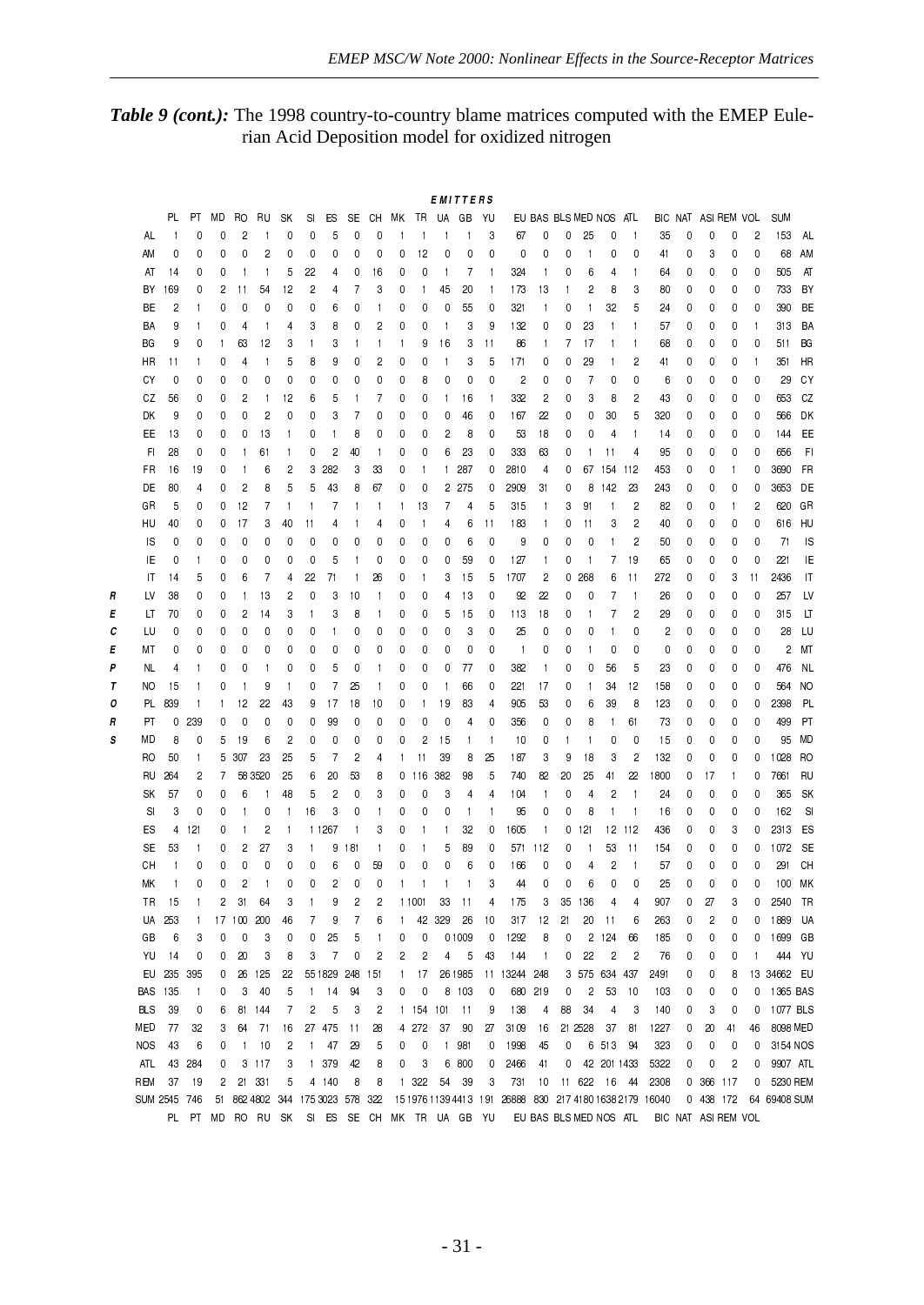$\overline{R}$  $\pmb{\mathcal{E}}$  $\boldsymbol{c}$  $\epsilon$  $\overline{p}$  $\tau$  $\pmb{\mathcal{O}}$  $\pmb{\mathsf{R}}$  $\pmb{s}$ 

Table 10: The 1998 country-to-country blame matrices computed with the EMEP Eulerian Acid Deposition model for reduced nitrogen.

|            |                         |              |                         |                         |                         |                |                |              |    |                         |                |              | <b>EMITTERS</b> |                         |              |                       |              |              |    |                         |                |              |              |              |              |              |                 |                |
|------------|-------------------------|--------------|-------------------------|-------------------------|-------------------------|----------------|----------------|--------------|----|-------------------------|----------------|--------------|-----------------|-------------------------|--------------|-----------------------|--------------|--------------|----|-------------------------|----------------|--------------|--------------|--------------|--------------|--------------|-----------------|----------------|
|            | AL                      | AM           | AT                      | BY                      | ВE                      | BA             | ВG             | HR           | СY | CZ                      | DK             | EE           | FL.             | FR                      | GE           | DE                    | GR           | HU           | ΙS | ΙE                      | IT             | ΚZ           | LV           | LT           | LU           | NL           | NO              |                |
| AL         | 80                      | 0            | 0                       | 0                       | 0                       | $\mathbf{1}$   | $\mathbf{1}$   | 0            | 0  | 0                       | 0              | 0            | 0               | $\mathbf{1}$            | 0            | 0                     | 10           | 1            | 0  | 0                       | 14             | 0            | 0            | 0            | 0            | 0            | 0               | AL             |
| AM         | 0                       | 74           | 0                       | 0                       | 0                       | 0              | 0              | 0            | 0  | 0                       | 0              | 0            | 0               | 0                       | 30           | 0                     | 0            | 0            | 0  | 0                       | 0              | 0            | 0            | 0            | 0            | 0            | 0               | AM             |
| AT         | 0                       | 0            | 268                     | 0                       | 3                       | $\mathbf{1}$   | 0              | 4            | 0  | 25                      | 0              | 0            | 0               | 14                      | 0            | 188                   | 0            | 14           | 0  | 0                       | 76             | 0            | 0            | 0            | 0            | 3            | 0               | AT             |
| BY         | 0                       | 0            |                         | 4 1090                  | 1                       | $\mathbf{1}$   | 3              | 1            | 0  | 10                      | 3              | 2            | 0               | 5                       | 1            | 26                    | 1            | 9            | 0  | 0                       | 6              | 0            | 7            | 27           | 0            | 2            | 0               | BY             |
| BE         | 0                       | 0            | 0                       | 0                       | 254                     | 0              | 0              | 0            | 0  | 0                       | 0              | 0            | 0               | 115                     | 0            | 26                    | 0            | 0            | 0  | $\mathbf{1}$            | $\mathbf{1}$   | 0            | 0            | 0            | 7            | 44           | 0               | BE             |
| BA         | 2                       | 0            | 5                       | 0                       | 0                       | 83             | 2              | 16           | 0  | 4                       | 0              | 0            | 0               | 4                       | 0            | 4                     | 1            | 12           | 0  | 0                       | 42             | 0            | 0            | 0            | 0            | 0            | 0               | BA             |
| BG         | 7                       | 0            | $\overline{\mathbf{c}}$ | $\mathbf{1}$            | 0                       | $\overline{c}$ | 245            | $\mathbf{1}$ | 0  | $\mathbf{1}$            | 0              | 0            | 0               | 2                       | 0            | 3                     | 31           | 5            | 0  | 0                       | 10             | 0            | 0            | 0            | 0            | 0            | 0               | BG             |
| HR         | 1                       | 0            | 12                      | 0                       | 0                       | 33             | 1              | 65           | 0  | 4                       | 0              | 0            | 0               | 5                       | 0            | 6                     | 1            | 22           | 0  | 0                       | 67             | 0            | 0            | 0            | 0            | 0            | 0               | HR             |
| СY         | 0                       | 0            | 0                       | 0                       | 0                       | 0              | 0              | 0            | 4  | 0                       | 0              | 0            | 0               | 0                       | 0            | 0                     | 0            | 0            | 0  | 0                       | 0              | 0            | 0            | 0            | 0            | 0            | 0               | CY             |
| CZ         | 0                       | 0            | 63                      | 0                       | 4                       | $\mathbf{1}$   | 0              | 2            | 0  | 285                     | $\overline{c}$ | 0            | 0               | 15                      | 0            | 223                   | 0            | 9            | 0  | 0                       | 13             | 0            | 0            | 0            | 0            | 6            | 0               | CZ             |
| DK         | 0                       | 0            | $\mathbf{1}$            | $\mathbf{1}$            | 4                       | 0              | 0              | 0            | 0  | 2                       | 263            | 0            | 0               | 8                       | 0            | 73                    | 0            | 0            | 0  | 1                       | $\mathbf{1}$   | 0            | 0            | 0            | 0            | 11           | 1               | DK             |
| EE         | 0                       | 0            | 0                       | 7                       | 1                       | 0              | 0              | 0            | 0  | $\mathbf{1}$            | 3              | 84           | 3               | 2                       | 0            | 7                     | 0            | 0            | 0  | 0                       | $\mathbf{1}$   | 0            | 10           | 4            | 0            | $\mathbf{1}$ | 0               | EE             |
| FI.        | 0                       | 0            | $\mathbf{1}$            | 12                      | $\mathbf{1}$            | 0              | 0              | 0            | 0  | 2                       | 8              | 23           | 194             | 4                       | 0            | 19                    | 0            | 1            | 0  | 1                       | 1              | 0            | 3            | 5            | 0            | 3            | 4               | F <sub>1</sub> |
| FR         | 0                       | 0            | 3                       | 0                       | 79                      | 0              | 0              | 1            | 0  | 2                       | 1              | 0            |                 | 0 4536                  | 0            | 82                    | 0            | 1            | 0  | 13                      | 94             | 0            | 0            | 0            | 8            | 24           | 0               | FR             |
| DE         | 0                       | 0            | 59                      | $\mathbf{1}$            | 142                     | 2              | 0              | 1            | 0  | 50                      | 33             | 0            |                 | 0.270                   |              | 0 3038                | 0            | 4            | 0  | 5                       | 35             | 0            | 0            | 0            | 24           | 410          | 1               | DE             |
| GR         | 27                      | 0            | 0                       | 0                       | 0                       | 2              | 22             | $\mathbf{1}$ | 0  | 0                       | 0              | 0            | 0               | 2                       | 0            | $\mathbf{1}$          | 237          | 1            | 0  | 0                       | 17             | 0            | 0            | 0            | 0            | 0            | 0               | GR             |
| HU         |                         | 0            | 36                      | $\mathbf{1}$            | 0                       | 9              | 3              | 25           | 0  | 15                      | 0              | 0            | 0               | 5                       | 0            | 19                    | $\mathbf{1}$ | 248          | 0  | 0                       | 36             | 0            | 0            | 0            | 0            | $\mathbf{1}$ | 0               | HU             |
| IS         | 0                       | 0            | 0                       | 0                       | 0                       | 0              | 0              | 0            | 0  | 0                       | 0              | 0            | 0               | $\mathbf{1}$            | 0            | 0                     | 0            | 0            | 9  | 1                       | 0              | 0            | 0            | 0            | 0            | 0            | 0               | IS             |
| IE         | 0                       | 0            | 0                       | 0                       | 1                       | 0              | 0              | 0            | 0  | 0                       | 0              | 0            | 0               | 10                      | 0            | 2                     | 0            | 0            | 0  | 549                     | 1              | 0            | 0            | 0            | 0            | 1            | 0               | IE             |
| IT         | 5                       | 0            | 13                      | 0                       | 1                       | 8              | $\mathbf{1}$   | 10           | 0  | 2                       | 0              | 0            | 0               | 54                      | 0            | 15                    | 3            | 5            | 0  |                         | 0 2100         | 0            | 0            | 0            | 0            | 0            | 0               | IT             |
| LV         | 0                       | 0            | $\mathbf{1}$            | 37                      | $\mathbf{1}$            | 0              | 0              | 0            | 0  | 3                       | 5              | 15           | 1               | 3                       | 0            | 15                    | 0            | 2            | 0  | 0                       | $\mathbf{1}$   | 0            | 37           | 36           | 0            | 2            | 0               | LV             |
| LT         | 0                       | 0            | 2                       | 74                      | $\mathbf{1}$            | 0              | 0              | 0            | 0  | 6                       | 6              | 3            | 0               | 5                       | 0            | 24                    | 0            | 2            | 0  | 0                       | 2              | 0            | 7            | 138          | 0            | 3            | 0               | LT             |
| LU         | 0                       | 0            | 0                       | 0                       | 8                       | 0              | 0              | 0            | 0  | 0                       | 0              | 0            | 0               | 14                      | 0            | 6                     | 0            | 0            | 0  | 0                       | 0              | 0            | 0            | 0            | 9            | $\mathbf{1}$ | 0               | LU             |
| МT         | 0                       | 0            | 0                       | 0                       | 0                       | 0              | 0              | 0            | 0  | 0                       | 0              | 0            | 0               | 0                       | 0            | 0                     | 0            | 0            | 0  | 0                       | 0              | 0            | 0            | 0            | 0            | 0            | 0               | МT             |
| NL         | 0                       | 0            | 0                       | 0                       | 143                     | 0              | 0              | 0            | 0  | 0                       | 1              | 0            | 0               | 32                      | 0            | 115                   | 0            | 0            | 0  | 2                       | $\mathbf{1}$   | 0            | 0            | 0            | $\mathbf{1}$ | 582          | 0               | <b>NL</b>      |
| NO         | 0                       | 0            | 0                       | $\mathbf{1}$            | 4                       | 0              | 0              | 0            | 0  | $\overline{c}$          | 25             | $\mathbf{1}$ | $\mathbf{1}$    | 15                      | 0            | 27                    | 0            | 1            | 0  | 2                       | 1              | 0            | 0            | 1            | 0            |              | 7 118           | NO             |
| PL         | 1                       | 0            | 24                      | 63                      | 12                      | 4              | 3              | 4            | 0  | 115                     | 25             | 2            | 0               | 32                      | 0            | 300                   | $\mathbf{1}$ | 22           | 0  | 1                       | 18             | 0            | $\mathbf{1}$ | 11           | 1            | 25           | 1               | PL             |
| PT         | 0                       | 0            | 0                       | 0                       | 0                       | 0              | 0              | 0            | 0  | 0                       | 0              | 0            | 0               | 5                       | 0            | $\mathbf{1}$          | 0            | 0            | 0  | 0                       | $\mathbf{1}$   | 0            | 0            | 0            | 0            | 0            | 0               | PT             |
| MD         | 0                       | 0            | 0                       | $\overline{\mathbf{c}}$ | 0                       | 0              | $\overline{c}$ | 0            | 0  | 0                       | 0              | 0            | 0               | 0                       | $\mathbf{1}$ | 0                     | 1            | $\mathbf{1}$ | 0  | 0                       | 1              | 0            | 0            | 0            | 0            | 0            | 0               | MD             |
| RO         | 7                       | 0            | 10                      | 4                       | 1                       | 9              | 57             | 5            | 0  | 11                      | 0              | 0            | 0               | 6                       | $\mathbf{1}$ | 16                    | 11           | 68           | 0  | 0                       | 34             | 0            | 0            | 0            | 0            | 0            | 0               | R <sub>O</sub> |
| RU         | 3                       | 13           | 5                       | 308                     | 4                       | 4              | 17             | 2            | 0  | 18                      | 13             | 42           | 37              | 16                      | 207          | 64                    | 9            | 17           | 0  | 0                       | 21             | 29           | 20           | 34           | 0            | 5            | 3               | <b>RU</b>      |
| SK         | 0                       | 0            | 21                      | $\mathbf{1}$            | $\mathbf{1}$            | 3              | 2              | 4            | 0  | 30                      | 0              | 0            | 0               | 3                       | 0            | 21                    | 1            | 53           | 0  | 0                       | 14             | 0            | 0            | 0            | 0            | $\mathbf{1}$ | 0               | SK             |
| SI         | 0                       | 0            | 14                      | 0                       | 0                       | 1              | 0              | 9            | 0  | $\mathbf{1}$            | 0              | 0            | 0               | $\overline{\mathbf{c}}$ | 0            | 4                     | 0            | 5            | 0  | 0                       | 51             | 0            | 0            | 0            | 0            | 0            | 0               | SI             |
| ES         | 0                       | 0            | $\mathbf{1}$            | 0                       | 1                       | $\mathbf{1}$   | 0              | 0            | 0  | 1                       | 0              | 0            | 0               | 119                     | 0            | 6                     | 0            | 1            | 0  | 2                       | 18             | 0            | 0            | 0            | 0            | $\mathbf{1}$ | 0               | ES             |
| SE         | 0                       | 0            | 2                       | 7                       | 6                       | 0              | 0              | 1            | 0  | 6                       | 84             | 6            | 21              | 17                      | 0            | 66                    | 0            | 4            | 0  | 2                       | 3              | 0            | 2            | 4            | 0            | 14           | 24              | SE             |
| CН         | 0                       | 0            | 2                       | 0                       | 3                       | 0              | 0              | 0            | 0  | 0                       | 0              | 0            | 0               | 66                      | 0            | 37                    | 0            | 0            | 0  | 0                       | 62             | 0            | 0            | 0            | 0            | 2            | 0               | CH             |
| МK         | 23                      | 0            | 0                       | 0                       | 0                       | 1              | 5              | 0            | 0  | 0                       | 0              | $\mathbf 0$  | 0               | $\mathbf{1}$            | 0            | 0                     | 16           | $\mathbf{1}$ | 0  | 0                       | 5              | 0            | 0            | 0            | 0            | 0            | 0               | МK             |
| TR         | 4                       | 21           | $\mathbf{1}$            | $\mathbf{1}$            | 0                       | 1              | 21             | 0            | 5  |                         | 0              | 0            | 0               | $\mathbf{1}$            | 32           | 2                     | 24           |              | 0  | 0                       | 12             | 1            | 0            | 0            | 0            | 0            | 0               | TR             |
| UA         | 3                       | $\mathbf{1}$ | 10                      | 159                     | 1                       | 7              | 19             | 5            | 0  | 17                      | $\overline{c}$ | 0            | 0               | 8                       | 11           | 31                    | 8            | 39           | 0  | 0                       | 30             | 2            | 0            | 3            | 0            | 2            | 0               | UA             |
| GB         | 0                       | 0            | $\overline{1}$          | 0                       | 14                      | 0              | 0              | 0            | 0  | $\mathbf{1}$            | 7              | 0            |                 | $0$ 110                 | 0            | 29                    | 0            | 0            | 0  | 115                     | 2              | 0            | 0            | 0            | $\mathbf{1}$ | 21           | 0               | GB             |
| YU         | 19                      | 0            | 6                       | 0                       | 0                       | 29             | 14             | 9            | 0  | 5                       | 0              | 0            | 0               | 4                       | 0            | 7                     | 7            | 30           | 0  | 0                       | 34             | 0            | 0            | 0            | 0            | 0            | 0               | YU             |
| EU         | 32                      | 0            | 349                     | 21                      | 657                     | 14             | 23             | 18           | 0  | 91                      | 397            | 29           | 215 5310        |                         |              | 0 3667                | 240          | 31           | 0  |                         | 691 2351       | 0            | 5            | 9            |              | 50 1115      | 30              | EU             |
| <b>BAS</b> | 0                       | 0            | 4                       | 22                      | 10                      | $\mathbf{1}$   | $\vert$        | $\mathbf{1}$ | 0  | 14                      | 201            | 57           | 47              | 27                      | 0            | 269                   | 0            | 5            | 0  | $\overline{\mathbf{c}}$ | 4              | 0            | 15           | 20           | $\mathbf{1}$ | 27           |                 | 5 BAS          |
| <b>BLS</b> | $\overline{\mathbf{c}}$ | 2            | $\overline{\mathbf{c}}$ | 3                       | 0                       | 4              | 43             | $\mathbf{1}$ | 0  | $\overline{\mathbf{c}}$ | $\mathbf 0$    | 0            | 0               | $\overline{\mathbf{c}}$ | 42           | 6                     | 13           | 5            | 0  | 0                       | 16             | $\mathbf{1}$ | 0            | 0            | 0            | 0            |                 | 0 BLS          |
| MED        | 52                      | 0            | 12                      | 1                       | 2                       | 29             | 37             | 18           | 16 | 4                       | 0              | 0            |                 | 0 168                   | $\mathbf{1}$ | 10                    | 166          | 9            | 0  | 0                       | 830            | 0            | 0            | 0            | 0            | 0            |                 | 0 MED          |
| <b>NOS</b> | 0                       | 0            | 3                       |                         | 1 112                   | 0              | 0              | 0            | 0  | 8                       | 153            | $\mathbf{1}$ |                 | 0473                    | 0            | 276                   | 0            | 2            | 0  | 31                      | 5              | 0            | 1            | $\mathbf{1}$ |              | 2 208        |                 | 22 NOS         |
| <b>ATL</b> | 0                       | 0            | 2                       | 2                       | 21                      | 1              | 0              | 1            | 0  | 5                       | 18             | 2            |                 | 6 541                   | 0            | 71                    | 0            | 2            | 15 | 313                     | 14             | 0            | 0            | 1            | 1            | 22           |                 | 42 ATL         |
| REM        | 5                       | 84           | $\mathbf{1}$            | $\overline{\mathbf{c}}$ | $\overline{\mathbf{c}}$ | 4              | 7              | $\mathbf{1}$ | 3  | $\overline{\mathbf{c}}$ | 0              | 0            | 0               | 25                      | 448          | 3                     | 14           | 2            | 0  | 0                       | 71             | 76           | 0            | 0            | 0            | 0            |                 | 0 REM          |
| SUM        | 242                     | 195          |                         | 591 1801                | 838 242                 |                | 506            | 188          |    |                         | 28 655 853 238 |              |                 |                         |              | 310 6748 774 5138 556 |              | 604          |    |                         | 24 1041 3766   | 109          | 103          | 285          |              |              | 55 1429 221 SUM |                |
|            |                         | AL AM        |                         | AT BY                   |                         | BE BA BG HR    |                |              |    |                         | CY CZ DK EE    |              |                 |                         |              | FI FR GE DE GR HU     |              |              |    |                         | IS IE IT KZ LV |              |              | LT .         |              | LU NL NO     |                 |                |
|            |                         |              |                         |                         |                         |                |                |              |    |                         |                |              |                 |                         |              |                       |              |              |    |                         |                |              |              |              |              |              |                 |                |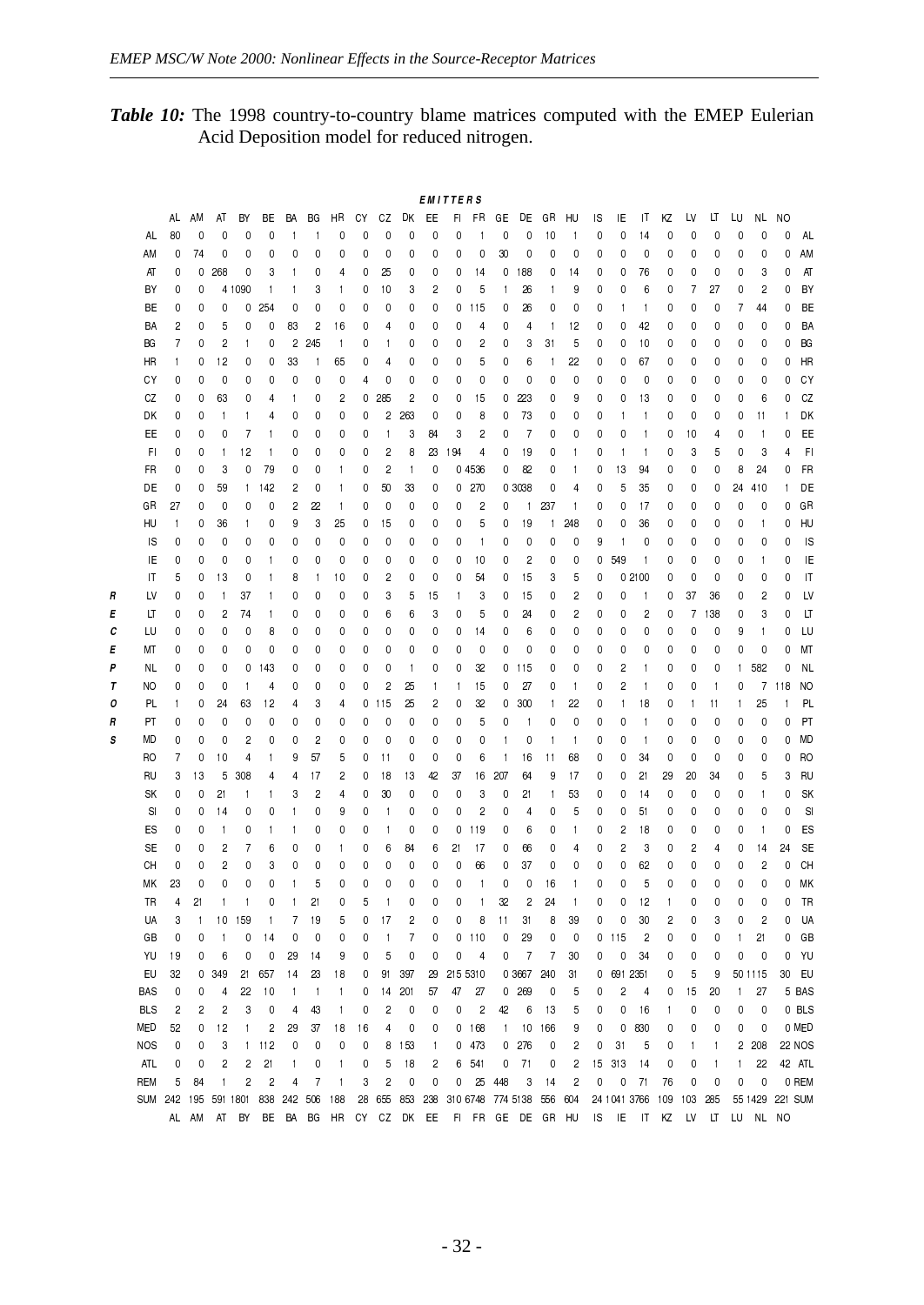Table 10 (cont.): The 1998 country-to-country blame matrices computed with the EMEP Eulerian Acid Deposition model for reduced nitrogen.

|   |                |              |              |              |                |                         |                |              |                |              |              |              |                |                | EMITTERS       |              |                                                                              |   |                        |   |             |   |   |                     |             |              |   |             |                |
|---|----------------|--------------|--------------|--------------|----------------|-------------------------|----------------|--------------|----------------|--------------|--------------|--------------|----------------|----------------|----------------|--------------|------------------------------------------------------------------------------|---|------------------------|---|-------------|---|---|---------------------|-------------|--------------|---|-------------|----------------|
|   |                | PL           | PT           | <b>MD</b>    | RO             | RU                      | SΚ             | SI           | ES             | SE           | CН           | MК           | TR             | UA             | GB             | YU           |                                                                              |   | EU BAS BLS MED NOS ATL |   |             |   |   | BIC NAT ASI REM VOL |             |              |   | <b>SUM</b>  |                |
|   | AL             | 0            | 0            | 0            | $\overline{1}$ | 0                       | 0              | 0            | 4              | 0            | 0            | 7            | 0              | -1             | 0              | 14           | 29                                                                           | 0 | 0                      | 0 | 0           | 0 | 0 | 0                   | 0           | 2            | 0 | 137         | AL             |
|   | ΑM             | 0            | 0            | 0            | 0              | 1                       | 0              | 0            | 0              | 0            | 0            | 0            | 44             | 0              | 0              | 0            | 0                                                                            | 0 | 0                      | 0 | 0           | 0 | 0 | 0                   | 44          | 0            | 0 | 193         | AM             |
|   | AT             | 8            | 0            | 0            | 2              | 0                       | 7              | 19           | 4              | 0            | 25           | 0            | 0              | J.             | 3              | 2            | 559                                                                          | 0 | 0                      | 0 | 0           | 0 | 0 | 0                   | 0           | 1            | 0 | 668         | AT             |
|   | BY             | 161          | 0            | 3            | 19             | 45                      | 7              |              | 2              | 2            | $\mathbf{1}$ | 0            | $\mathbf{1}$   | 268            | 4              | 3            | 56                                                                           | 0 | 0                      | 0 | 0           | 0 | 0 | 0                   | 0           | 0            | 0 | 1716        | BY             |
|   | BЕ             | $\mathbf{1}$ | 0            | 0            | 0              | 0                       | 0              | 0            | 3              | 0            | 1            | 0            | 0              | 0              | 12             | 0            | 463                                                                          | 0 | 0                      | 0 | 0           | 0 | 0 | 0                   | 0           | 0            | 0 | 465         | BE             |
|   |                |              |              |              |                |                         |                |              |                |              |              |              |                |                |                |              |                                                                              |   |                        |   |             |   |   |                     |             |              |   |             |                |
|   | BA             | 5            | 0            | 0            | 5              | 0                       | 3              | 2            | 7              | 0            | $\mathbf{1}$ |              | 0              | $\overline{c}$ | 0              | 32           | 63                                                                           | 0 | 0                      | 0 | 0           | 0 | 0 | 0                   | 0           | 3            | 0 | 236         | BA             |
|   | ВG             | 2            | 0            | 3            | 103            | 5                       | 1              | 1            | 2              | 0            | 0            | 13           | 4              | 32             | 0              | 48           | 50                                                                           | 0 | 0                      | 0 | 0           | 0 | 0 | 0                   | 0           | 2            | 0 | 526         | BG             |
|   | НR             | 4            | 0            | 0            | 5              | 0                       | 3              | 15           | 7              | 0            | $\mathbf{1}$ | 0            | 0              | $\overline{2}$ | 0              | 13           | 98                                                                           | 0 | 0                      | 0 | 0           | 0 | 0 | 0                   | 0           | 3            | 0 | 270         | HR             |
|   | СY             | 0            | 0            | 0            | 0              | 0                       | 0              | 0            | 0              | 0            | 0            | 0            | 7              | 0              | 0              | 0            | 0                                                                            | 0 | 0                      | 0 | 0           | 0 | 0 | 0                   | 1           | 0            | 0 | 12          | CY             |
|   | CZ             | 43           | 0            | 0            | 2              | 0                       | 18             | 3            | 4              | 0            | 7            | 0            | 0              | 2              | 4              | 2            | 334                                                                          | 0 | 0                      | 0 | 0           | 0 | 0 | 0                   | 0           | 0            | 0 | 708         | CZ             |
|   | DK             | 6            | 0            | 0            | 0              | 0                       | 0              | 0            | 2              | 6            | 0            | 0            | 0              | -1             | 7              | 0            | 377                                                                          | 0 | 0                      | 0 | 0           | 0 | 0 | 0                   | 0           | 0            | 0 | 388         | DK             |
|   | EЕ             | 10           | 0            | 0            | $\mathbf{1}$   | 6                       | 0              | 0            | $\mathbf{1}$   | 4            | 0            | 0            | 0              | 5              | 2              | 0            | 25                                                                           | 0 | 0                      | 0 | 0           | 0 | 0 | 0                   | 0           | 0            | 0 | 153         | EE             |
|   | FI             | 23           | 0            | 0            | $\mathbf{1}$   | 20                      | 1              | 0            | $\overline{c}$ | 19           | 0            | 0            | 0              | 14             | 6              | 1            | 259                                                                          | 0 | 0                      | 0 | 0           | 0 | 0 | 0                   | 0           | 0            | 0 | 369         | F <sub>1</sub> |
|   | FR             | 4            | 9            | 0            | $\mathbf{1}$   | 0                       | 0              | $\mathbf{1}$ | 302            | 0            | 57           | 0            | 0              | 1              | 72             | 0            | 5223                                                                         | 0 | 0                      | 0 | 0           | 0 | 0 | 0                   | 0           | 11           | 0 | 5302        | FR             |
|   | DE             | 68           | $\mathbf{1}$ | 0            | -1             | 0                       | 3              | 2            | 29             | 3            | 125          | 0            | 0              | $\overline{c}$ | 58             | 2            | 4107                                                                         | 0 | 0                      | 0 | 0           | 0 | 0 | 0                   | 0           | $\mathbf{1}$ | 0 | 4370        | DE             |
|   | GR             | $\mathbf{1}$ | 0            | -1           | 10             | 1                       | 0              | 0            | 4              | 0            | 0            | 21           | 11             | 11             | 0              | 11           | 261                                                                          | 0 | 0                      | 0 | 0           | 0 | 0 | 0                   | 0           | 5            | 0 | 386         | GR             |
|   | HU             | 12           | 0            | 0            | 55             | -1                      | 33             | 13           | 3              | 0            | 2            |              | 0              | 15             | 1              | 34           | 102                                                                          | 0 | 0                      | 0 | 0           | 0 | 0 | 0                   | 0           | 1            | 0 | 571         | HU             |
|   | ΙS             | 0            | 0            | 0            | 0              | 0                       | 0              | 0            | 0              | 0            | 0            | 0            | 0              | 0              | 3              | 0            | 5                                                                            | 0 | 0                      | 0 | 0           | 0 | 0 | 0                   | 0           | 0            | 0 | 14          | <b>IS</b>      |
|   | IE             | 0            | 1            | 0            | 0              | 0                       | 0              | 0            | 3              | 0            | 0            | 0            | 0              | 0              | 49             | 0            | 617                                                                          | 0 | 0                      | 0 | 0           | 0 | 0 | 0                   | 0           | 0            | 0 | 617         | IE             |
|   |                |              |              |              |                |                         |                |              |                |              |              |              |                |                |                |              |                                                                              |   |                        |   |             | 0 |   |                     |             |              |   | 2330        |                |
|   | IT             | 3            | 2            | 0            | 3              | 0                       | 1              | 11           | 47             | 0            | 18           |              | 0              | $\overline{c}$ | 1              | 7            | 2236                                                                         | 0 | 0                      | 0 | 0           |   | 0 | 0                   | 0           | 17           | 0 |             | IT             |
| R | LV             | 31           | 0            | 0            | 2              | 7                       | 1              | 0            | 2              | 6            | 0            | 0            | 0              | 11             | 4              | 0            | 41                                                                           | 0 | 0                      | 0 | 0           | 0 | 0 | 0                   | 0           | 0            | 0 | 223         | LV             |
| Ε | LT             | 80           | 0            | 0            | 3              | 14                      | 2              | 0            | 2              | 4            | 1            | 0            | 0              | 17             | 4              | 1            | 53                                                                           | 0 | 0                      | 0 | 0           | 0 | 0 | 0                   | 0           | 0            | 0 | 401         | LT             |
| с | LU             | 0            | 0            | 0            | 0              | 0                       | 0              | 0            | -1             | 0            | 0            | 0            | 0              | 0              | 1              | 0            | 40                                                                           | 0 | 0                      | 0 | 0           | 0 | 0 | 0                   | 0           | 0            | 0 | 40          | LU             |
| Ε | МT             | 0            | 0            | 0            | 0              | 0                       | 0              | 0            | 0              | 0            | 0            | 0            | 0              | 0              | 0              | 0            | 0                                                                            | 0 | 0                      | 0 | 0           | 0 | 0 | 0                   | 0           | 0            | 0 | 0           | МT             |
| Ρ | NL.            | $\mathbf{1}$ | 0            | 0            | 0              | 0                       | 0              | 0            | 2              | 0            | 1            | 0            | 0              | 0              | 11             | 0            | 890                                                                          | 0 | 0                      | 0 | 0           | 0 | 0 | 0                   | 0           | 0            | 0 | 892         | NL             |
| T | NO             | 12           | 0            | 0            | $\mathbf{1}$   | $\mathbf{1}$            | $\mathbf{1}$   | 0            | 6              | 17           | $\mathbf{1}$ | 0            | 0              | $\overline{c}$ | 19             | 0            | 124                                                                          | 0 | 0                      | 0 | 0           | 0 | 0 | 0                   | 0           | 0            | 0 | 266         | <b>NO</b>      |
| ο |                | PL 1863      | $\mathbf{1}$ | -1           | 16             | 12                      | 40             | 5            | 11             | 10           | 6            | 0            | 0              | 104            | 20             | 8            | 481                                                                          | 0 | 0                      | 0 | 0           | 0 | 0 | 0                   | 0           | $\mathbf{1}$ | 0 | 2764        | PL             |
| R | PT             | 0            | 318          | 0            | 0              | 0                       | 0              | 0            | 127            | 0            | 0            | 0            | 0              | 0              | 1              | 0            | 453                                                                          | 0 | 0                      | 0 | 0           | 0 | 0 | 0                   | 0           | 1            | 0 | 454         | PT             |
| s | MD             | 2            | 0            | 59           | 59             | 4                       | 0              | 0            | 0              | 0            | 0            | 0            | 1              | 109            | 0              | $\mathbf{1}$ | $\overline{c}$                                                               | 0 | 0                      | 0 | 0           | 0 | 0 | 0                   | 0           | 0            | 0 | 243         | MD             |
|   | RO             | 17           | 0            | 27           | 995            | 11                      | 13             | 3            | 6              | 0            | 2            | 6            | 6              | 164            | $\mathbf{1}$   | 68           | 85                                                                           | 0 | 0                      | 0 | 0           | 0 | 0 | 0                   | 1           | 3            | 0 | 1563        | RO             |
|   | RU             | 175          | 0            | 10           |                | 63 4577                 | 11             | 2            | 10             | 14           | 1            | 2            | 81             | 747            | 16             | 10           | 214                                                                          | 0 | 0                      | 0 | 0           | 0 | 0 | 0                   | 56          | 6            | 0 | 6672        | RU             |
|   | SΚ             | 40           | 0            | 0            | 10             | 0                       | 95             | 4            | 2              | 0            | 2            | 0            | 0              | 16             | 1              | 7            | 65                                                                           | 0 | 0                      | 0 | 0           | 0 | 0 | 0                   | 0           | 0            | 0 | 332         | <b>SK</b>      |
|   | <b>SI</b>      | $\mathbf{1}$ | 0            | 0            | $\overline{1}$ | 0                       | 1              | 47           | 3              | 0            | 1            | 0            | 0              | 0              | 0              | 1            | 74                                                                           | 0 | 0                      | 0 | 0           | 0 | 0 | 0                   | 0           | 1            | 0 | 143         | <b>SI</b>      |
|   | ES             | 2            | 98           | 0            | $\mathbf{1}$   | 0                       | 0              |              | 0 2 4 9 9      | 0            | 2            | 0            | 0              | 1              | 8              | 1            | 2753                                                                         | 0 | 0                      | 0 | 0           | 0 | 0 | 0                   | 0           | 19           | 0 | 2782        | ES             |
|   | SE             | 46           | 0            | 0            | 3              | 8                       | 2              |              | 6              | 260          | 1            | 0            | 0              | 11             | 21             | 1            | 502                                                                          | 0 | 0                      | 0 | 0           | 0 | 0 | 0                   | 0           | 0            | 0 | 629         | SE             |
|   | CН             | 0            | 0            | 0            | 0              | 0                       | 0              | 0            | 6              | 0            | 301          | 0            | 0              | 0              | 3              | 0            | 181                                                                          | 0 | 0                      | 0 | 0           | 0 | 0 | 0                   | 0           |              | 0 | 483         | CH             |
|   | MК             | 0            | 0            | 0            | 3              | 0                       | 0              |              | -1             | 0            | 0            | 44           | 0              | $\overline{2}$ | 0              | 20           | 23                                                                           | 0 | 0                      | 0 | 0           | 0 | 0 | 0                   | 0           |              | 0 |             |                |
|   |                |              |              |              |                |                         |                | 0            |                |              |              |              |                |                |                |              |                                                                              |   |                        |   |             |   |   |                     |             |              |   | 123         | МK             |
|   | TR             | 3            | 1            | 2            | 24             | 24                      | 0              | 0            | 6              | 0            | 0            |              | 3 1 5 6 6      | 55             | 0              | 7            | 47                                                                           | 0 | 0                      | 0 | $\mathbf 0$ | 0 | 0 | 0                   | 171         | 15           | 0 | 2005        | TR             |
|   |                | UA 174       | 0            |              | 78 210         | 153                     | 24             | 4            | 6              |              | 2            | $\mathbf{2}$ | 23 3831        |                | 4              | 19           | 103                                                                          | 0 | 0                      | 0 | 0           | 0 | 0 | 0                   | 6           | 4            | 0 | 4899        | UA             |
|   | GB             | 4            | 2            | 0            | 0              | 0                       | 0              | 0            | 18             | $\mathbf{1}$ | $\mathbf{1}$ | 0            | 0              |                | 01401          | 0            | 1722                                                                         | 0 | 0                      | 0 | $\mathbf 0$ | 0 | 0 | 0                   | 0           | $\mathbf{1}$ | 0 | 1729        | GB             |
|   | YU             | 5            | 0            | 0            | 41             | $\mathbf{1}$            | 4              | 2            | 6              | 0            | $\mathbf{1}$ | 17           | $\overline{1}$ | 8              | $\blacksquare$ | 351          | 65                                                                           | 0 | 0                      | 0 | 0           | 0 | 0 | 0                   | 0           | 3            | 0 | 605         | YU             |
|   |                | EU 167 431   |              | $\mathbf{1}$ | 22             | 29                      | 14             |              | 34 3049        | 289          | 231          | 22           | 11             |                | 44 1651        |              | 25 20462                                                                     | 0 | 0                      | 0 | 0           | 0 | 0 | 0                   | 0           | 56           |   | 0 45684 EU  |                |
|   | <b>BAS 170</b> |              | $\mathbf{1}$ | 0            | $\overline{4}$ | 19                      | 3              | 1            | 9              | 113          | 2            | 0            | 0              | 18             | 26             | 2            | 741                                                                          | 0 | 0                      | 0 | 0           | 0 | 0 | 0                   | 0           | 0            | 0 | 1101 BAS    |                |
|   | <b>BLS</b>     | 11           | 0            |              | 13 111         | 89                      | 2              | 1            | 3              | 0            | $\mathbf{1}$ |              | 2 119          | 410            | $\mathbf{1}$   | 13           | 43                                                                           | 0 | 0                      | 0 | 0           | 0 | 0 | 0                   | 9           | 2            | 0 | 931 BLS     |                |
|   | MED            | 8            | 11           | $\mathbf{1}$ | 29             | 6                       | $\overline{c}$ |              | 12 397         | 0            | 7            |              | 11 308         | 28             | 4              | 35           | 1600                                                                         | 0 | 0                      | 0 | 0           | 0 | 0 | 0                   | 70          | 181          | 0 | 2465 MED    |                |
|   | <b>NOS</b>     | 31           | 3            | 0            | $\overline{1}$ | $\overline{\mathbf{c}}$ | 2              | 1            | 32             | 18           | 4            | 0            | 0              |                | 2 623          | $\mathbf{1}$ | 1939                                                                         | 0 | 0                      | 0 | 0           | 0 | 0 | 0                   | 0           | $\mathbf{1}$ | 0 | 2020 NOS    |                |
|   | ATL            |              | 17 187       | 0            | 2              | 22                      | $\mathbf{1}$   | $\mathbf{1}$ | 300            | 7            | 5            | 0            | 0              | 5              | 486            | $\mathbf{1}$ | 1989                                                                         | 0 | 0                      | 0 | 0           | 0 | 0 | 0                   | 0           | 8            | 0 | 2122 ATL    |                |
|   | REM            | 5            | 8            | $\mathbf{1}$ |                | 10 177                  | $\mathbf{1}$   | $\mathbf{1}$ | 81             | 0            | 1            |              | 2 2 2 1        | 42             | $\overline{1}$ | 7            | 206                                                                          | 0 | 0                      | 0 | 0           | 0 | 0 |                     | 0 1683 1038 |              | 0 | 4029 REM    |                |
|   |                |              |              |              |                |                         |                |              |                |              |              |              |                |                |                |              | SUM 3049 643 199 1798 5206 282 153 3968 485 581 133 2393 5942 2879 723 29300 | 0 | 0                      | 0 | 0           | 0 | 0 |                     | 0 2041 1332 |              |   | 0 59347 SUM |                |
|   |                |              |              |              |                |                         |                |              |                |              |              |              |                |                |                |              | PL PT MD RO RU SK SI ES SE CH MK TR UA GB YU EU BAS BLSMED NOS ATL           |   |                        |   |             |   |   | BIC NAT ASI REM VOL |             |              |   |             |                |
|   |                |              |              |              |                |                         |                |              |                |              |              |              |                |                |                |              |                                                                              |   |                        |   |             |   |   |                     |             |              |   |             |                |

 $-33-$